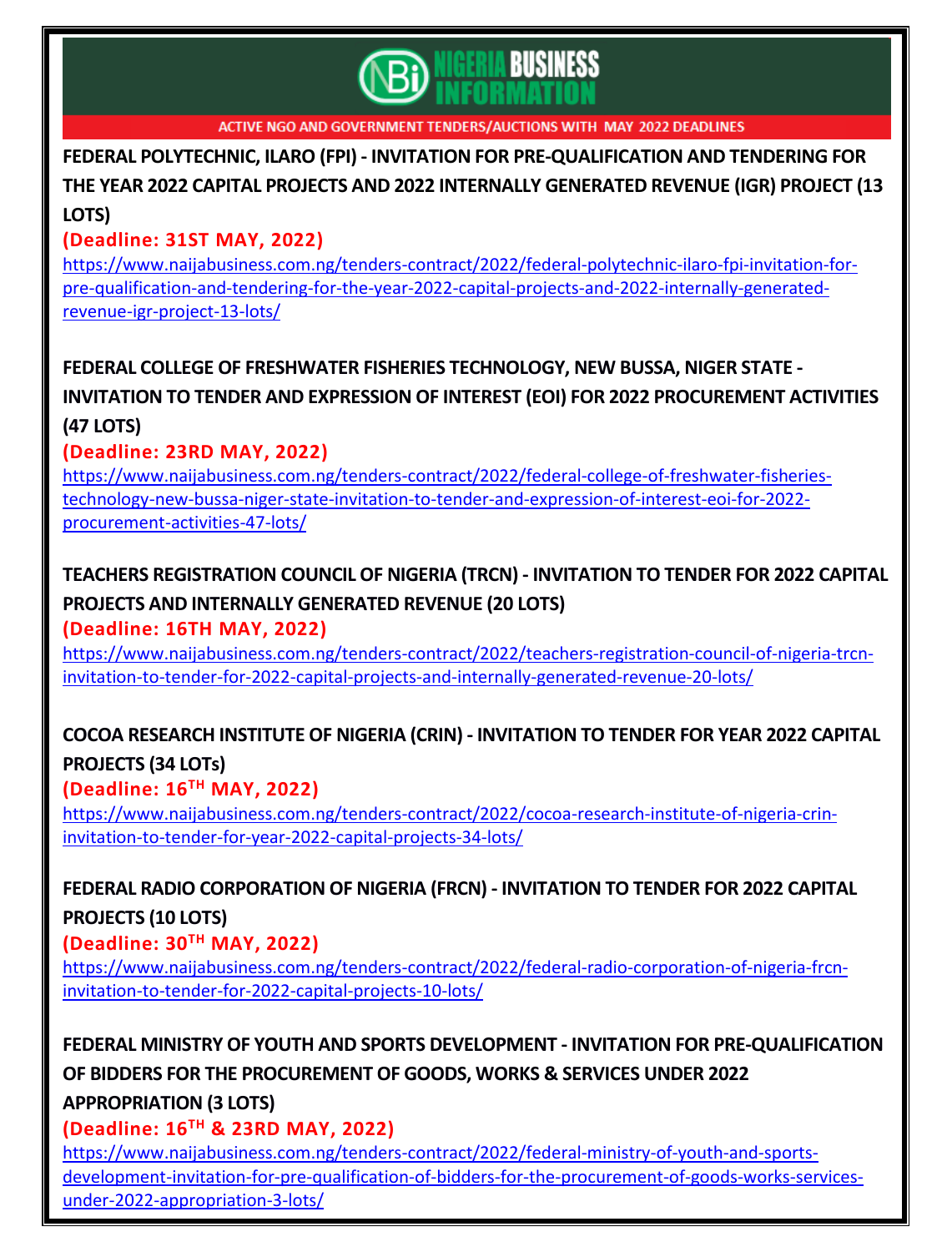

**FEDERAL MINISTRY OF WOMEN AFFAIRS - INVITATION FOR [PRE-QUALIFICATION](https://www.naijabusiness.com.ng/tenders-contract/2022/federal-ministry-of-women-affairs-invitation-for-pre-qualification-and-expression-of-interest-for-implementation-of-2022-capital-budget-13-lots/) AND EXPRESSION OF INTEREST FOR [IMPLEMENTATION](https://www.naijabusiness.com.ng/tenders-contract/2022/federal-ministry-of-women-affairs-invitation-for-pre-qualification-and-expression-of-interest-for-implementation-of-2022-capital-budget-13-lots/) OF 2022 CAPITAL BUDGET (13 LOTS)**

**(Deadline: 23RD MAY, 2022)**

[https://www.naijabusiness.com.ng/tenders-contract/2022/federal-ministry-of-women-affairs-invitation](https://www.naijabusiness.com.ng/tenders-contract/2022/federal-ministry-of-women-affairs-invitation-for-pre-qualification-and-expression-of-interest-for-implementation-of-2022-capital-budget-13-lots/)[for-pre-qualification-and-expression-of-interest-for-implementation-of-2022-capital-budget-13-lots/](https://www.naijabusiness.com.ng/tenders-contract/2022/federal-ministry-of-women-affairs-invitation-for-pre-qualification-and-expression-of-interest-for-implementation-of-2022-capital-budget-13-lots/)

**NATIONAL HOSPITAL ABUJA (NHA) - INVITATION FOR [PRE-QUALIFICATION](https://www.naijabusiness.com.ng/tenders-contract/2022/national-hospital-abuja-nha-invitation-for-pre-qualification-for-2022-capital-project-addendum/) FOR 2022 CAPITAL PROJECT [\(ADDENDUM\)](https://www.naijabusiness.com.ng/tenders-contract/2022/national-hospital-abuja-nha-invitation-for-pre-qualification-for-2022-capital-project-addendum/)**

**(Deadline: 5 TH MAY, 2022)**

[https://www.naijabusiness.com.ng/tenders-contract/2022/national-hospital-abuja-nha-invitation-for-pre](https://www.naijabusiness.com.ng/tenders-contract/2022/national-hospital-abuja-nha-invitation-for-pre-qualification-for-2022-capital-project-addendum/)[qualification-for-2022-capital-project-addendum/](https://www.naijabusiness.com.ng/tenders-contract/2022/national-hospital-abuja-nha-invitation-for-pre-qualification-for-2022-capital-project-addendum/)

**NATIONAL HAJJ [COMMISSION](https://www.naijabusiness.com.ng/tenders-contract/2022/national-hajj-commission-of-nigeria-nahcon-application-for-2022-hajj-license-and-slot-allocation-for-travel-agencies/) OF NIGERIA (NAHCON) - APPLICATION FOR 2022 HAJJ LICENSE AND SLOT [ALLOCATION](https://www.naijabusiness.com.ng/tenders-contract/2022/national-hajj-commission-of-nigeria-nahcon-application-for-2022-hajj-license-and-slot-allocation-for-travel-agencies/) FOR TRAVEL AGENCIES**

**(Deadline: 7 TH MAY, 2022)**

[https://www.naijabusiness.com.ng/tenders-contract/2022/national-hajj-commission-of-nigeria-nahcon-application](https://www.naijabusiness.com.ng/tenders-contract/2022/national-hajj-commission-of-nigeria-nahcon-application-for-2022-hajj-license-and-slot-allocation-for-travel-agencies/)[for-2022-hajj-license-and-slot-allocation-for-travel-agencies/](https://www.naijabusiness.com.ng/tenders-contract/2022/national-hajj-commission-of-nigeria-nahcon-application-for-2022-hajj-license-and-slot-allocation-for-travel-agencies/)

**FEDERAL MINISTRY OF FINANCE, BUDGET AND NATIONAL PLANNING, [HEADQUARTERS,](https://www.naijabusiness.com.ng/tenders-contract/2022/federal-ministry-of-finance-budget-and-national-planning-headquarters-abuja-invitation-to-tender-for-technical-and-financial-bids-for-procurement-of-goods-and-works-and-expression-of-interest-eoi-2/) ABUJA-INVITATION TO TENDER FOR TECHNICAL AND FINANCIAL BIDS FOR [PROCUREMENT](https://www.naijabusiness.com.ng/tenders-contract/2022/federal-ministry-of-finance-budget-and-national-planning-headquarters-abuja-invitation-to-tender-for-technical-and-financial-bids-for-procurement-of-goods-and-works-and-expression-of-interest-eoi-2/) OF GOODS AND WORKS AND EXPRESSION OF INTEREST (EOI) FOR SERVICES UNDER THE FY2022 [APPROPRIATION](https://www.naijabusiness.com.ng/tenders-contract/2022/federal-ministry-of-finance-budget-and-national-planning-headquarters-abuja-invitation-to-tender-for-technical-and-financial-bids-for-procurement-of-goods-and-works-and-expression-of-interest-eoi-2/) (42 [LOTS\)](https://www.naijabusiness.com.ng/tenders-contract/2022/federal-ministry-of-finance-budget-and-national-planning-headquarters-abuja-invitation-to-tender-for-technical-and-financial-bids-for-procurement-of-goods-and-works-and-expression-of-interest-eoi-2/)**

**(Deadline: 16TH MAY, 2022)**

[https://www.naijabusiness.com.ng/tenders-contract/2022/federal-ministry-of-finance-budget-and](https://www.naijabusiness.com.ng/tenders-contract/2022/federal-ministry-of-finance-budget-and-national-planning-headquarters-abuja-invitation-to-tender-for-technical-and-financial-bids-for-procurement-of-goods-and-works-and-expression-of-interest-eoi-2/)[national-planning-headquarters-abuja-invitation-to-tender-for-technical-and-financial-bids-for](https://www.naijabusiness.com.ng/tenders-contract/2022/federal-ministry-of-finance-budget-and-national-planning-headquarters-abuja-invitation-to-tender-for-technical-and-financial-bids-for-procurement-of-goods-and-works-and-expression-of-interest-eoi-2/)[procurement-of-goods-and-works-and-expression-of-interest-eoi-2/](https://www.naijabusiness.com.ng/tenders-contract/2022/federal-ministry-of-finance-budget-and-national-planning-headquarters-abuja-invitation-to-tender-for-technical-and-financial-bids-for-procurement-of-goods-and-works-and-expression-of-interest-eoi-2/)

**ALLIANCE FOR A GREEN [REVOLUTION](https://www.naijabusiness.com.ng/tenders-contract/2022/alliance-for-a-green-revolution-in-africa-agra-request-for-proposal-for-consultancy-for-agrf-2022-summit-program-planning-and-management-content-development-and-facilitation-services/) IN AFRICA (AGRA) - REQUEST FOR PROPOSAL FOR CONSULTANCY FOR AGRF 2022 SUMMIT PROGRAM PLANNING AND [MANAGEMENT,](https://www.naijabusiness.com.ng/tenders-contract/2022/alliance-for-a-green-revolution-in-africa-agra-request-for-proposal-for-consultancy-for-agrf-2022-summit-program-planning-and-management-content-development-and-facilitation-services/) CONTENT [DEVELOPMENT](https://www.naijabusiness.com.ng/tenders-contract/2022/alliance-for-a-green-revolution-in-africa-agra-request-for-proposal-for-consultancy-for-agrf-2022-summit-program-planning-and-management-content-development-and-facilitation-services/) AND FACILITATION SERVICES**

**(Deadline: 6 TH MAY, 2022)**

[https://www.naijabusiness.com.ng/tenders-contract/2022/alliance-for-a-green-revolution-in-africa-agra](https://www.naijabusiness.com.ng/tenders-contract/2022/alliance-for-a-green-revolution-in-africa-agra-request-for-proposal-for-consultancy-for-agrf-2022-summit-program-planning-and-management-content-development-and-facilitation-services/)[request-for-proposal-for-consultancy-for-agrf-2022-summit-program-planning-and-management-content](https://www.naijabusiness.com.ng/tenders-contract/2022/alliance-for-a-green-revolution-in-africa-agra-request-for-proposal-for-consultancy-for-agrf-2022-summit-program-planning-and-management-content-development-and-facilitation-services/)[development-and-facilitation-services/](https://www.naijabusiness.com.ng/tenders-contract/2022/alliance-for-a-green-revolution-in-africa-agra-request-for-proposal-for-consultancy-for-agrf-2022-summit-program-planning-and-management-content-development-and-facilitation-services/)

**NIGERIAN [COMMUNICATIONS](https://www.naijabusiness.com.ng/tenders-contract/2022/nigerian-communications-satellite-limited-nigcomsat-invitation-to-tender-for-2022-capital-projects-5-lots/) SATELLITE LIMITED (NIGCOMSAT) - INVITATION TO TENDER FOR 2022 CAPITAL [PROJECTS](https://www.naijabusiness.com.ng/tenders-contract/2022/nigerian-communications-satellite-limited-nigcomsat-invitation-to-tender-for-2022-capital-projects-5-lots/) (5 LOTS)**

**(Deadline: 31ST MAY, 2022)**

[https://www.naijabusiness.com.ng/tenders-contract/2022/nigerian-communications-satellite-limited](https://www.naijabusiness.com.ng/tenders-contract/2022/nigerian-communications-satellite-limited-nigcomsat-invitation-to-tender-for-2022-capital-projects-5-lots/)[nigcomsat-invitation-to-tender-for-2022-capital-projects-5-lots/](https://www.naijabusiness.com.ng/tenders-contract/2022/nigerian-communications-satellite-limited-nigcomsat-invitation-to-tender-for-2022-capital-projects-5-lots/)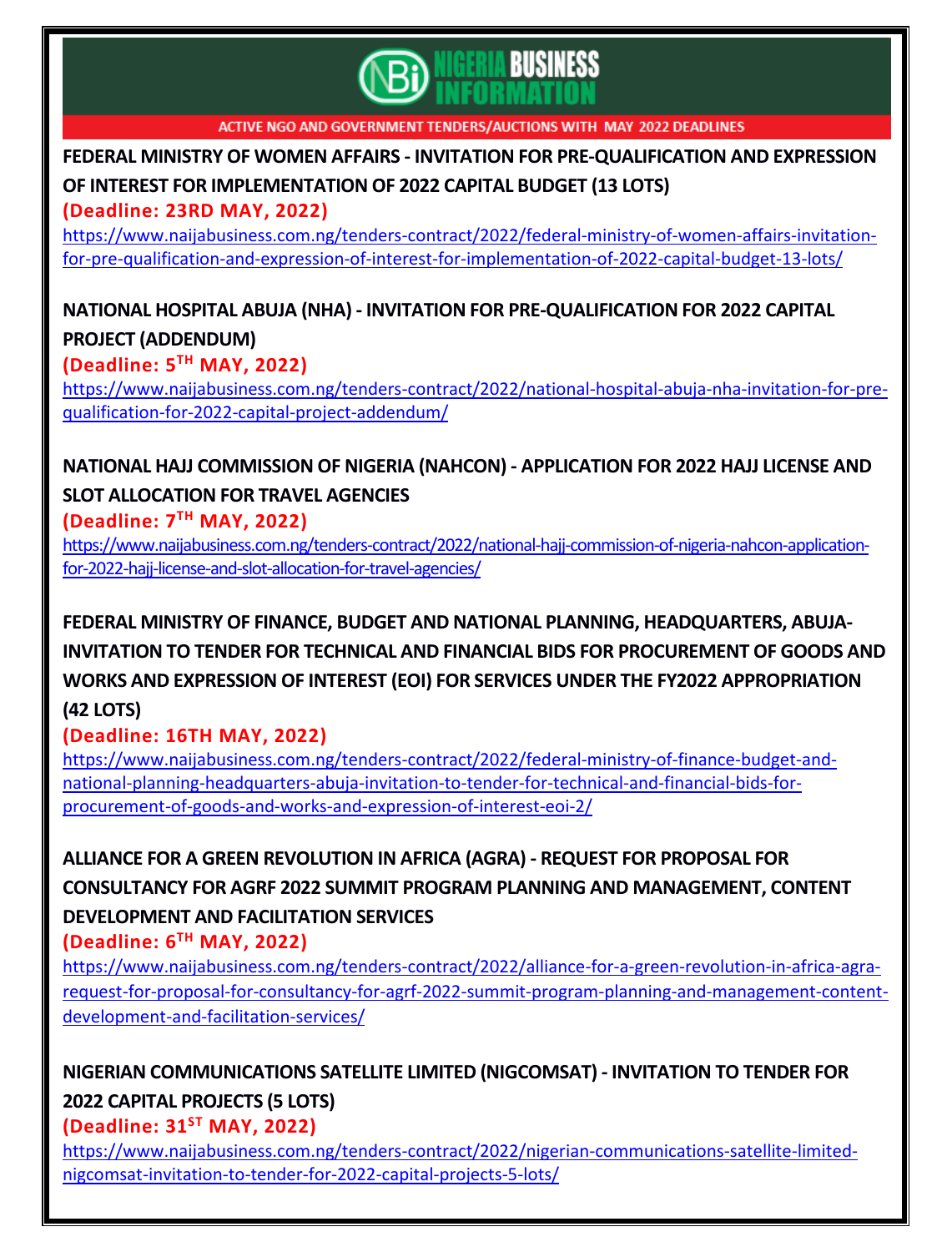

# **ALLIANCE FOR A GREEN [REVOLUTION](https://www.naijabusiness.com.ng/tenders-contract/2022/alliance-for-a-green-revolution-in-africa-agra-request-for-proposal-for-management-of-the-online-application-process-for-the-2022-gogettaz-and-pitch-agrihack-prize-competitions/) IN AFRICA (AGRA) - REQUEST FOR PROPOSAL FOR [MANAGEMENT](https://www.naijabusiness.com.ng/tenders-contract/2022/alliance-for-a-green-revolution-in-africa-agra-request-for-proposal-for-management-of-the-online-application-process-for-the-2022-gogettaz-and-pitch-agrihack-prize-competitions/) OF THE ONLINE APPLICATION PROCESS FOR THE 2022 GOGETTAZ AND PITCH AGRIHACK PRIZE [COMPETITIONS](https://www.naijabusiness.com.ng/tenders-contract/2022/alliance-for-a-green-revolution-in-africa-agra-request-for-proposal-for-management-of-the-online-application-process-for-the-2022-gogettaz-and-pitch-agrihack-prize-competitions/)**

**(Deadline: 6 TH MAY, 2022)**

[https://www.naijabusiness.com.ng/tenders-contract/2022/alliance-for-a-green-revolution-in-africa-agra](https://www.naijabusiness.com.ng/tenders-contract/2022/alliance-for-a-green-revolution-in-africa-agra-request-for-proposal-for-management-of-the-online-application-process-for-the-2022-gogettaz-and-pitch-agrihack-prize-competitions/)[request-for-proposal-for-management-of-the-online-application-process-for-the-2022-gogettaz-and](https://www.naijabusiness.com.ng/tenders-contract/2022/alliance-for-a-green-revolution-in-africa-agra-request-for-proposal-for-management-of-the-online-application-process-for-the-2022-gogettaz-and-pitch-agrihack-prize-competitions/)[pitch-agrihack-prize-competitions/](https://www.naijabusiness.com.ng/tenders-contract/2022/alliance-for-a-green-revolution-in-africa-agra-request-for-proposal-for-management-of-the-online-application-process-for-the-2022-gogettaz-and-pitch-agrihack-prize-competitions/)

**FEDERAL POLYTECHNIC NASARAWA - INVITATION FOR [PRE-QUALIFICATION/TENDER](https://www.naijabusiness.com.ng/tenders-contract/2022/federal-polytechnic-nasarawa-invitation-for-pre-qualification-tender-exercise-for-the-year-2022-annual-capital-budget-appropriation-year-2020-2021-merged-tetfund-normal-interventions-year-2021-tetf/) EXERCISE FOR THE YEAR 2022 ANNUAL CAPITAL BUDGET [APPROPRIATION,](https://www.naijabusiness.com.ng/tenders-contract/2022/federal-polytechnic-nasarawa-invitation-for-pre-qualification-tender-exercise-for-the-year-2022-annual-capital-budget-appropriation-year-2020-2021-merged-tetfund-normal-interventions-year-2021-tetf/) YEAR 2020-2021 MERGED TETFUND NORMAL [INTERVENTIONS,](https://www.naijabusiness.com.ng/tenders-contract/2022/federal-polytechnic-nasarawa-invitation-for-pre-qualification-tender-exercise-for-the-year-2022-annual-capital-budget-appropriation-year-2020-2021-merged-tetfund-normal-interventions-year-2021-tetf/) YEAR 2021 TETFUND CENTRE OF EXCELLENCE AND YEAR 2022 IGR PROJECTS (21 LOTS) (Deadline: 30TH MAY, 2022)**

[https://www.naijabusiness.com.ng/tenders-contract/2022/federal-polytechnic-nasarawa-invitation-for](https://www.naijabusiness.com.ng/tenders-contract/2022/federal-polytechnic-nasarawa-invitation-for-pre-qualification-tender-exercise-for-the-year-2022-annual-capital-budget-appropriation-year-2020-2021-merged-tetfund-normal-interventions-year-2021-tetf/)[pre-qualification-tender-exercise-for-the-year-2022-annual-capital-budget-appropriation-year-2020-2021](https://www.naijabusiness.com.ng/tenders-contract/2022/federal-polytechnic-nasarawa-invitation-for-pre-qualification-tender-exercise-for-the-year-2022-annual-capital-budget-appropriation-year-2020-2021-merged-tetfund-normal-interventions-year-2021-tetf/) [merged-tetfund-normal-interventions-year-2021-tetf/](https://www.naijabusiness.com.ng/tenders-contract/2022/federal-polytechnic-nasarawa-invitation-for-pre-qualification-tender-exercise-for-the-year-2022-annual-capital-budget-appropriation-year-2020-2021-merged-tetfund-normal-interventions-year-2021-tetf/)

# **NIGERIA INTEGRATED WATER RESOURCES [MANAGEMENT](https://www.naijabusiness.com.ng/tenders-contract/2022/nigeria-integrated-water-resources-management-commission-niwrmc-request-for-expression-of-interest-eoi-and-invitation-to-tender-itt-for-the-implementation-of-2022-capital-appropriation-11-lots/) COMMISSION (NIWRMC) - REQUEST FOR EXPRESSION OF INTEREST (EOI) AND INVITATION TO TENDER (ITT) FOR THE [IMPLEMENTATION](https://www.naijabusiness.com.ng/tenders-contract/2022/nigeria-integrated-water-resources-management-commission-niwrmc-request-for-expression-of-interest-eoi-and-invitation-to-tender-itt-for-the-implementation-of-2022-capital-appropriation-11-lots/) OF 2022 CAPITAL [APPROPRIATION](https://www.naijabusiness.com.ng/tenders-contract/2022/nigeria-integrated-water-resources-management-commission-niwrmc-request-for-expression-of-interest-eoi-and-invitation-to-tender-itt-for-the-implementation-of-2022-capital-appropriation-11-lots/) (11 LOTS)**

**(Deadline: 12TH MAY, 2022)**

[https://www.naijabusiness.com.ng/tenders-contract/2022/nigeria-integrated-water-resources](https://www.naijabusiness.com.ng/tenders-contract/2022/nigeria-integrated-water-resources-management-commission-niwrmc-request-for-expression-of-interest-eoi-and-invitation-to-tender-itt-for-the-implementation-of-2022-capital-appropriation-11-lots/)[management-commission-niwrmc-request-for-expression-of-interest-eoi-and-invitation-to-tender-itt-for](https://www.naijabusiness.com.ng/tenders-contract/2022/nigeria-integrated-water-resources-management-commission-niwrmc-request-for-expression-of-interest-eoi-and-invitation-to-tender-itt-for-the-implementation-of-2022-capital-appropriation-11-lots/)[the-implementation-of-2022-capital-appropriation-11-lots/](https://www.naijabusiness.com.ng/tenders-contract/2022/nigeria-integrated-water-resources-management-commission-niwrmc-request-for-expression-of-interest-eoi-and-invitation-to-tender-itt-for-the-implementation-of-2022-capital-appropriation-11-lots/)

**LAKE CHAD RESEARCH INSTITUTE (LCRI) - INVITATION FOR TENDERS AND [EXPRESSION](https://www.naijabusiness.com.ng/tenders-contract/2022/lake-chad-research-institute-lcri-invitation-for-tenders-and-expression-of-interest-for-execution-of-2022-capital-projects-19-lots/) OF INTEREST FOR [EXECUTION](https://www.naijabusiness.com.ng/tenders-contract/2022/lake-chad-research-institute-lcri-invitation-for-tenders-and-expression-of-interest-for-execution-of-2022-capital-projects-19-lots/) OF 2022 CAPITAL PROJECTS (19 LOTS)**

**(Deadline: 16TH MAY, 2022)** [https://www.naijabusiness.com.ng/tenders-contract/2022/lake-chad-research-institute-lcri-invitation-for-](https://www.naijabusiness.com.ng/tenders-contract/2022/lake-chad-research-institute-lcri-invitation-for-tenders-and-expression-of-interest-for-execution-of-2022-capital-projects-19-lots/)

[tenders-and-expression-of-interest-for-execution-of-2022-capital-projects-19-lots/](https://www.naijabusiness.com.ng/tenders-contract/2022/lake-chad-research-institute-lcri-invitation-for-tenders-and-expression-of-interest-for-execution-of-2022-capital-projects-19-lots/)

## **RURAL ELECTRIFICATION AGENCY (REA) - INVITATION FOR [PRE-QUALIFICATION](https://www.naijabusiness.com.ng/tenders-contract/2022/rural-electrification-agency-rea-invitation-for-pre-qualification-of-contractors-for-rural-electrification-projects-under-the-2022-appropriation-act-180-lots/) OF CONTRACTORS FOR RURAL [ELECTRIFICATION](https://www.naijabusiness.com.ng/tenders-contract/2022/rural-electrification-agency-rea-invitation-for-pre-qualification-of-contractors-for-rural-electrification-projects-under-the-2022-appropriation-act-180-lots/) PROJECTS UNDER THE 2022 APPROPRIATION ACT (180 LOTS) (Deadline: 10TH MAY, 2022)**

[https://www.naijabusiness.com.ng/tenders-contract/2022/rural-electrification-agency-rea-invitation-for](https://www.naijabusiness.com.ng/tenders-contract/2022/rural-electrification-agency-rea-invitation-for-pre-qualification-of-contractors-for-rural-electrification-projects-under-the-2022-appropriation-act-180-lots/)[pre-qualification-of-contractors-for-rural-electrification-projects-under-the-2022-appropriation-act-180](https://www.naijabusiness.com.ng/tenders-contract/2022/rural-electrification-agency-rea-invitation-for-pre-qualification-of-contractors-for-rural-electrification-projects-under-the-2022-appropriation-act-180-lots/) [lots/](https://www.naijabusiness.com.ng/tenders-contract/2022/rural-electrification-agency-rea-invitation-for-pre-qualification-of-contractors-for-rural-electrification-projects-under-the-2022-appropriation-act-180-lots/)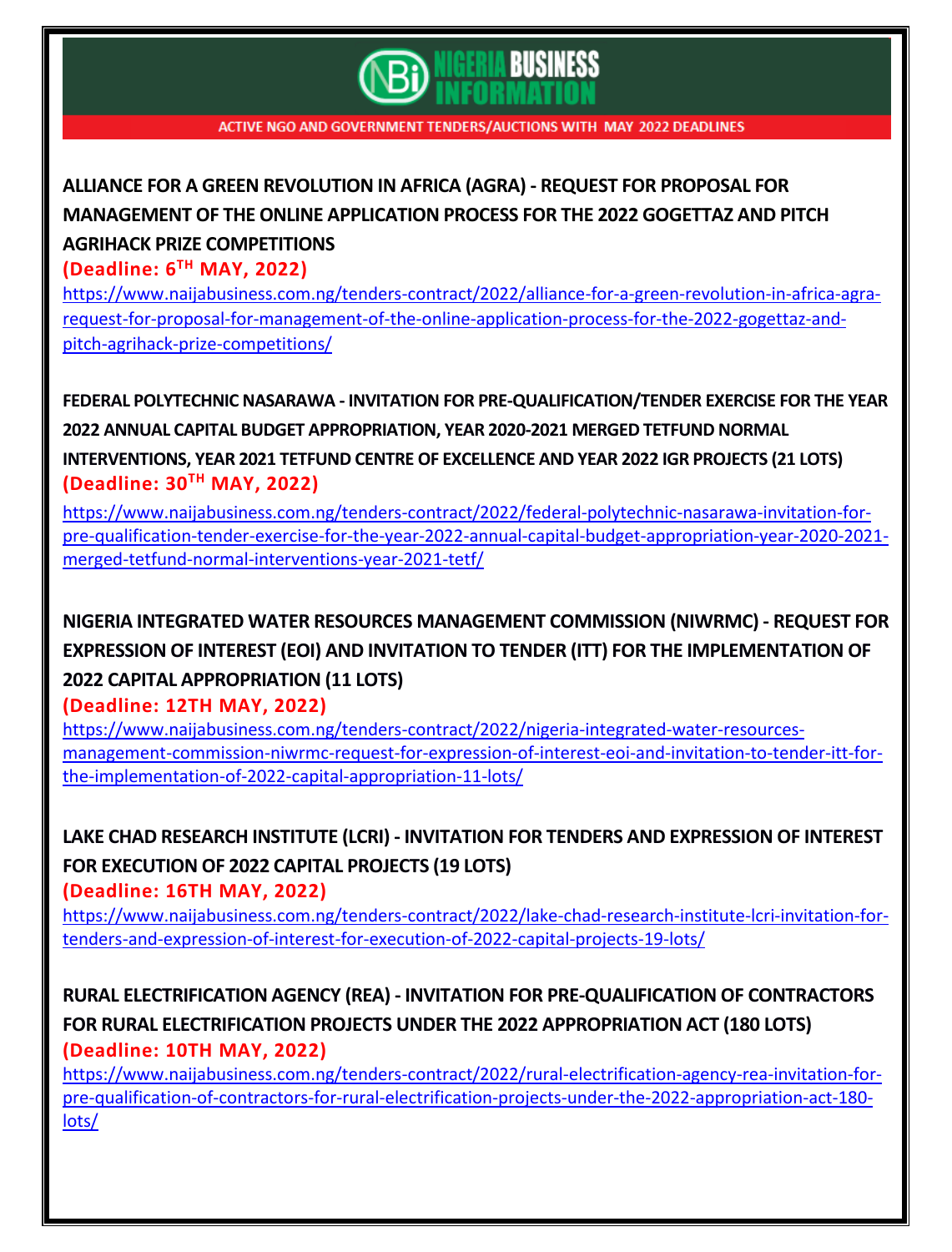

**FEDERAL MINISTRY OF LABOUR, PRODUCTIVITY AND [EMPLOYMENT-](https://www.naijabusiness.com.ng/tenders-contract/2022/federal-ministry-of-labour-productivity-and-employment-invitation-to-tender-expression-of-interest-for-the-execution-of-2022-capital-and-zonal-projects-6-lots/) INVITATION TO**

**[TENDER/EXPRESSION](https://www.naijabusiness.com.ng/tenders-contract/2022/federal-ministry-of-labour-productivity-and-employment-invitation-to-tender-expression-of-interest-for-the-execution-of-2022-capital-and-zonal-projects-6-lots/) OF INTEREST FOR THE EXECUTION OF 2022 CAPITAL AND ZONAL PROJECTS (6**

#### **[LOTS\)](https://www.naijabusiness.com.ng/tenders-contract/2022/federal-ministry-of-labour-productivity-and-employment-invitation-to-tender-expression-of-interest-for-the-execution-of-2022-capital-and-zonal-projects-6-lots/)**

#### **(Deadline: 30TH MAY, 2022)**

[https://www.naijabusiness.com.ng/tenders-contract/2022/federal-ministry-of-labour-productivity-and](https://www.naijabusiness.com.ng/tenders-contract/2022/federal-ministry-of-labour-productivity-and-employment-invitation-to-tender-expression-of-interest-for-the-execution-of-2022-capital-and-zonal-projects-6-lots/)[employment-invitation-to-tender-expression-of-interest-for-the-execution-of-2022-capital-and-zonal](https://www.naijabusiness.com.ng/tenders-contract/2022/federal-ministry-of-labour-productivity-and-employment-invitation-to-tender-expression-of-interest-for-the-execution-of-2022-capital-and-zonal-projects-6-lots/)[projects-6-lots/](https://www.naijabusiness.com.ng/tenders-contract/2022/federal-ministry-of-labour-productivity-and-employment-invitation-to-tender-expression-of-interest-for-the-execution-of-2022-capital-and-zonal-projects-6-lots/)

# **NATIONAL LOTTERY TRUST FUND (NLTF) - INVITATION TO TENDER FOR [PROCUREMENT](https://www.naijabusiness.com.ng/tenders-contract/2022/national-lottery-trust-fund-nltf-invitation-to-tender-for-procurement-of-goods-and-works-as-well-as-expression-of-interest-eoi-for-services-for-2022-capital-and-zonal-intervention-projects-89-lo/) OF GOODS AND WORKS AS WELL AS [EXPRESSION](https://www.naijabusiness.com.ng/tenders-contract/2022/national-lottery-trust-fund-nltf-invitation-to-tender-for-procurement-of-goods-and-works-as-well-as-expression-of-interest-eoi-for-services-for-2022-capital-and-zonal-intervention-projects-89-lo/) OF INTEREST (EOI) FOR SERVICES FOR 2022 CAPITAL AND ZONAL [INTERVENTION](https://www.naijabusiness.com.ng/tenders-contract/2022/national-lottery-trust-fund-nltf-invitation-to-tender-for-procurement-of-goods-and-works-as-well-as-expression-of-interest-eoi-for-services-for-2022-capital-and-zonal-intervention-projects-89-lo/) PROJECTS (89 LOTS)**

**(Deadline: 10TH & 31ST MAY, 2022)**

[https://www.naijabusiness.com.ng/tenders-contract/2022/national-lottery-trust-fund-nltf-invitation-to](https://www.naijabusiness.com.ng/tenders-contract/2022/national-lottery-trust-fund-nltf-invitation-to-tender-for-procurement-of-goods-and-works-as-well-as-expression-of-interest-eoi-for-services-for-2022-capital-and-zonal-intervention-projects-89-lo/)[tender-for-procurement-of-goods-and-works-as-well-as-expression-of-interest-eoi-for-services-for-2022](https://www.naijabusiness.com.ng/tenders-contract/2022/national-lottery-trust-fund-nltf-invitation-to-tender-for-procurement-of-goods-and-works-as-well-as-expression-of-interest-eoi-for-services-for-2022-capital-and-zonal-intervention-projects-89-lo/) [capital-and-zonal-intervention-projects-89-lo/](https://www.naijabusiness.com.ng/tenders-contract/2022/national-lottery-trust-fund-nltf-invitation-to-tender-for-procurement-of-goods-and-works-as-well-as-expression-of-interest-eoi-for-services-for-2022-capital-and-zonal-intervention-projects-89-lo/)

# **BENIN-OWENA RIVER BASIN [DEVELOPMENT](https://www.naijabusiness.com.ng/tenders-contract/2022/benin-owena-river-basin-development-authority-borbda-invitation-to-pre-qualification-tender-expression-of-interest-eoi-for-fy2022-capital-projects-41-lots/) AUTHORITY (BORBDA) - INVITATION TO PRE-[QUALIFICATION,](https://www.naijabusiness.com.ng/tenders-contract/2022/benin-owena-river-basin-development-authority-borbda-invitation-to-pre-qualification-tender-expression-of-interest-eoi-for-fy2022-capital-projects-41-lots/) TENDER/ EXPRESSION OF INTEREST (EOI) FOR FY2022 CAPITAL PROJECTS (41 LOTS) (Deadline: 9TH & 30TH MAY, 2022)**

[https://www.naijabusiness.com.ng/tenders-contract/2022/benin-owena-river-basin-development](https://www.naijabusiness.com.ng/tenders-contract/2022/benin-owena-river-basin-development-authority-borbda-invitation-to-pre-qualification-tender-expression-of-interest-eoi-for-fy2022-capital-projects-41-lots/)[authority-borbda-invitation-to-pre-qualification-tender-expression-of-interest-eoi-for-fy2022-capital](https://www.naijabusiness.com.ng/tenders-contract/2022/benin-owena-river-basin-development-authority-borbda-invitation-to-pre-qualification-tender-expression-of-interest-eoi-for-fy2022-capital-projects-41-lots/)[projects-41-lots/](https://www.naijabusiness.com.ng/tenders-contract/2022/benin-owena-river-basin-development-authority-borbda-invitation-to-pre-qualification-tender-expression-of-interest-eoi-for-fy2022-capital-projects-41-lots/)

# **FEDERAL [GOVERNMENT](https://www.naijabusiness.com.ng/tenders-contract/2022/federal-government-college-daura-kastina-state-invitation-to-tender-for-the-execution-of-2022-capital-projects-5-lots/) COLLEGE DAURA, KASTINA STATE- INVITATION TO TENDER FOR THE [EXECUTION](https://www.naijabusiness.com.ng/tenders-contract/2022/federal-government-college-daura-kastina-state-invitation-to-tender-for-the-execution-of-2022-capital-projects-5-lots/) OF 2022 CAPITAL PROJECTS (5 LOTS)**

**(Deadline: 19TH MAY, 2022)**

[https://www.naijabusiness.com.ng/tenders-contract/2022/federal-government-college-daura-kastina](https://www.naijabusiness.com.ng/tenders-contract/2022/federal-government-college-daura-kastina-state-invitation-to-tender-for-the-execution-of-2022-capital-projects-5-lots/)[state-invitation-to-tender-for-the-execution-of-2022-capital-projects-5-lots/](https://www.naijabusiness.com.ng/tenders-contract/2022/federal-government-college-daura-kastina-state-invitation-to-tender-for-the-execution-of-2022-capital-projects-5-lots/)

## **FEDERAL [GOVERNMENT](https://www.naijabusiness.com.ng/tenders-contract/2022/federal-government-college-odi-bayelsa-state-invitation-to-tender-for-2022-capital-projects-2-lots/) COLLEGE, ODI, BAYELSA STATE - INVITATION TO TENDER FOR 2022 CAPITAL [PROJECTS](https://www.naijabusiness.com.ng/tenders-contract/2022/federal-government-college-odi-bayelsa-state-invitation-to-tender-for-2022-capital-projects-2-lots/) (2 LOTS)**

#### **(Deadline: 30TH MAY, 2022)**

[https://www.naijabusiness.com.ng/tenders-contract/2022/federal-government-college-odi-bayelsa-state](https://www.naijabusiness.com.ng/tenders-contract/2022/federal-government-college-odi-bayelsa-state-invitation-to-tender-for-2022-capital-projects-2-lots/)[invitation-to-tender-for-2022-capital-projects-2-lots/](https://www.naijabusiness.com.ng/tenders-contract/2022/federal-government-college-odi-bayelsa-state-invitation-to-tender-for-2022-capital-projects-2-lots/)

#### **FEDERAL [GOVERNMENT](https://www.naijabusiness.com.ng/tenders-contract/2022/federal-government-college-ogbomoso-oyo-state-invitation-to-tender-for-2022-capital-projects-4-lots/) COLLEGE OGBOMOSO, OYO STATE - INVITATION TO TENDER FOR 2022 CAPITAL [PROJECTS](https://www.naijabusiness.com.ng/tenders-contract/2022/federal-government-college-ogbomoso-oyo-state-invitation-to-tender-for-2022-capital-projects-4-lots/) (4 LOTS)**

## **(Deadline: 16TH MAY, 2022)**

[https://www.naijabusiness.com.ng/tenders-contract/2022/federal-government-college-ogbomoso-oyo](https://www.naijabusiness.com.ng/tenders-contract/2022/federal-government-college-ogbomoso-oyo-state-invitation-to-tender-for-2022-capital-projects-4-lots/)[state-invitation-to-tender-for-2022-capital-projects-4-lots/](https://www.naijabusiness.com.ng/tenders-contract/2022/federal-government-college-ogbomoso-oyo-state-invitation-to-tender-for-2022-capital-projects-4-lots/)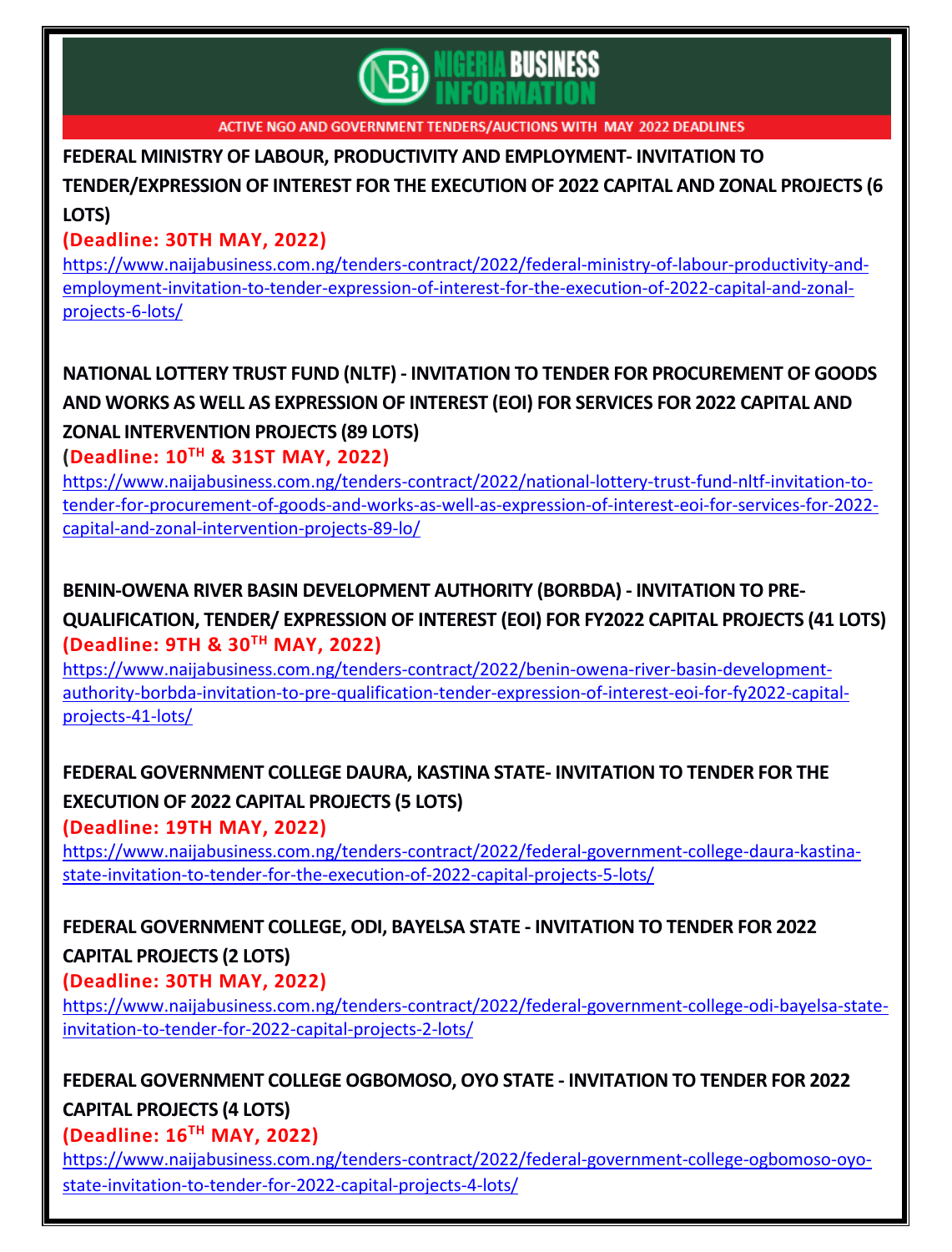

**NATIONAL SPACE RESEARCH AND [DEVELOPMENT](https://www.naijabusiness.com.ng/tenders-contract/2022/national-space-research-and-development-agency-nasrda-invitation-to-tender-technical-and-financial-and-expression-of-interest-for-various-projects-at-nasrda-headquarters-and-centres-under-the-202/) AGENCY (NASRDA) - INVITATION TO TENDER (TECHNICAL AND FINANCIAL) AND [EXPRESSION](https://www.naijabusiness.com.ng/tenders-contract/2022/national-space-research-and-development-agency-nasrda-invitation-to-tender-technical-and-financial-and-expression-of-interest-for-various-projects-at-nasrda-headquarters-and-centres-under-the-202/) OF INTEREST FOR VARIOUS PROJECTS AT NASRDA HEADQUARTERS AND CENTRES UNDER THE 2022 CAPITAL [APPROPRIATION](https://www.naijabusiness.com.ng/tenders-contract/2022/national-space-research-and-development-agency-nasrda-invitation-to-tender-technical-and-financial-and-expression-of-interest-for-various-projects-at-nasrda-headquarters-and-centres-under-the-202/) (23 LOTS) (Deadline: 10TH MAY, 2022)**

[https://www.naijabusiness.com.ng/tenders-contract/2022/national-space-research-and-development](https://www.naijabusiness.com.ng/tenders-contract/2022/national-space-research-and-development-agency-nasrda-invitation-to-tender-technical-and-financial-and-expression-of-interest-for-various-projects-at-nasrda-headquarters-and-centres-under-the-202/)[agency-nasrda-invitation-to-tender-technical-and-financial-and-expression-of-interest-for-various](https://www.naijabusiness.com.ng/tenders-contract/2022/national-space-research-and-development-agency-nasrda-invitation-to-tender-technical-and-financial-and-expression-of-interest-for-various-projects-at-nasrda-headquarters-and-centres-under-the-202/)[projects-at-nasrda-headquarters-and-centres-under-the-202/](https://www.naijabusiness.com.ng/tenders-contract/2022/national-space-research-and-development-agency-nasrda-invitation-to-tender-technical-and-financial-and-expression-of-interest-for-various-projects-at-nasrda-headquarters-and-centres-under-the-202/)

## **NATIONAL BUSINESS AND TECHNICAL [EXAMINATIONS](https://www.naijabusiness.com.ng/tenders-contract/2022/national-business-and-technical-examinations-board-nabteb-invitation-for-expression-of-interest-eoi-pre-qualification-and-tender-for-2022-projects-6-lots/) BOARD (NABTEB) - INVITATION FOR EXPRESSION OF INTEREST (EOI) [PRE-QUALIFICATION](https://www.naijabusiness.com.ng/tenders-contract/2022/national-business-and-technical-examinations-board-nabteb-invitation-for-expression-of-interest-eoi-pre-qualification-and-tender-for-2022-projects-6-lots/) AND TENDER FOR 2022 PROJECTS (Deadline: 16TH MAY, 2022)**

[https://www.naijabusiness.com.ng/tenders-contract/2022/national-business-and-technical](https://www.naijabusiness.com.ng/tenders-contract/2022/national-business-and-technical-examinations-board-nabteb-invitation-for-expression-of-interest-eoi-pre-qualification-and-tender-for-2022-projects-6-lots/)[examinations-board-nabteb-invitation-for-expression-of-interest-eoi-pre-qualification-and-tender-for-](https://www.naijabusiness.com.ng/tenders-contract/2022/national-business-and-technical-examinations-board-nabteb-invitation-for-expression-of-interest-eoi-pre-qualification-and-tender-for-2022-projects-6-lots/)[2022-projects-6-lots/](https://www.naijabusiness.com.ng/tenders-contract/2022/national-business-and-technical-examinations-board-nabteb-invitation-for-expression-of-interest-eoi-pre-qualification-and-tender-for-2022-projects-6-lots/)

# **FEDERAL MEDICAL CENTRE, LOKOJA - REQUEST FOR [EXPRESSION](https://www.naijabusiness.com.ng/tenders-contract/2022/federal-medical-centre-lokoja-request-for-expression-of-interest-for-selection-of-consultant-for-the-year-2022-capital-projects/) OF INTEREST FOR SELECTION OF [CONSULTANT](https://www.naijabusiness.com.ng/tenders-contract/2022/federal-medical-centre-lokoja-request-for-expression-of-interest-for-selection-of-consultant-for-the-year-2022-capital-projects/) FOR THE YEAR 2022 CAPITAL PROJECTS**

**(Deadline: 9TH MAY, 2022)**

[https://www.naijabusiness.com.ng/tenders-contract/2022/federal-medical-centre-lokoja-request-for](https://www.naijabusiness.com.ng/tenders-contract/2022/federal-medical-centre-lokoja-request-for-expression-of-interest-for-selection-of-consultant-for-the-year-2022-capital-projects/)[expression-of-interest-for-selection-of-consultant-for-the-year-2022-capital-projects/](https://www.naijabusiness.com.ng/tenders-contract/2022/federal-medical-centre-lokoja-request-for-expression-of-interest-for-selection-of-consultant-for-the-year-2022-capital-projects/)

## **NATIONAL INSTITUTE FOR CULTURAL [ORIENTATION](https://www.naijabusiness.com.ng/tenders-contract/2022/national-institute-for-cultural-orientation-nico-invitation-to-tender-for-the-execution-of-the-capital-and-constituency-projects-under-the-2022-appropriation-act-39-lots/) (NICO) - INVITATION TO TENDER FOR THE EXECUTION OF THE CAPITAL AND CONSTITUENCY PROJECTS UNDER THE 2022 [APPROPRIATION](https://www.naijabusiness.com.ng/tenders-contract/2022/national-institute-for-cultural-orientation-nico-invitation-to-tender-for-the-execution-of-the-capital-and-constituency-projects-under-the-2022-appropriation-act-39-lots/) ACT (39 [LOTS\)](https://www.naijabusiness.com.ng/tenders-contract/2022/national-institute-for-cultural-orientation-nico-invitation-to-tender-for-the-execution-of-the-capital-and-constituency-projects-under-the-2022-appropriation-act-39-lots/)**

#### **(Deadline: 30TH MAY, 2022)**

[https://www.naijabusiness.com.ng/tenders-contract/2022/national-institute-for-cultural-orientation](https://www.naijabusiness.com.ng/tenders-contract/2022/national-institute-for-cultural-orientation-nico-invitation-to-tender-for-the-execution-of-the-capital-and-constituency-projects-under-the-2022-appropriation-act-39-lots/)[nico-invitation-to-tender-for-the-execution-of-the-capital-and-constituency-projects-under-the-2022](https://www.naijabusiness.com.ng/tenders-contract/2022/national-institute-for-cultural-orientation-nico-invitation-to-tender-for-the-execution-of-the-capital-and-constituency-projects-under-the-2022-appropriation-act-39-lots/) [appropriation-act-39-lots/](https://www.naijabusiness.com.ng/tenders-contract/2022/national-institute-for-cultural-orientation-nico-invitation-to-tender-for-the-execution-of-the-capital-and-constituency-projects-under-the-2022-appropriation-act-39-lots/)

## **COUNCIL FOR THE REGULATION OF [ENGINEERING](https://www.naijabusiness.com.ng/tenders-contract/2022/council-for-the-regulation-of-engineering-in-nigeria-coren-invitation-to-tender-for-the-2022-engineering-assembly-7-lots/) IN NIGERIA (COREN) - INVITATION TO TENDER FOR THE 2022 [ENGINEERING](https://www.naijabusiness.com.ng/tenders-contract/2022/council-for-the-regulation-of-engineering-in-nigeria-coren-invitation-to-tender-for-the-2022-engineering-assembly-7-lots/) ASSEMBLY (7 LOTS)**

**(Deadline: 17TH MAY, 2022)**

[https://www.naijabusiness.com.ng/tenders-contract/2022/council-for-the-regulation-of-engineering-in](https://www.naijabusiness.com.ng/tenders-contract/2022/council-for-the-regulation-of-engineering-in-nigeria-coren-invitation-to-tender-for-the-2022-engineering-assembly-7-lots/)[nigeria-coren-invitation-to-tender-for-the-2022-engineering-assembly-7-lots/](https://www.naijabusiness.com.ng/tenders-contract/2022/council-for-the-regulation-of-engineering-in-nigeria-coren-invitation-to-tender-for-the-2022-engineering-assembly-7-lots/)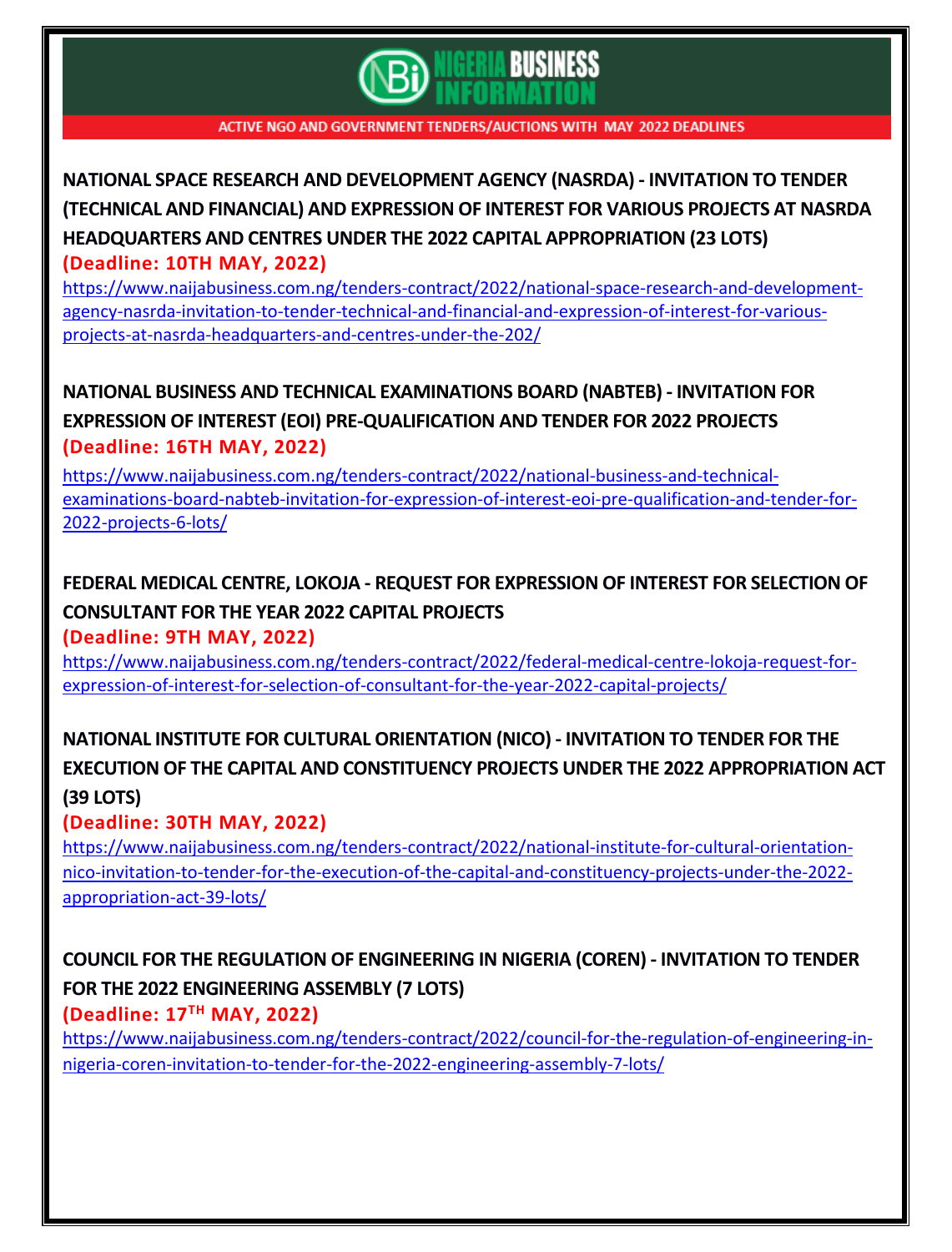

**NATIONAL [AGRICULTURAL](https://www.naijabusiness.com.ng/tenders-contract/2022/national-agricultural-extension-and-research-liaison-services-naerls-invitation-to-tender-for-goods-supply-works-and-expression-of-interest-for-consultancy-services-for-2022-capital-projects-23-l/) EXTENSION AND RESEARCH LIAISON SERVICES (NAERLS) - INVITATION TO TENDER FOR [GOODS/SUPPLY,](https://www.naijabusiness.com.ng/tenders-contract/2022/national-agricultural-extension-and-research-liaison-services-naerls-invitation-to-tender-for-goods-supply-works-and-expression-of-interest-for-consultancy-services-for-2022-capital-projects-23-l/) WORKS AND EXPRESSION OF INTEREST FOR CONSULTANCY SERVICES FOR 2022 CAPITAL [PROJECTS](https://www.naijabusiness.com.ng/tenders-contract/2022/national-agricultural-extension-and-research-liaison-services-naerls-invitation-to-tender-for-goods-supply-works-and-expression-of-interest-for-consultancy-services-for-2022-capital-projects-23-l/) (23 LOTS) (Deadline: 30TH MAY, 2022)**

[https://www.naijabusiness.com.ng/tenders-contract/2022/national-agricultural-extension-and-research](https://www.naijabusiness.com.ng/tenders-contract/2022/national-agricultural-extension-and-research-liaison-services-naerls-invitation-to-tender-for-goods-supply-works-and-expression-of-interest-for-consultancy-services-for-2022-capital-projects-23-l/)[liaison-services-naerls-invitation-to-tender-for-goods-supply-works-and-expression-of-interest-for](https://www.naijabusiness.com.ng/tenders-contract/2022/national-agricultural-extension-and-research-liaison-services-naerls-invitation-to-tender-for-goods-supply-works-and-expression-of-interest-for-consultancy-services-for-2022-capital-projects-23-l/)[consultancy-services-for-2022-capital-projects-23-l/](https://www.naijabusiness.com.ng/tenders-contract/2022/national-agricultural-extension-and-research-liaison-services-naerls-invitation-to-tender-for-goods-supply-works-and-expression-of-interest-for-consultancy-services-for-2022-capital-projects-23-l/)

# **FEDERAL UNIVERSITY OF TECHNOLOGY, AKURE (FUTA) - INVITATION TO [PRE-QUALIFICATION](https://www.naijabusiness.com.ng/tenders-contract/2022/federal-university-of-technology-akure-futa-invitation-to-pre-qualification-and-tender-for-year-2022-capital-projects-8-lots/) AND TENDER FOR YEAR 2022 CAPITAL [PROJECTS](https://www.naijabusiness.com.ng/tenders-contract/2022/federal-university-of-technology-akure-futa-invitation-to-pre-qualification-and-tender-for-year-2022-capital-projects-8-lots/) (8 LOTS)**

**(Deadline: 16TH MAY, 2022)**

[https://www.naijabusiness.com.ng/tenders-contract/2022/federal-university-of-technology-akure-futa](https://www.naijabusiness.com.ng/tenders-contract/2022/federal-university-of-technology-akure-futa-invitation-to-pre-qualification-and-tender-for-year-2022-capital-projects-8-lots/)[invitation-to-pre-qualification-and-tender-for-year-2022-capital-projects-8-lots/](https://www.naijabusiness.com.ng/tenders-contract/2022/federal-university-of-technology-akure-futa-invitation-to-pre-qualification-and-tender-for-year-2022-capital-projects-8-lots/)

#### **FEDERAL SCIENCE AND TECHNICAL COLLEGE HADEJIA, JIGAWA STATE - [INVITATION](https://www.naijabusiness.com.ng/tenders-contract/2022/federal-science-and-technical-college-hadejia-jigawa-state-invitation-to-tender-for-execution-of-projects-in-2022-appropriation-4-lots/) TO TENDER FOR EXECUTION OF PROJECTS IN 2022 [APPROPRIATION](https://www.naijabusiness.com.ng/tenders-contract/2022/federal-science-and-technical-college-hadejia-jigawa-state-invitation-to-tender-for-execution-of-projects-in-2022-appropriation-4-lots/) (4 LOTS) (Deadline: 17TH MAY, 2022)**

[https://www.naijabusiness.com.ng/tenders-contract/2022/federal-science-and-technical-college-hadejia](https://www.naijabusiness.com.ng/tenders-contract/2022/federal-science-and-technical-college-hadejia-jigawa-state-invitation-to-tender-for-execution-of-projects-in-2022-appropriation-4-lots/)[jigawa-state-invitation-to-tender-for-execution-of-projects-in-2022-appropriation-4-lots/](https://www.naijabusiness.com.ng/tenders-contract/2022/federal-science-and-technical-college-hadejia-jigawa-state-invitation-to-tender-for-execution-of-projects-in-2022-appropriation-4-lots/)

#### **FEDERAL MEDICAL CENTRE, MAKURDI - INVITATION TO [TENDER/EXPRESSION](https://www.naijabusiness.com.ng/tenders-contract/2022/federal-medical-centre-makurdi-invitation-to-tender-expression-of-interest-for-2022-capital-projects-8-lots/) OF INTEREST FOR 2022 CAPITAL [PROJECTS](https://www.naijabusiness.com.ng/tenders-contract/2022/federal-medical-centre-makurdi-invitation-to-tender-expression-of-interest-for-2022-capital-projects-8-lots/) (8 LOTS) (Deadline: 16TH MAY, 2022)**

[https://www.naijabusiness.com.ng/tenders-contract/2022/federal-medical-centre-makurdi-invitation-to](https://www.naijabusiness.com.ng/tenders-contract/2022/federal-medical-centre-makurdi-invitation-to-tender-expression-of-interest-for-2022-capital-projects-8-lots/)[tender-expression-of-interest-for-2022-capital-projects-8-lots/](https://www.naijabusiness.com.ng/tenders-contract/2022/federal-medical-centre-makurdi-invitation-to-tender-expression-of-interest-for-2022-capital-projects-8-lots/)

**NIGERIAN TELEVISION AUTHORITY (NTA) - INVITATION FOR [PRE-QUALIFICATION](https://www.naijabusiness.com.ng/tenders-contract/2022/nigerian-television-authority-nta-invitation-for-pre-qualification-for-2022-capital-projects-12-lots/) FOR 2022 CAPITAL [PROJECTS](https://www.naijabusiness.com.ng/tenders-contract/2022/nigerian-television-authority-nta-invitation-for-pre-qualification-for-2022-capital-projects-12-lots/) (12 LOTS) (Deadline: 12TH MAY, 2022)**

[https://www.naijabusiness.com.ng/tenders-contract/2022/nigerian-television-authority-nta-invitation](https://www.naijabusiness.com.ng/tenders-contract/2022/nigerian-television-authority-nta-invitation-for-pre-qualification-for-2022-capital-projects-12-lots/)[for-pre-qualification-for-2022-capital-projects-12-lots/](https://www.naijabusiness.com.ng/tenders-contract/2022/nigerian-television-authority-nta-invitation-for-pre-qualification-for-2022-capital-projects-12-lots/)

**NATIONAL HUMAN RIGHTS [COMMISSION](https://www.naijabusiness.com.ng/tenders-contract/2022/national-human-rights-commission-nhrc-invitation-to-tender-for-the-2022-capital-zonal-intervention-constituency-projects-of-the-commission-12-lots/) (NHRC) - INVITATION TO TENDER FOR THE 2022 CAPITAL, ZONAL [INTERVENTION/CONSTITUENCY](https://www.naijabusiness.com.ng/tenders-contract/2022/national-human-rights-commission-nhrc-invitation-to-tender-for-the-2022-capital-zonal-intervention-constituency-projects-of-the-commission-12-lots/) PROJECTS OF THE COMMISSION (12 LOTS) (Deadline: 11TH MAY, 2022)**

[https://www.naijabusiness.com.ng/tenders-contract/2022/national-human-rights-commission-nhrc](https://www.naijabusiness.com.ng/tenders-contract/2022/national-human-rights-commission-nhrc-invitation-to-tender-for-the-2022-capital-zonal-intervention-constituency-projects-of-the-commission-12-lots/)[invitation-to-tender-for-the-2022-capital-zonal-intervention-constituency-projects-of-the-commission-12](https://www.naijabusiness.com.ng/tenders-contract/2022/national-human-rights-commission-nhrc-invitation-to-tender-for-the-2022-capital-zonal-intervention-constituency-projects-of-the-commission-12-lots/) [lots/](https://www.naijabusiness.com.ng/tenders-contract/2022/national-human-rights-commission-nhrc-invitation-to-tender-for-the-2022-capital-zonal-intervention-constituency-projects-of-the-commission-12-lots/)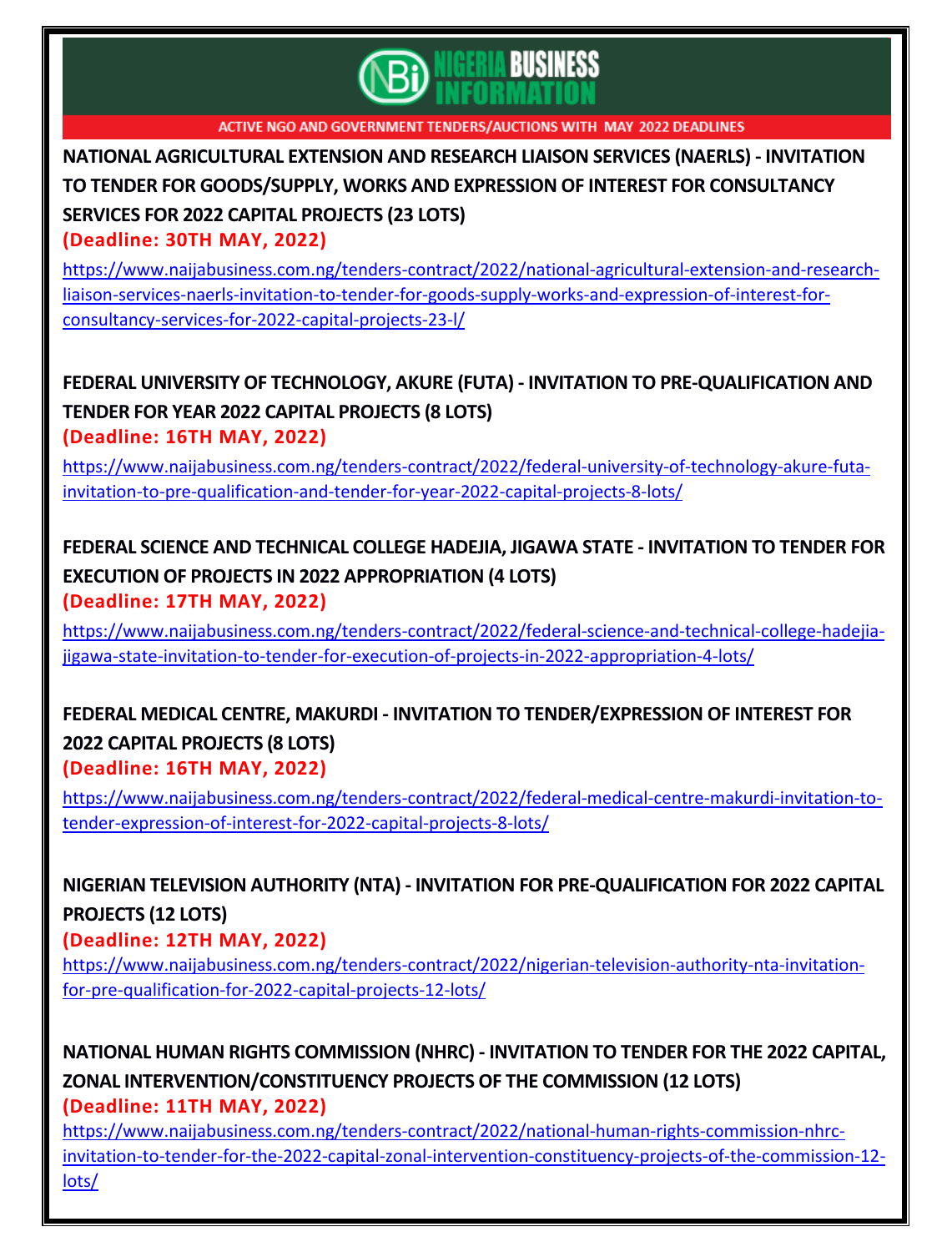

## **FEDERAL MEDICAL CENTRE, OWO - [INVITATION](https://www.naijabusiness.com.ng/tenders-contract/2022/federal-medical-centre-owo-invitation-for-technical-and-financial-bids-for-the-implementation-of-2022-capital-projects-10-lots/) FOR TECHNICAL AND FINANCIAL BIDS FOR THE [IMPLEMENTATION](https://www.naijabusiness.com.ng/tenders-contract/2022/federal-medical-centre-owo-invitation-for-technical-and-financial-bids-for-the-implementation-of-2022-capital-projects-10-lots/) OF 2022 CAPITAL PROJECTS (10 LOTS)**

#### **(Deadline: 16TH MAY, 2022)**

[https://www.naijabusiness.com.ng/tenders-contract/2022/federal-medical-centre-owo-invitation-for](https://www.naijabusiness.com.ng/tenders-contract/2022/federal-medical-centre-owo-invitation-for-technical-and-financial-bids-for-the-implementation-of-2022-capital-projects-10-lots/)[technical-and-financial-bids-for-the-implementation-of-2022-capital-projects-10-lots/](https://www.naijabusiness.com.ng/tenders-contract/2022/federal-medical-centre-owo-invitation-for-technical-and-financial-bids-for-the-implementation-of-2022-capital-projects-10-lots/)

## **NATIONAL CENTRE FOR AGRICULTURAL [MECHANIZATION](https://www.naijabusiness.com.ng/tenders-contract/2022/national-centre-for-agricultural-mechanization-ncam-invitation-for-technical-and-financial-tender-for-the-execution-of-2022-capital-constituency-and-zonal-intervention-projects-79-lots/) (NCAM) - INVITATION FOR TECHNICAL AND FINANCIAL TENDER FOR THE EXECUTION OF 2022 CAPITAL, [CONSTITUENCY](https://www.naijabusiness.com.ng/tenders-contract/2022/national-centre-for-agricultural-mechanization-ncam-invitation-for-technical-and-financial-tender-for-the-execution-of-2022-capital-constituency-and-zonal-intervention-projects-79-lots/) AND ZONAL [INTERVENTION](https://www.naijabusiness.com.ng/tenders-contract/2022/national-centre-for-agricultural-mechanization-ncam-invitation-for-technical-and-financial-tender-for-the-execution-of-2022-capital-constituency-and-zonal-intervention-projects-79-lots/) PROJECTS (79 LOTS)**

**(Deadline: 12TH MAY, 2022)**

[https://www.naijabusiness.com.ng/tenders-contract/2022/national-centre-for-agricultural](https://www.naijabusiness.com.ng/tenders-contract/2022/national-centre-for-agricultural-mechanization-ncam-invitation-for-technical-and-financial-tender-for-the-execution-of-2022-capital-constituency-and-zonal-intervention-projects-79-lots/)[mechanization-ncam-invitation-for-technical-and-financial-tender-for-the-execution-of-2022-capital](https://www.naijabusiness.com.ng/tenders-contract/2022/national-centre-for-agricultural-mechanization-ncam-invitation-for-technical-and-financial-tender-for-the-execution-of-2022-capital-constituency-and-zonal-intervention-projects-79-lots/)[constituency-and-zonal-intervention-projects-79-lots/](https://www.naijabusiness.com.ng/tenders-contract/2022/national-centre-for-agricultural-mechanization-ncam-invitation-for-technical-and-financial-tender-for-the-execution-of-2022-capital-constituency-and-zonal-intervention-projects-79-lots/)

## **GOVERNMENT OF CROSS RIVER STATE - APPLICATION FOR PRE- [QUALIFICATION](https://www.naijabusiness.com.ng/tenders-contract/2022/government-of-cross-river-state-application-for-pre-qualification-as-investors-in-the-privatization-of-the-underlisted-ventures-roki-oil-palm-estate-and-nsadop-oil-palm-estate/) AS INVESTORS IN THE [PRIVATIZATION](https://www.naijabusiness.com.ng/tenders-contract/2022/government-of-cross-river-state-application-for-pre-qualification-as-investors-in-the-privatization-of-the-underlisted-ventures-roki-oil-palm-estate-and-nsadop-oil-palm-estate/) OF THE UNDERLISTED VENTURES ROKI OIL PALM ESTATE AND NSADOP OIL PALM [ESTATE](https://www.naijabusiness.com.ng/tenders-contract/2022/government-of-cross-river-state-application-for-pre-qualification-as-investors-in-the-privatization-of-the-underlisted-ventures-roki-oil-palm-estate-and-nsadop-oil-palm-estate/)**

#### **(Deadline: 16TH MAY, 2022)**

[https://www.naijabusiness.com.ng/tenders-contract/2022/government-of-cross-river-state-application](https://www.naijabusiness.com.ng/tenders-contract/2022/government-of-cross-river-state-application-for-pre-qualification-as-investors-in-the-privatization-of-the-underlisted-ventures-roki-oil-palm-estate-and-nsadop-oil-palm-estate/)[for-pre-qualification-as-investors-in-the-privatization-of-the-underlisted-ventures-roki-oil-palm-estate](https://www.naijabusiness.com.ng/tenders-contract/2022/government-of-cross-river-state-application-for-pre-qualification-as-investors-in-the-privatization-of-the-underlisted-ventures-roki-oil-palm-estate-and-nsadop-oil-palm-estate/)[and-nsadop-oil-palm-estate/](https://www.naijabusiness.com.ng/tenders-contract/2022/government-of-cross-river-state-application-for-pre-qualification-as-investors-in-the-privatization-of-the-underlisted-ventures-roki-oil-palm-estate-and-nsadop-oil-palm-estate/)

#### **NIGERIA POLICE FORCE (NPF); OYO STATE POLICE [COMMAND,](https://www.naijabusiness.com.ng/tenders-contract/2022/nigeria-police-force-npf-oyo-state-police-command-iresaadu-division-auction-sales-of-abandoned-and-unclaimed-motorcycles-3-items/) IRESAADU DIVISION - AUCTION SALES OF ABANDONED AND UNCLAIMED [MOTORCYCLES](https://www.naijabusiness.com.ng/tenders-contract/2022/nigeria-police-force-npf-oyo-state-police-command-iresaadu-division-auction-sales-of-abandoned-and-unclaimed-motorcycles-3-items/) (3 ITEMS) (Deadline: 20TH MAY, 2022)**

[https://www.naijabusiness.com.ng/tenders-contract/2022/nigeria-police-force-npf-oyo-state-police](https://www.naijabusiness.com.ng/tenders-contract/2022/nigeria-police-force-npf-oyo-state-police-command-iresaadu-division-auction-sales-of-abandoned-and-unclaimed-motorcycles-3-items/)[command-iresaadu-division-auction-sales-of-abandoned-and-unclaimed-motorcycles-3-items/](https://www.naijabusiness.com.ng/tenders-contract/2022/nigeria-police-force-npf-oyo-state-police-command-iresaadu-division-auction-sales-of-abandoned-and-unclaimed-motorcycles-3-items/)

# **PORT HARCOURT WATER [CORPORATION](https://www.naijabusiness.com.ng/tenders-contract/2022/port-harcourt-water-corporation-ph-water-request-for-expression-of-interest-technical-assistant-for-environmental-safeguard/) (PH WATER) - REQUEST FOR EXPRESSION OF INTEREST TECHNICAL ASSISTANT FOR [ENVIRONMENTAL](https://www.naijabusiness.com.ng/tenders-contract/2022/port-harcourt-water-corporation-ph-water-request-for-expression-of-interest-technical-assistant-for-environmental-safeguard/) SAFEGUARD**

#### **(Deadline: 17TH MAY, 2022)**

[https://www.naijabusiness.com.ng/tenders-contract/2022/port-harcourt-water-corporation-ph-water](https://www.naijabusiness.com.ng/tenders-contract/2022/port-harcourt-water-corporation-ph-water-request-for-expression-of-interest-technical-assistant-for-environmental-safeguard/)[request-for-expression-of-interest-technical-assistant-for-environmental-safeguard/](https://www.naijabusiness.com.ng/tenders-contract/2022/port-harcourt-water-corporation-ph-water-request-for-expression-of-interest-technical-assistant-for-environmental-safeguard/)

#### **PORT HARCOURT WATER [CORPORATION](https://www.naijabusiness.com.ng/tenders-contract/2022/port-harcourt-water-corporation-ph-water-request-for-expression-of-interest-for-technical-assistant-hygiene-and-sanitation-specialist/) (PH WATER) - REQUEST FOR EXPRESSION OF INTEREST FOR TECHNICAL ASSISTANT HYGIENE AND [SANITATION](https://www.naijabusiness.com.ng/tenders-contract/2022/port-harcourt-water-corporation-ph-water-request-for-expression-of-interest-for-technical-assistant-hygiene-and-sanitation-specialist/) SPECIALIST (Deadline: 17TH MAY, 2022)**

[https://www.naijabusiness.com.ng/tenders-contract/2022/port-harcourt-water-corporation-ph-water](https://www.naijabusiness.com.ng/tenders-contract/2022/port-harcourt-water-corporation-ph-water-request-for-expression-of-interest-for-technical-assistant-hygiene-and-sanitation-specialist/)[request-for-expression-of-interest-for-technical-assistant-hygiene-and-sanitation-specialist/](https://www.naijabusiness.com.ng/tenders-contract/2022/port-harcourt-water-corporation-ph-water-request-for-expression-of-interest-for-technical-assistant-hygiene-and-sanitation-specialist/)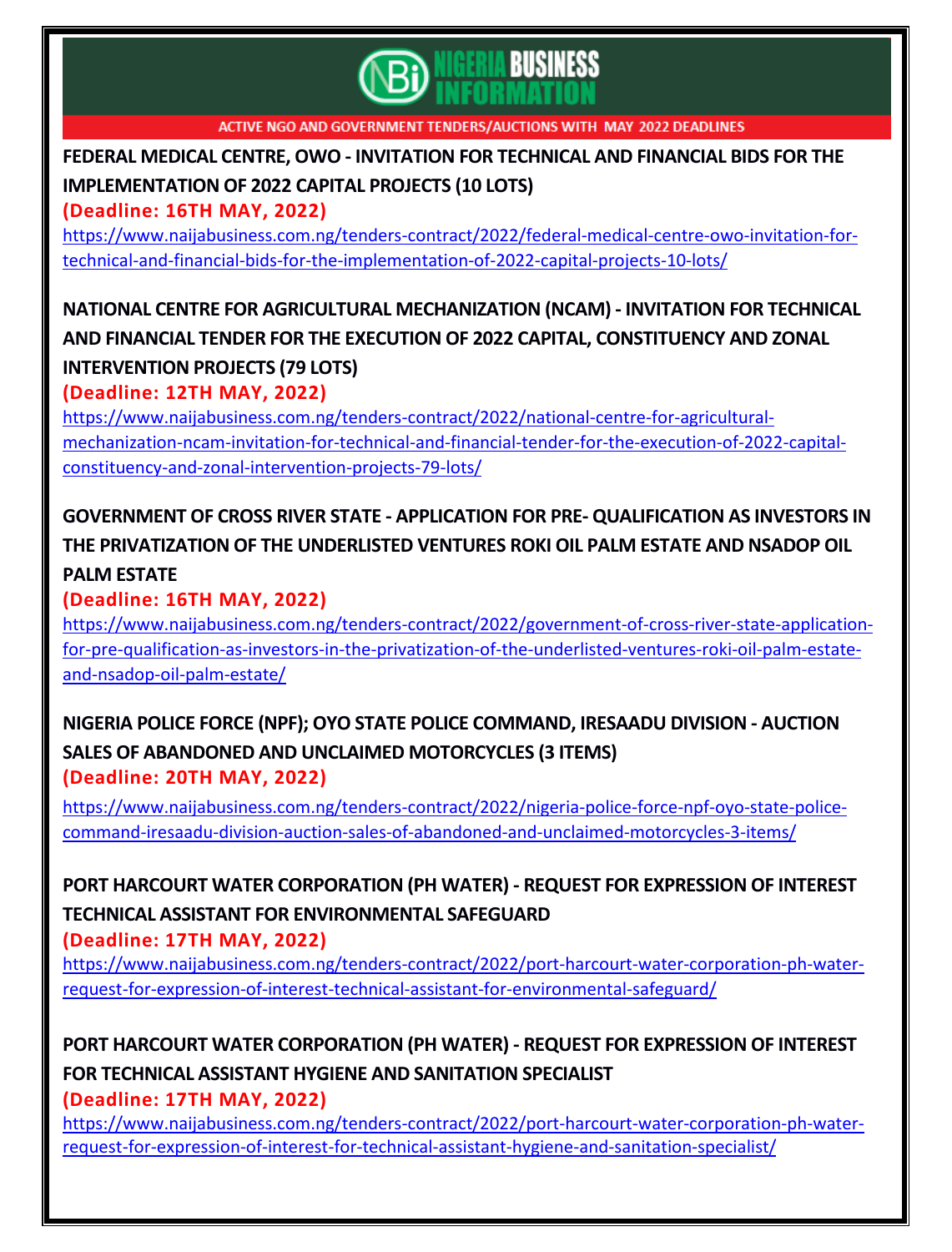

# **NIGERIA POLICE FORCE (NPF); [NASARAWA](https://www.naijabusiness.com.ng/opportunities/auction/2022/nigeria-police-force-npf-nasarawa-state-police-command-auction-sales-of-unclaimed-and-abandoned-vehicles-7-lots/) STATE POLICE COMMAND - AUCTION SALES OF UNCLAIMED AND [ABANDONED](https://www.naijabusiness.com.ng/opportunities/auction/2022/nigeria-police-force-npf-nasarawa-state-police-command-auction-sales-of-unclaimed-and-abandoned-vehicles-7-lots/) VEHICLES (7 LOTS)**

**(Deadline: 13TH MAY, 2022)**

[https://www.naijabusiness.com.ng/opportunities/auction/2022/nigeria-police-force-npf-nasarawa-state](https://www.naijabusiness.com.ng/opportunities/auction/2022/nigeria-police-force-npf-nasarawa-state-police-command-auction-sales-of-unclaimed-and-abandoned-vehicles-7-lots/)[police-command-auction-sales-of-unclaimed-and-abandoned-vehicles-7-lots/](https://www.naijabusiness.com.ng/opportunities/auction/2022/nigeria-police-force-npf-nasarawa-state-police-command-auction-sales-of-unclaimed-and-abandoned-vehicles-7-lots/)

## **NATIONAL AGENCY FOR THE CONTROL OF AIDS (NACA)- REQUEST FOR [PROPOSAL](https://www.naijabusiness.com.ng/tenders-contract/2022/national-agency-for-the-control-of-aids-naca-request-for-proposal-rfp-for-the-engagement-of-a-consultancy-firm-for-the-assessment-of-oxygen-piping-and-filling-manifold-needs-in-selected-hospitals/) (RFP) FOR THE ENGAGEMENT OF A [CONSULTANCY](https://www.naijabusiness.com.ng/tenders-contract/2022/national-agency-for-the-control-of-aids-naca-request-for-proposal-rfp-for-the-engagement-of-a-consultancy-firm-for-the-assessment-of-oxygen-piping-and-filling-manifold-needs-in-selected-hospitals/) FIRM FOR THE ASSESSMENT OF OXYGEN PIPING AND FILLING [MANIFOLD](https://www.naijabusiness.com.ng/tenders-contract/2022/national-agency-for-the-control-of-aids-naca-request-for-proposal-rfp-for-the-engagement-of-a-consultancy-firm-for-the-assessment-of-oxygen-piping-and-filling-manifold-needs-in-selected-hospitals/) NEEDS IN SELECTED HOSPITALS ACROSS THE COUNTRY (Deadline: 30TH MAY, 2022)**

[https://www.naijabusiness.com.ng/tenders-contract/2022/national-agency-for-the-control-of-aids-naca](https://www.naijabusiness.com.ng/tenders-contract/2022/national-agency-for-the-control-of-aids-naca-request-for-proposal-rfp-for-the-engagement-of-a-consultancy-firm-for-the-assessment-of-oxygen-piping-and-filling-manifold-needs-in-selected-hospitals/)[request-for-proposal-rfp-for-the-engagement-of-a-consultancy-firm-for-the-assessment-of-oxygen-piping](https://www.naijabusiness.com.ng/tenders-contract/2022/national-agency-for-the-control-of-aids-naca-request-for-proposal-rfp-for-the-engagement-of-a-consultancy-firm-for-the-assessment-of-oxygen-piping-and-filling-manifold-needs-in-selected-hospitals/)[and-filling-manifold-needs-in-selected-hospitals/](https://www.naijabusiness.com.ng/tenders-contract/2022/national-agency-for-the-control-of-aids-naca-request-for-proposal-rfp-for-the-engagement-of-a-consultancy-firm-for-the-assessment-of-oxygen-piping-and-filling-manifold-needs-in-selected-hospitals/)

#### **EYN PROJECTS - [INVITATION](https://www.naijabusiness.com.ng/tenders-contract/2022/eyn-projects-invitation-to-tender-for-supply-services/) TO TENDER FOR SUPPLY SERVICES (Deadline: 6TH MAY, 2022)**

[https://www.naijabusiness.com.ng/tenders-contract/2022/eyn-projects-invitation-to-tender-for-supply](https://www.naijabusiness.com.ng/tenders-contract/2022/eyn-projects-invitation-to-tender-for-supply-services/)[services/](https://www.naijabusiness.com.ng/tenders-contract/2022/eyn-projects-invitation-to-tender-for-supply-services/)

# **NURU NIGERIA - REQUEST FOR PROPOSAL FOR [ENTERPRISE](https://www.naijabusiness.com.ng/tenders-contract/2022/nuru-nigeria-request-for-proposal-for-enterprise-resource-planning-erp-software-infrastructure-modules/) RESOURCE PLANNING (ERP) SOFTWARE [INFRASTRUCTURE](https://www.naijabusiness.com.ng/tenders-contract/2022/nuru-nigeria-request-for-proposal-for-enterprise-resource-planning-erp-software-infrastructure-modules/) MODULES**

**(Deadline: 18TH MAY, 2022)**

[https://www.naijabusiness.com.ng/tenders-contract/2022/nuru-nigeria-request-for-proposal-for](https://www.naijabusiness.com.ng/tenders-contract/2022/nuru-nigeria-request-for-proposal-for-enterprise-resource-planning-erp-software-infrastructure-modules/)[enterprise-resource-planning-erp-software-infrastructure-modules/](https://www.naijabusiness.com.ng/tenders-contract/2022/nuru-nigeria-request-for-proposal-for-enterprise-resource-planning-erp-software-infrastructure-modules/)

# **ABTI PRINTING PRESS LIMITED - AUCTION SALESOF SCRATCH CARD [MACHINES,](https://www.naijabusiness.com.ng/opportunities/auction/2022/abti-printing-press-limited-auction-sales-of-scratch-card-machines-tissue-making-machines-and-printing-machines-24-items/) TISSUE MAKING [MACHINES,](https://www.naijabusiness.com.ng/opportunities/auction/2022/abti-printing-press-limited-auction-sales-of-scratch-card-machines-tissue-making-machines-and-printing-machines-24-items/) AND PRINTING MACHINES (24 ITEMS)**

**(Deadline: 9TH MAY, 2022)**

[https://www.naijabusiness.com.ng/opportunities/auction/2022/abti-printing-press-limited-auction-sales](https://www.naijabusiness.com.ng/opportunities/auction/2022/abti-printing-press-limited-auction-sales-of-scratch-card-machines-tissue-making-machines-and-printing-machines-24-items/)[of-scratch-card-machines-tissue-making-machines-and-printing-machines-24-items/](https://www.naijabusiness.com.ng/opportunities/auction/2022/abti-printing-press-limited-auction-sales-of-scratch-card-machines-tissue-making-machines-and-printing-machines-24-items/)

**PLAN [INTERNATIONAL](https://www.naijabusiness.com.ng/tenders-contract/2022/plan-international-nigeria-request-for-proposal-rfp-for-the-provision-and-distribution-of-voucher-based-scholastic-material-kits-for-abep-targeted-learner-in-three-3-local-governments-in-borno-st/) NIGERIA - REQUEST FOR PROPOSAL (RFP) FOR THE PROVISION AND [DISTRIBUTION](https://www.naijabusiness.com.ng/tenders-contract/2022/plan-international-nigeria-request-for-proposal-rfp-for-the-provision-and-distribution-of-voucher-based-scholastic-material-kits-for-abep-targeted-learner-in-three-3-local-governments-in-borno-st/) OF VOUCHER BASED SCHOLASTIC MATERIAL KITS FOR ABEP TARGETED LEARNER IN THREE (3) LOCAL [GOVERNMENTS](https://www.naijabusiness.com.ng/tenders-contract/2022/plan-international-nigeria-request-for-proposal-rfp-for-the-provision-and-distribution-of-voucher-based-scholastic-material-kits-for-abep-targeted-learner-in-three-3-local-governments-in-borno-st/) IN BORNO STATE, NIGERIA (Deadline: 6TH MAY, 2022)**

[https://www.naijabusiness.com.ng/tenders-contract/2022/plan-international-nigeria-request-for](https://www.naijabusiness.com.ng/tenders-contract/2022/plan-international-nigeria-request-for-proposal-rfp-for-the-provision-and-distribution-of-voucher-based-scholastic-material-kits-for-abep-targeted-learner-in-three-3-local-governments-in-borno-st/)[proposal-rfp-for-the-provision-and-distribution-of-voucher-based-scholastic-material-kits-for-abep](https://www.naijabusiness.com.ng/tenders-contract/2022/plan-international-nigeria-request-for-proposal-rfp-for-the-provision-and-distribution-of-voucher-based-scholastic-material-kits-for-abep-targeted-learner-in-three-3-local-governments-in-borno-st/)[targeted-learner-in-three-3-local-governments-in-borno-st/](https://www.naijabusiness.com.ng/tenders-contract/2022/plan-international-nigeria-request-for-proposal-rfp-for-the-provision-and-distribution-of-voucher-based-scholastic-material-kits-for-abep-targeted-learner-in-three-3-local-governments-in-borno-st/)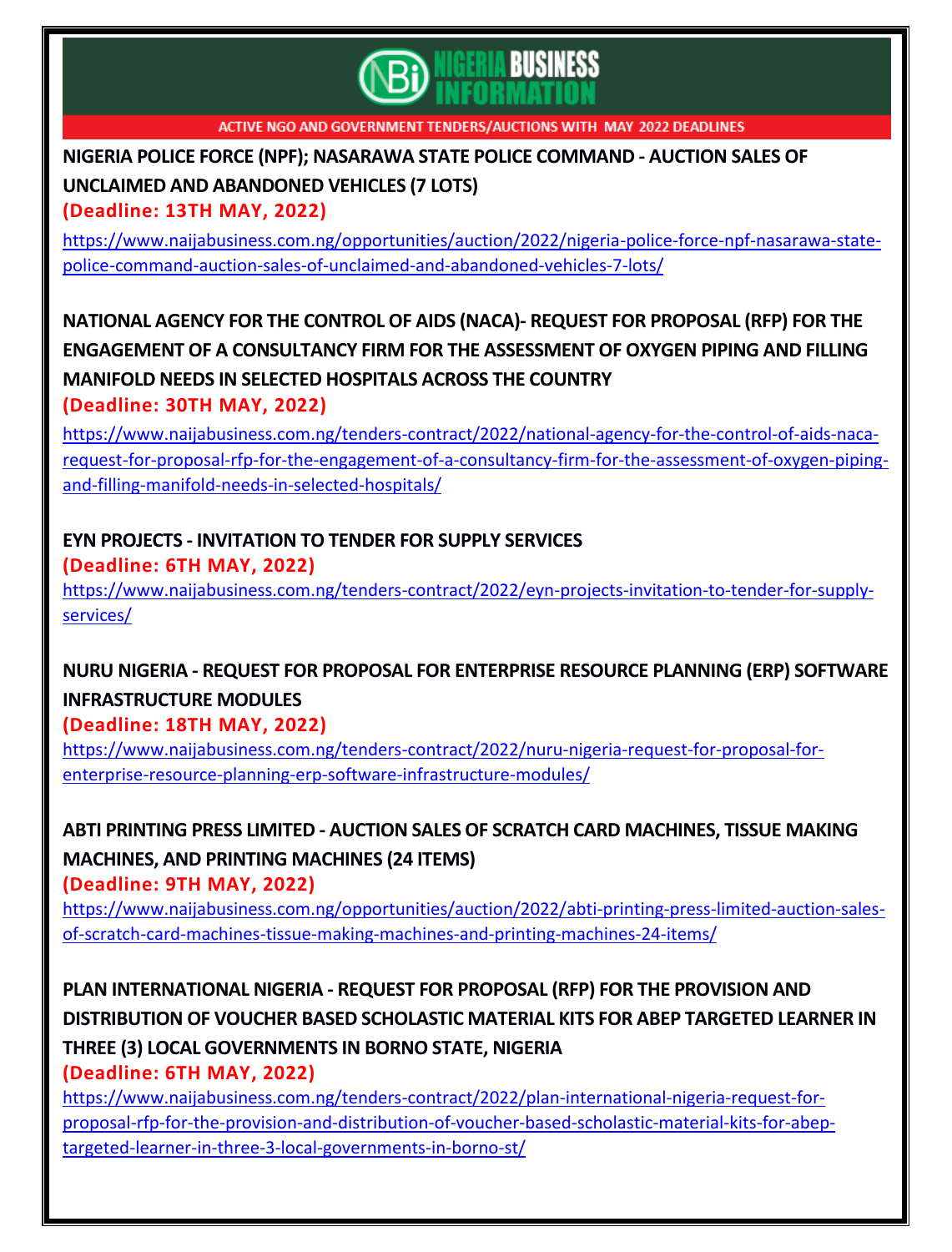

**HIGH COMMISSION OF INDIA - INVITATION OF TENDER FOR THE [MAINTENANCE](https://www.naijabusiness.com.ng/tenders-contract/2022/high-commission-of-india-invitation-of-tender-for-the-maintenance-of-chancery-cum-residential-complex/) OF CHANCERY-[CUM-RESIDENTIAL](https://www.naijabusiness.com.ng/tenders-contract/2022/high-commission-of-india-invitation-of-tender-for-the-maintenance-of-chancery-cum-residential-complex/) COMPLEX**

**(Deadline: 12TH MAY, 2022)**

[https://www.naijabusiness.com.ng/tenders-contract/2022/high-commission-of-india-invitation-of](https://www.naijabusiness.com.ng/tenders-contract/2022/high-commission-of-india-invitation-of-tender-for-the-maintenance-of-chancery-cum-residential-complex/)[tender-for-the-maintenance-of-chancery-cum-residential-complex/](https://www.naijabusiness.com.ng/tenders-contract/2022/high-commission-of-india-invitation-of-tender-for-the-maintenance-of-chancery-cum-residential-complex/)

# **[INTERNATIONAL](https://www.naijabusiness.com.ng/tenders-contract/2022/international-organization-for-migration-iom-request-for-proposals-for-mhac-queue-management-solution/) ORGANIZATION FOR MIGRATION (IOM)- REQUEST FOR PROPOSALS FOR MHAC QUEUE [MANAGEMENT](https://www.naijabusiness.com.ng/tenders-contract/2022/international-organization-for-migration-iom-request-for-proposals-for-mhac-queue-management-solution/) SOLUTION**

**(Deadline: 5TH MAY, 2022)** [https://www.naijabusiness.com.ng/tenders-contract/2022/international-organization-for-migration-iom](https://www.naijabusiness.com.ng/tenders-contract/2022/international-organization-for-migration-iom-request-for-proposals-for-mhac-queue-management-solution/)[request-for-proposals-for-mhac-queue-management-solution/](https://www.naijabusiness.com.ng/tenders-contract/2022/international-organization-for-migration-iom-request-for-proposals-for-mhac-queue-management-solution/)

# **MERCY CORPS NIGERIA - REQUEST FOR PROPOSAL FOR SUPPLY OF REFILL AND NEW [DISPENSER](https://www.naijabusiness.com.ng/tenders-contract/2022/mercy-corps-nigeria-request-for-proposal-for-supply-of-refill-and-new-dispenser-bottle-with-water-for-mc-office-and-guest-house/) [BOTTLE](https://www.naijabusiness.com.ng/tenders-contract/2022/mercy-corps-nigeria-request-for-proposal-for-supply-of-refill-and-new-dispenser-bottle-with-water-for-mc-office-and-guest-house/) WITH WATER FOR MC OFFICE AND GUEST HOUSE**

**(Deadline: 5TH MAY, 2022)**

[https://www.naijabusiness.com.ng/tenders-contract/2022/mercy-corps-nigeria-request-for-proposal-for](https://www.naijabusiness.com.ng/tenders-contract/2022/mercy-corps-nigeria-request-for-proposal-for-supply-of-refill-and-new-dispenser-bottle-with-water-for-mc-office-and-guest-house/)[supply-of-refill-and-new-dispenser-bottle-with-water-for-mc-office-and-guest-house/](https://www.naijabusiness.com.ng/tenders-contract/2022/mercy-corps-nigeria-request-for-proposal-for-supply-of-refill-and-new-dispenser-bottle-with-water-for-mc-office-and-guest-house/)

**THE SHELL PETROLEUM [DEVELOPMENT](https://www.naijabusiness.com.ng/tenders-contract/2022/the-shell-petroleum-development-company-of-nigeria-limited-spdc-invitation-to-tender-for-the-maintenance-of-its-sce-and-security-systems-cctv-paga-ids/) COMPANY OF NIGERIA LIMITED (SPDC) - INVITATION TO TENDER FOR THE [MAINTENANCE](https://www.naijabusiness.com.ng/tenders-contract/2022/the-shell-petroleum-development-company-of-nigeria-limited-spdc-invitation-to-tender-for-the-maintenance-of-its-sce-and-security-systems-cctv-paga-ids/) OF ITS SCE AND SECURITY SYSTEMS (CCTV, PAGA & IDS) (Deadline: 13TH MAY, 2022)**

[https://www.naijabusiness.com.ng/tenders-contract/2022/the-shell-petroleum-development-company](https://www.naijabusiness.com.ng/tenders-contract/2022/the-shell-petroleum-development-company-of-nigeria-limited-spdc-invitation-to-tender-for-the-maintenance-of-its-sce-and-security-systems-cctv-paga-ids/)[of-nigeria-limited-spdc-invitation-to-tender-for-the-maintenance-of-its-sce-and-security-systems-cctv](https://www.naijabusiness.com.ng/tenders-contract/2022/the-shell-petroleum-development-company-of-nigeria-limited-spdc-invitation-to-tender-for-the-maintenance-of-its-sce-and-security-systems-cctv-paga-ids/)[paga-ids/](https://www.naijabusiness.com.ng/tenders-contract/2022/the-shell-petroleum-development-company-of-nigeria-limited-spdc-invitation-to-tender-for-the-maintenance-of-its-sce-and-security-systems-cctv-paga-ids/)

**NIGERIAN CONTENT [DEVELOPMENT](https://www.naijabusiness.com.ng/tenders-contract/2022/nigerian-content-development-and-monitoring-board-ncdmb-expression-of-interest-for-projects-execution/) AND MONITORING BOARD (NCDMB) - EXPRESSION OF INTEREST FOR PROJECTS [EXECUTION](https://www.naijabusiness.com.ng/tenders-contract/2022/nigerian-content-development-and-monitoring-board-ncdmb-expression-of-interest-for-projects-execution/)**

**(Deadline: 10TH MAY, 2022)**

[https://www.naijabusiness.com.ng/tenders-contract/2022/nigerian-content-development-and](https://www.naijabusiness.com.ng/tenders-contract/2022/nigerian-content-development-and-monitoring-board-ncdmb-expression-of-interest-for-projects-execution/)[monitoring-board-ncdmb-expression-of-interest-for-projects-execution/](https://www.naijabusiness.com.ng/tenders-contract/2022/nigerian-content-development-and-monitoring-board-ncdmb-expression-of-interest-for-projects-execution/)

## **EBONYI STATE MINISTRY OF WORKS - INVITATION TO TENDER FOR [DUALIZATION](https://www.naijabusiness.com.ng/tenders-contract/2022/ebonyi-state-ministry-of-works-invitation-to-tender-for-dualization-of-abakaliki-afikpo-road-up-to-okofia/) OF ABAKALIKI– AFIKPO ROAD UP TO [OKOFIA](https://www.naijabusiness.com.ng/tenders-contract/2022/ebonyi-state-ministry-of-works-invitation-to-tender-for-dualization-of-abakaliki-afikpo-road-up-to-okofia/)**

**(Deadline: 13TH MAY, 2022)**

[https://www.naijabusiness.com.ng/tenders-contract/2022/ebonyi-state-ministry-of-works-invitation-to](https://www.naijabusiness.com.ng/tenders-contract/2022/ebonyi-state-ministry-of-works-invitation-to-tender-for-dualization-of-abakaliki-afikpo-road-up-to-okofia/)[tender-for-dualization-of-abakaliki-afikpo-road-up-to-okofia/](https://www.naijabusiness.com.ng/tenders-contract/2022/ebonyi-state-ministry-of-works-invitation-to-tender-for-dualization-of-abakaliki-afikpo-road-up-to-okofia/)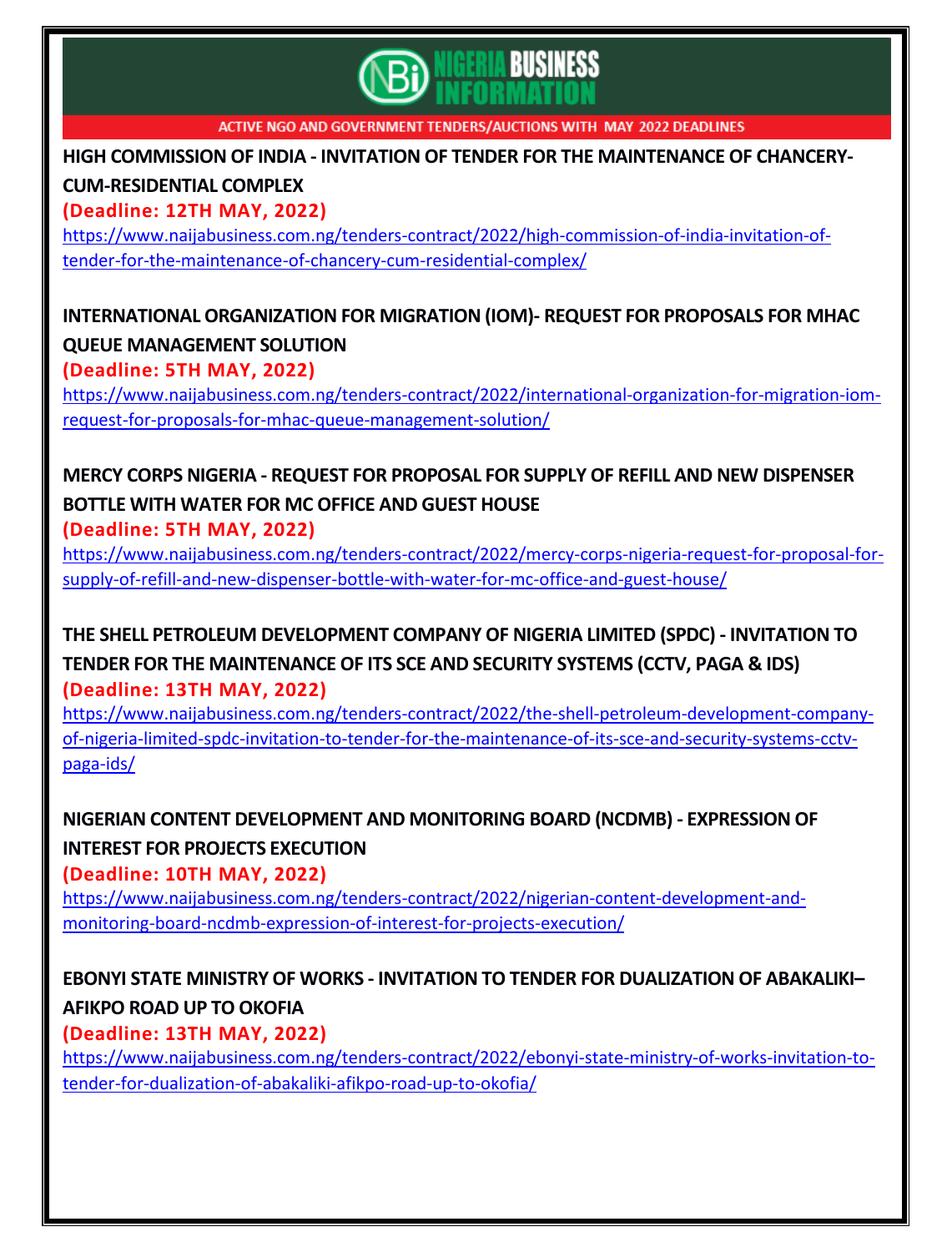

# **EBONYI STATE MINISTRY OF [INFRASTRUCTURE](https://www.naijabusiness.com.ng/tenders-contract/2022/ebonyi-state-ministry-of-infrastructure-invitation-to-tender-for-earthwork-and-concreting-of-taxiway-at-ebonyi-international-airport/) - INVITATION TO TENDER FOR EARTHWORK AND CONCRETING OF TAXIWAY AT EBONYI [INTERNATIONAL](https://www.naijabusiness.com.ng/tenders-contract/2022/ebonyi-state-ministry-of-infrastructure-invitation-to-tender-for-earthwork-and-concreting-of-taxiway-at-ebonyi-international-airport/) AIRPORT**

**(Deadline: 16TH MAY, 2022)**

[https://www.naijabusiness.com.ng/tenders-contract/2022/ebonyi-state-ministry-of-infrastructure](https://www.naijabusiness.com.ng/tenders-contract/2022/ebonyi-state-ministry-of-infrastructure-invitation-to-tender-for-earthwork-and-concreting-of-taxiway-at-ebonyi-international-airport/)[invitation-to-tender-for-earthwork-and-concreting-of-taxiway-at-ebonyi-international-airport/](https://www.naijabusiness.com.ng/tenders-contract/2022/ebonyi-state-ministry-of-infrastructure-invitation-to-tender-for-earthwork-and-concreting-of-taxiway-at-ebonyi-international-airport/)

**EBONYI STATE MINISTRY OF WORKS - [INVITATION](https://www.naijabusiness.com.ng/tenders-contract/2022/ebonyi-state-ministry-of-works-invitation-to-tender-for-reconstruction-rehabilitation-of-afikpo-abakaliki-road-2-lots/) TO TENDER FOR [RECONSTRUCTION/REHABILITATION](https://www.naijabusiness.com.ng/tenders-contract/2022/ebonyi-state-ministry-of-works-invitation-to-tender-for-reconstruction-rehabilitation-of-afikpo-abakaliki-road-2-lots/) OF AFIKPO-ABAKALIKI ROAD (2 LOTS) (Deadline: 13TH MAY, 2022)**

[https://www.naijabusiness.com.ng/tenders-contract/2022/ebonyi-state-ministry-of-works-invitation-to](https://www.naijabusiness.com.ng/tenders-contract/2022/ebonyi-state-ministry-of-works-invitation-to-tender-for-reconstruction-rehabilitation-of-afikpo-abakaliki-road-2-lots/)[tender-for-reconstruction-rehabilitation-of-afikpo-abakaliki-road-2-lots/](https://www.naijabusiness.com.ng/tenders-contract/2022/ebonyi-state-ministry-of-works-invitation-to-tender-for-reconstruction-rehabilitation-of-afikpo-abakaliki-road-2-lots/)

# **SHELL PETROLEUM [DEVELOPMENT](https://www.naijabusiness.com.ng/tenders-contract/2022/shell-petroleum-development-company-of-nigeria-limited-spdc-invitation-to-tender-for-the-provision-of-geotechnical-engineering-service-at-unspecified-locations-in-the-niger-delta/) COMPANY OF NIGERIA LIMITED (SPDC) - INVITATION TO TENDER FOR THE PROVISION OF [GEOTECHNICAL](https://www.naijabusiness.com.ng/tenders-contract/2022/shell-petroleum-development-company-of-nigeria-limited-spdc-invitation-to-tender-for-the-provision-of-geotechnical-engineering-service-at-unspecified-locations-in-the-niger-delta/) ENGINEERING SERVICE AT UNSPECIFIED [LOCATIONS](https://www.naijabusiness.com.ng/tenders-contract/2022/shell-petroleum-development-company-of-nigeria-limited-spdc-invitation-to-tender-for-the-provision-of-geotechnical-engineering-service-at-unspecified-locations-in-the-niger-delta/) IN THE NIGER DELTA**

**(Deadline: 6TH MAY, 2022)**

[https://www.naijabusiness.com.ng/tenders-contract/2022/shell-petroleum-development-company-of](https://www.naijabusiness.com.ng/tenders-contract/2022/shell-petroleum-development-company-of-nigeria-limited-spdc-invitation-to-tender-for-the-provision-of-geotechnical-engineering-service-at-unspecified-locations-in-the-niger-delta/)[nigeria-limited-spdc-invitation-to-tender-for-the-provision-of-geotechnical-engineering-service-at](https://www.naijabusiness.com.ng/tenders-contract/2022/shell-petroleum-development-company-of-nigeria-limited-spdc-invitation-to-tender-for-the-provision-of-geotechnical-engineering-service-at-unspecified-locations-in-the-niger-delta/)[unspecified-locations-in-the-niger-delta/](https://www.naijabusiness.com.ng/tenders-contract/2022/shell-petroleum-development-company-of-nigeria-limited-spdc-invitation-to-tender-for-the-provision-of-geotechnical-engineering-service-at-unspecified-locations-in-the-niger-delta/)

**SHELL PETROLEUM [DEVELOPMENT](https://www.naijabusiness.com.ng/tenders-contract/2022/the-shell-petroleum-development-company-of-nigeria-limited-invitation-to-tender-for-the-construction-maintenance-and-dismantling-of-towers-masts/) COMPANY OF NIGERIA LIMITED (SPDC) - INVITATION TO TENDER FOR THE CONSTRUCTION, MAINTENANCE AND DISMANTLING OF [TOWERS/MASTS](https://www.naijabusiness.com.ng/tenders-contract/2022/the-shell-petroleum-development-company-of-nigeria-limited-invitation-to-tender-for-the-construction-maintenance-and-dismantling-of-towers-masts/) (Deadline: 6TH MAY, 2022)**

[https://www.naijabusiness.com.ng/tenders-contract/2022/the-shell-petroleum-development-company](https://www.naijabusiness.com.ng/tenders-contract/2022/the-shell-petroleum-development-company-of-nigeria-limited-invitation-to-tender-for-the-construction-maintenance-and-dismantling-of-towers-masts/)[of-nigeria-limited-invitation-to-tender-for-the-construction-maintenance-and-dismantling-of-towers](https://www.naijabusiness.com.ng/tenders-contract/2022/the-shell-petroleum-development-company-of-nigeria-limited-invitation-to-tender-for-the-construction-maintenance-and-dismantling-of-towers-masts/)[masts/](https://www.naijabusiness.com.ng/tenders-contract/2022/the-shell-petroleum-development-company-of-nigeria-limited-invitation-to-tender-for-the-construction-maintenance-and-dismantling-of-towers-masts/)

**CATHOLIC RELIEF SERVICES (CRS) - REQUEST FOR [SUBMISSION](https://www.naijabusiness.com.ng/tenders-contract/2022/catholic-relief-services-crs-request-for-submission-of-proposals-from-companies-organisations-for-supply-of-construction-materials-and-tools-for-cash-for-work-in-target-communities-of-adamawa-state/) OF PROPOSALS FROM [COMPANIES/ORGANISATIONS](https://www.naijabusiness.com.ng/tenders-contract/2022/catholic-relief-services-crs-request-for-submission-of-proposals-from-companies-organisations-for-supply-of-construction-materials-and-tools-for-cash-for-work-in-target-communities-of-adamawa-state/) FOR SUPPLY OF CONSTRUCTION MATERIALS AND TOOLS FOR CASH-FOR-WORK IN TARGET [COMMUNITIES](https://www.naijabusiness.com.ng/tenders-contract/2022/catholic-relief-services-crs-request-for-submission-of-proposals-from-companies-organisations-for-supply-of-construction-materials-and-tools-for-cash-for-work-in-target-communities-of-adamawa-state/) OF ADAMAWA STATES (Deadline: 15TH MAY, 2022)**

[https://www.naijabusiness.com.ng/tenders-contract/2022/catholic-relief-services-crs-request-for](https://www.naijabusiness.com.ng/tenders-contract/2022/catholic-relief-services-crs-request-for-submission-of-proposals-from-companies-organisations-for-supply-of-construction-materials-and-tools-for-cash-for-work-in-target-communities-of-adamawa-state/)[submission-of-proposals-from-companies-organisations-for-supply-of-construction-materials-and-tools](https://www.naijabusiness.com.ng/tenders-contract/2022/catholic-relief-services-crs-request-for-submission-of-proposals-from-companies-organisations-for-supply-of-construction-materials-and-tools-for-cash-for-work-in-target-communities-of-adamawa-state/)[for-cash-for-work-in-target-communities-of-adamawa-state/](https://www.naijabusiness.com.ng/tenders-contract/2022/catholic-relief-services-crs-request-for-submission-of-proposals-from-companies-organisations-for-supply-of-construction-materials-and-tools-for-cash-for-work-in-target-communities-of-adamawa-state/)

**PLAN [INTERNATIONAL](https://www.naijabusiness.com.ng/tenders-contract/2022/plan-international-nigeria-request-for-proposal-rfp-for-the-provision-of-insurance-brokerage-service-medical-and-group-life-insurance/) NIGERIA - REQUEST FOR PROPOSAL (RFP) FOR THE PROVISION OF INSURANCE [BROKERAGE](https://www.naijabusiness.com.ng/tenders-contract/2022/plan-international-nigeria-request-for-proposal-rfp-for-the-provision-of-insurance-brokerage-service-medical-and-group-life-insurance/) SERVICE MEDICAL AND GROUP LIFE INSURANCE (Deadline: 6TH MAY, 2022)**

[https://www.naijabusiness.com.ng/tenders-contract/2022/plan-international-nigeria-request-for](https://www.naijabusiness.com.ng/tenders-contract/2022/plan-international-nigeria-request-for-proposal-rfp-for-the-provision-of-insurance-brokerage-service-medical-and-group-life-insurance/)[proposal-rfp-for-the-provision-of-insurance-brokerage-service-medical-and-group-life-insurance/](https://www.naijabusiness.com.ng/tenders-contract/2022/plan-international-nigeria-request-for-proposal-rfp-for-the-provision-of-insurance-brokerage-service-medical-and-group-life-insurance/)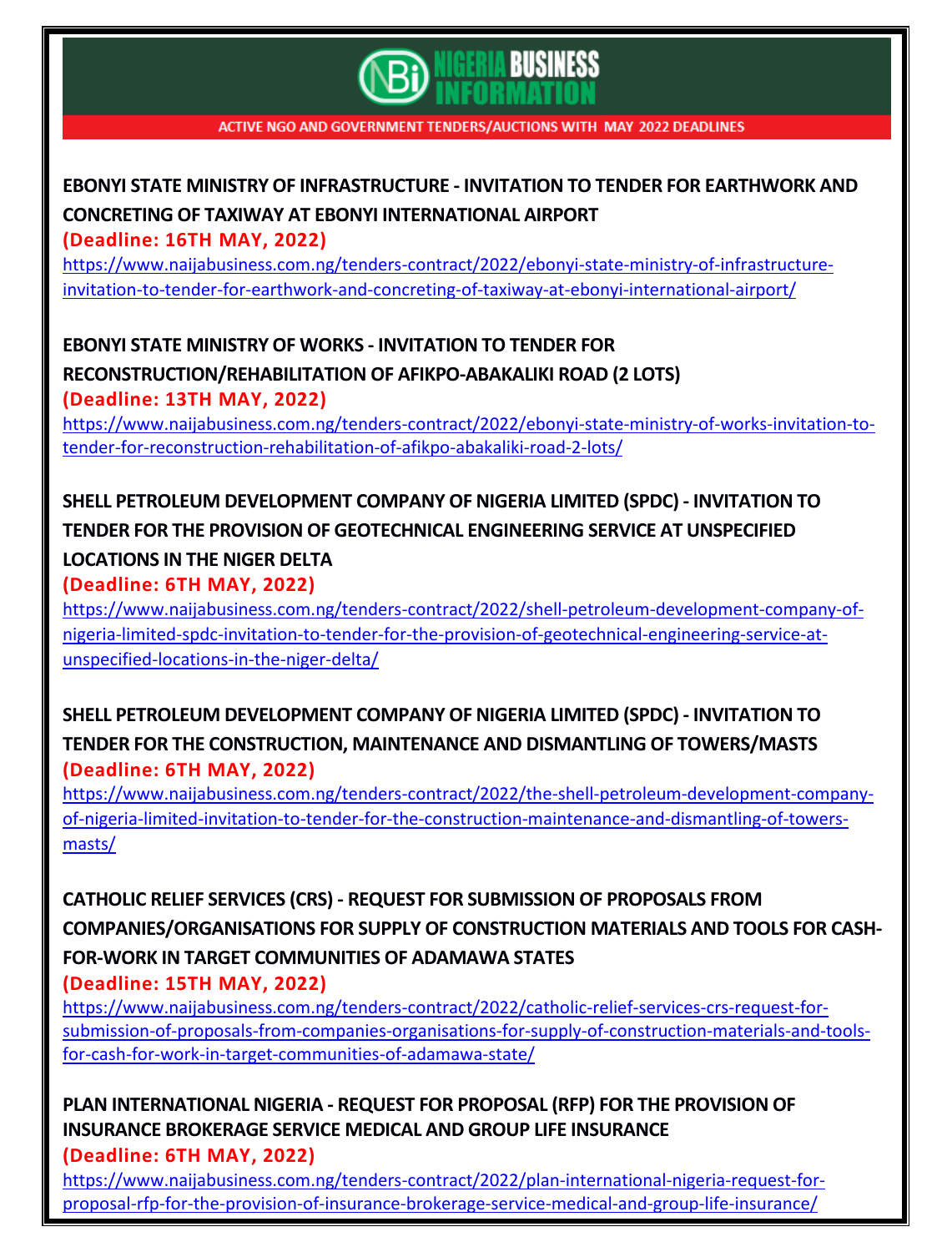

#### **PLAN [INTERNATIONAL](https://www.naijabusiness.com.ng/opportunities/auction/2022/plan-international-nigeria-auction-sale-of-used-motor-vehicles/) NIGERIA – AUCTION SALE OF USED MOTOR VEHICLES (Deadline: 20TH MAY, 2022)**

[https://www.naijabusiness.com.ng/opportunities/auction/2022/plan-international-nigeria-auction-sale](https://www.naijabusiness.com.ng/opportunities/auction/2022/plan-international-nigeria-auction-sale-of-used-motor-vehicles/)[of-used-motor-vehicles/](https://www.naijabusiness.com.ng/opportunities/auction/2022/plan-international-nigeria-auction-sale-of-used-motor-vehicles/)

**TARABA STATE GOVERNMENT- INVITATION TO TENDER FOR THE [PROCUREMENT](https://www.naijabusiness.com.ng/tenders-contract/2022/taraba-state-government-invitation-to-tender-for-the-procurement-of-hospital-equipment-renovation-remodelling-and-construction-of-dots-tb-treatment-centre/) OF HOSPITAL EQUIPMENT, [RENOVATION/REMODELLING](https://www.naijabusiness.com.ng/tenders-contract/2022/taraba-state-government-invitation-to-tender-for-the-procurement-of-hospital-equipment-renovation-remodelling-and-construction-of-dots-tb-treatment-centre/) AND CONSTRUCTION OF DOTS (TB TREATMENT) [CENTRE](https://www.naijabusiness.com.ng/tenders-contract/2022/taraba-state-government-invitation-to-tender-for-the-procurement-of-hospital-equipment-renovation-remodelling-and-construction-of-dots-tb-treatment-centre/)**

#### **(Deadline: 19TH MAY, 2022)**

[https://www.naijabusiness.com.ng/tenders-contract/2022/taraba-state-government-invitation-to-tender](https://www.naijabusiness.com.ng/tenders-contract/2022/taraba-state-government-invitation-to-tender-for-the-procurement-of-hospital-equipment-renovation-remodelling-and-construction-of-dots-tb-treatment-centre/)[for-the-procurement-of-hospital-equipment-renovation-remodelling-and-construction-of-dots-tb](https://www.naijabusiness.com.ng/tenders-contract/2022/taraba-state-government-invitation-to-tender-for-the-procurement-of-hospital-equipment-renovation-remodelling-and-construction-of-dots-tb-treatment-centre/)[treatment-centre/](https://www.naijabusiness.com.ng/tenders-contract/2022/taraba-state-government-invitation-to-tender-for-the-procurement-of-hospital-equipment-renovation-remodelling-and-construction-of-dots-tb-treatment-centre/)

#### **[TRUSTFUND](https://www.naijabusiness.com.ng/opportunities/auction/2022/trustfund-pensions-limited-auction-sale-of-a-property/) PENSIONS LIMITED - AUCTION SALE OF A PROPERTY (Deadline: 12TH MAY, 2022)**

[https://www.naijabusiness.com.ng/opportunities/auction/2022/trustfund-pensions-limited-auction-sale](https://www.naijabusiness.com.ng/opportunities/auction/2022/trustfund-pensions-limited-auction-sale-of-a-property/)[of-a-property/](https://www.naijabusiness.com.ng/opportunities/auction/2022/trustfund-pensions-limited-auction-sale-of-a-property/)

## **NIGER STATE [GOVERNMENT](https://www.naijabusiness.com.ng/tenders-contract/2022/niger-state-government-invitation-for-expression-of-interest-eoi-for-lease-of-murtala-amusement-park-minna/) - INVITATION FOR EXPRESSION OF INTEREST (EOI) FOR LEASE OF MURTALA [AMUSEMENT](https://www.naijabusiness.com.ng/tenders-contract/2022/niger-state-government-invitation-for-expression-of-interest-eoi-for-lease-of-murtala-amusement-park-minna/) PARK, MINNA**

**(Deadline: 10TH MAY, 2022)**

[https://www.naijabusiness.com.ng/tenders-contract/2022/niger-state-government-invitation-for](https://www.naijabusiness.com.ng/tenders-contract/2022/niger-state-government-invitation-for-expression-of-interest-eoi-for-lease-of-murtala-amusement-park-minna/)[expression-of-interest-eoi-for-lease-of-murtala-amusement-park-minna/](https://www.naijabusiness.com.ng/tenders-contract/2022/niger-state-government-invitation-for-expression-of-interest-eoi-for-lease-of-murtala-amusement-park-minna/)

**NIGERIAN NATIONAL PETROLEUM CORPORATION (NNPC) - [EXPRESSION](https://www.naijabusiness.com.ng/tenders-contract/2022/nigerian-national-petroleum-corporation-nnpc-expression-of-interest-eoi-for-the-provision-of-dealership-of-nnpc-retail-floating-mega-station-fms-buguma-rivers-state-2/) OF INTEREST (EOI) FOR THE PROVISION OF [DEALERSHIP](https://www.naijabusiness.com.ng/tenders-contract/2022/nigerian-national-petroleum-corporation-nnpc-expression-of-interest-eoi-for-the-provision-of-dealership-of-nnpc-retail-floating-mega-station-fms-buguma-rivers-state-2/) OF NNPC RETAIL FLOATING MEGA STATION (FMS) BUGUMA, RIVERS [STATE](https://www.naijabusiness.com.ng/tenders-contract/2022/nigerian-national-petroleum-corporation-nnpc-expression-of-interest-eoi-for-the-provision-of-dealership-of-nnpc-retail-floating-mega-station-fms-buguma-rivers-state-2/)**

#### **(Deadline: 5TH MAY, 2022)**

[https://www.naijabusiness.com.ng/tenders-contract/2022/nigerian-national-petroleum-corporation](https://www.naijabusiness.com.ng/tenders-contract/2022/nigerian-national-petroleum-corporation-nnpc-expression-of-interest-eoi-for-the-provision-of-dealership-of-nnpc-retail-floating-mega-station-fms-buguma-rivers-state-2/)[nnpc-expression-of-interest-eoi-for-the-provision-of-dealership-of-nnpc-retail-floating-mega-station-fms](https://www.naijabusiness.com.ng/tenders-contract/2022/nigerian-national-petroleum-corporation-nnpc-expression-of-interest-eoi-for-the-provision-of-dealership-of-nnpc-retail-floating-mega-station-fms-buguma-rivers-state-2/)[buguma-rivers-state-2/](https://www.naijabusiness.com.ng/tenders-contract/2022/nigerian-national-petroleum-corporation-nnpc-expression-of-interest-eoi-for-the-provision-of-dealership-of-nnpc-retail-floating-mega-station-fms-buguma-rivers-state-2/)

**LEKKI LOCAL COUNCIL [DEVELOPMENT](https://www.naijabusiness.com.ng/tenders-contract/2022/lekki-local-council-development-area-lagos-state-invitation-for-pre-qualification-request-for-expression-of-interest-for-projects-execution-26-lots/) AREA, LAGOS STATE - INVITATION FOR PRE-[QUALIFICATION/REQUEST](https://www.naijabusiness.com.ng/tenders-contract/2022/lekki-local-council-development-area-lagos-state-invitation-for-pre-qualification-request-for-expression-of-interest-for-projects-execution-26-lots/) FOR EXPRESSION OF INTEREST FOR PROJECTS EXECUTION (26 LOTS) (Deadline: 6TH MAY, 2022)**

[https://www.naijabusiness.com.ng/tenders-contract/2022/lekki-local-council-development-area-lagos](https://www.naijabusiness.com.ng/tenders-contract/2022/lekki-local-council-development-area-lagos-state-invitation-for-pre-qualification-request-for-expression-of-interest-for-projects-execution-26-lots/)[state-invitation-for-pre-qualification-request-for-expression-of-interest-for-projects-execution-26-lots/](https://www.naijabusiness.com.ng/tenders-contract/2022/lekki-local-council-development-area-lagos-state-invitation-for-pre-qualification-request-for-expression-of-interest-for-projects-execution-26-lots/)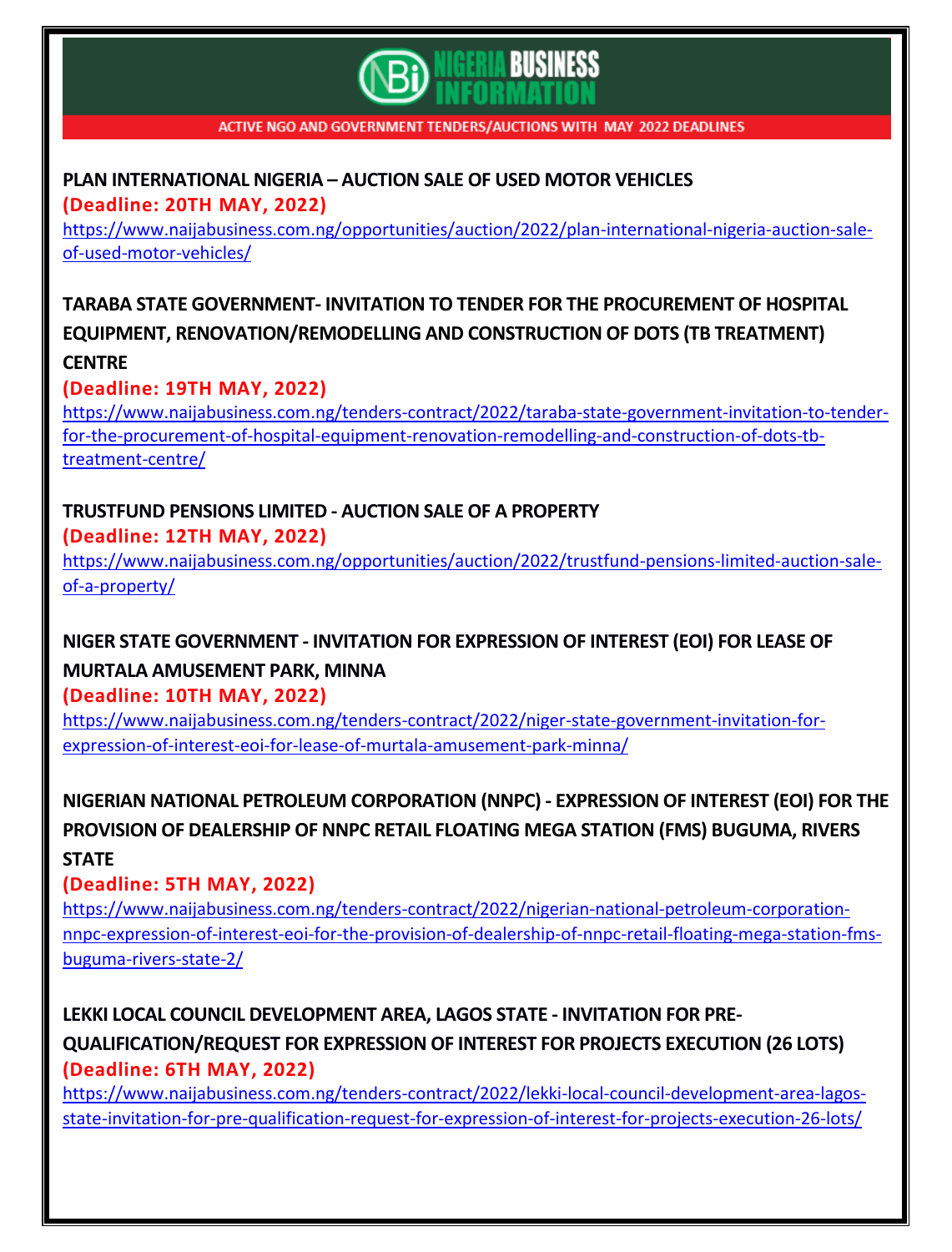

**FEDERAL MINISTRY OF AVIATION - REQUEST FOR PROPOSAL (RFP) FOR THE [ESTABLISHMENT](https://www.naijabusiness.com.ng/tenders-contract/2022/federal-ministry-of-aviation-request-for-proposal-rfp-for-the-establishment-of-a-national-carrier-for-nigeria/) OF A**

#### **[NATIONAL](https://www.naijabusiness.com.ng/tenders-contract/2022/federal-ministry-of-aviation-request-for-proposal-rfp-for-the-establishment-of-a-national-carrier-for-nigeria/) CARRIER FOR NIGERIA**

**(Deadline: 10TH MAY, 2022)**

[https://www.naijabusiness.com.ng/tenders-contract/2022/federal-ministry-of-aviation-request-for](https://www.naijabusiness.com.ng/tenders-contract/2022/federal-ministry-of-aviation-request-for-proposal-rfp-for-the-establishment-of-a-national-carrier-for-nigeria/)[proposal-rfp-for-the-establishment-of-a-national-carrier-for-nigeria/](https://www.naijabusiness.com.ng/tenders-contract/2022/federal-ministry-of-aviation-request-for-proposal-rfp-for-the-establishment-of-a-national-carrier-for-nigeria/)

# **NIGERIAN CORRECTIONAL SERVICE (NCS) - REQUEST FOR [QUALIFICATION](https://www.naijabusiness.com.ng/tenders-contract/2022/nigerian-correctional-service-ncs-request-for-qualification-proposal-rfq-rfp-for-invitation-of-concessionaires-for-the-concession-of-the-nigerian-correctional-service-ppp-underlisted-projects-2/) /PROPOSAL (RFQ/RFP) FOR INVITATION OF [CONCESSIONAIRES](https://www.naijabusiness.com.ng/tenders-contract/2022/nigerian-correctional-service-ncs-request-for-qualification-proposal-rfq-rfp-for-invitation-of-concessionaires-for-the-concession-of-the-nigerian-correctional-service-ppp-underlisted-projects-2/) FOR THE CONCESSION OF THE NIGERIAN CORRECTIONAL SERVICE PPP [UNDERLISTED](https://www.naijabusiness.com.ng/tenders-contract/2022/nigerian-correctional-service-ncs-request-for-qualification-proposal-rfq-rfp-for-invitation-of-concessionaires-for-the-concession-of-the-nigerian-correctional-service-ppp-underlisted-projects-2/) PROJECTS (21 LOTS)**

**(Deadline: 9TH MAY, 2022)**

[https://www.naijabusiness.com.ng/tenders-contract/2022/nigerian-correctional-service-ncs-request-for](https://www.naijabusiness.com.ng/tenders-contract/2022/nigerian-correctional-service-ncs-request-for-qualification-proposal-rfq-rfp-for-invitation-of-concessionaires-for-the-concession-of-the-nigerian-correctional-service-ppp-underlisted-projects-2/)[qualification-proposal-rfq-rfp-for-invitation-of-concessionaires-for-the-concession-of-the-nigerian](https://www.naijabusiness.com.ng/tenders-contract/2022/nigerian-correctional-service-ncs-request-for-qualification-proposal-rfq-rfp-for-invitation-of-concessionaires-for-the-concession-of-the-nigerian-correctional-service-ppp-underlisted-projects-2/)[correctional-service-ppp-underlisted-projects-2/](https://www.naijabusiness.com.ng/tenders-contract/2022/nigerian-correctional-service-ncs-request-for-qualification-proposal-rfq-rfp-for-invitation-of-concessionaires-for-the-concession-of-the-nigerian-correctional-service-ppp-underlisted-projects-2/)

## **ADAMAWA STATE MINISTRY OF HEALTH - INVITATION TO TENDER FOR THE [CONSTRUCTION](https://www.naijabusiness.com.ng/tenders-contract/2022/adamawa-state-ministry-of-health-invitation-to-tender-for-the-construction-of-staff-quarters-lamurde-4-lots/) OF STAFF [QUARTERS](https://www.naijabusiness.com.ng/tenders-contract/2022/adamawa-state-ministry-of-health-invitation-to-tender-for-the-construction-of-staff-quarters-lamurde-4-lots/) LAMURDE (4 LOTS)**

**(Deadline: 16TH MAY, 2022)**

[https://www.naijabusiness.com.ng/tenders-contract/2022/adamawa-state-ministry-of-health-invitation](https://www.naijabusiness.com.ng/tenders-contract/2022/adamawa-state-ministry-of-health-invitation-to-tender-for-the-construction-of-staff-quarters-lamurde-4-lots/)[to-tender-for-the-construction-of-staff-quarters-lamurde-4-lots/](https://www.naijabusiness.com.ng/tenders-contract/2022/adamawa-state-ministry-of-health-invitation-to-tender-for-the-construction-of-staff-quarters-lamurde-4-lots/)

# **EDO STATE MINISTRY OF HEALTH - INVITATION FOR [PRE-QUALIFICATION](https://www.naijabusiness.com.ng/tenders-contract/2022/edo-state-ministry-of-health-invitation-for-pre-qualification-for-procurement-of-medical-equipment/) FOR PROCUREMENT OF MEDICAL [EQUIPMENT](https://www.naijabusiness.com.ng/tenders-contract/2022/edo-state-ministry-of-health-invitation-for-pre-qualification-for-procurement-of-medical-equipment/)**

**(Deadline: 10TH MAY, 2022)**

[https://www.naijabusiness.com.ng/tenders-contract/2022/edo-state-ministry-of-health-invitation-for](https://www.naijabusiness.com.ng/tenders-contract/2022/edo-state-ministry-of-health-invitation-for-pre-qualification-for-procurement-of-medical-equipment/)[pre-qualification-for-procurement-of-medical-equipment/](https://www.naijabusiness.com.ng/tenders-contract/2022/edo-state-ministry-of-health-invitation-for-pre-qualification-for-procurement-of-medical-equipment/)

## **OXFAM - REQUEST TO QUOTE FOR CONSULTANCY MARKET VALUE CHAIN AND [GENDER-POWER](https://www.naijabusiness.com.ng/tenders-contract/2022/oxfam-request-to-quote-for-consultancy-market-value-chain-and-gender-power-analysis-in-plateau-state-nigeria/) [ANALYSIS](https://www.naijabusiness.com.ng/tenders-contract/2022/oxfam-request-to-quote-for-consultancy-market-value-chain-and-gender-power-analysis-in-plateau-state-nigeria/) IN PLATEAU STATE, NIGERIA**

**(Deadline: 6TH MAY, 2022)**

[https://www.naijabusiness.com.ng/tenders-contract/2022/oxfam-request-to-quote-for-consultancy](https://www.naijabusiness.com.ng/tenders-contract/2022/oxfam-request-to-quote-for-consultancy-market-value-chain-and-gender-power-analysis-in-plateau-state-nigeria/)[market-value-chain-and-gender-power-analysis-in-plateau-state-nigeria/](https://www.naijabusiness.com.ng/tenders-contract/2022/oxfam-request-to-quote-for-consultancy-market-value-chain-and-gender-power-analysis-in-plateau-state-nigeria/)

#### **OXFAM - REQUEST TO QUOTE FOR CAR HIRE WITHIN ABUJA, LAGOS, [CALABAR](https://www.naijabusiness.com.ng/tenders-contract/2022/oxfam-request-to-quote-for-car-hire-within-abuja-lagos-calabar-and-port-harcourt/) AND PORT [HARCOURT](https://www.naijabusiness.com.ng/tenders-contract/2022/oxfam-request-to-quote-for-car-hire-within-abuja-lagos-calabar-and-port-harcourt/)**

**(Deadline: 6TH MAY, 2022)**

[https://www.naijabusiness.com.ng/tenders-contract/2022/oxfam-request-to-quote-for-car-hire-within](https://www.naijabusiness.com.ng/tenders-contract/2022/oxfam-request-to-quote-for-car-hire-within-abuja-lagos-calabar-and-port-harcourt/)[abuja-lagos-calabar-and-port-harcourt/](https://www.naijabusiness.com.ng/tenders-contract/2022/oxfam-request-to-quote-for-car-hire-within-abuja-lagos-calabar-and-port-harcourt/)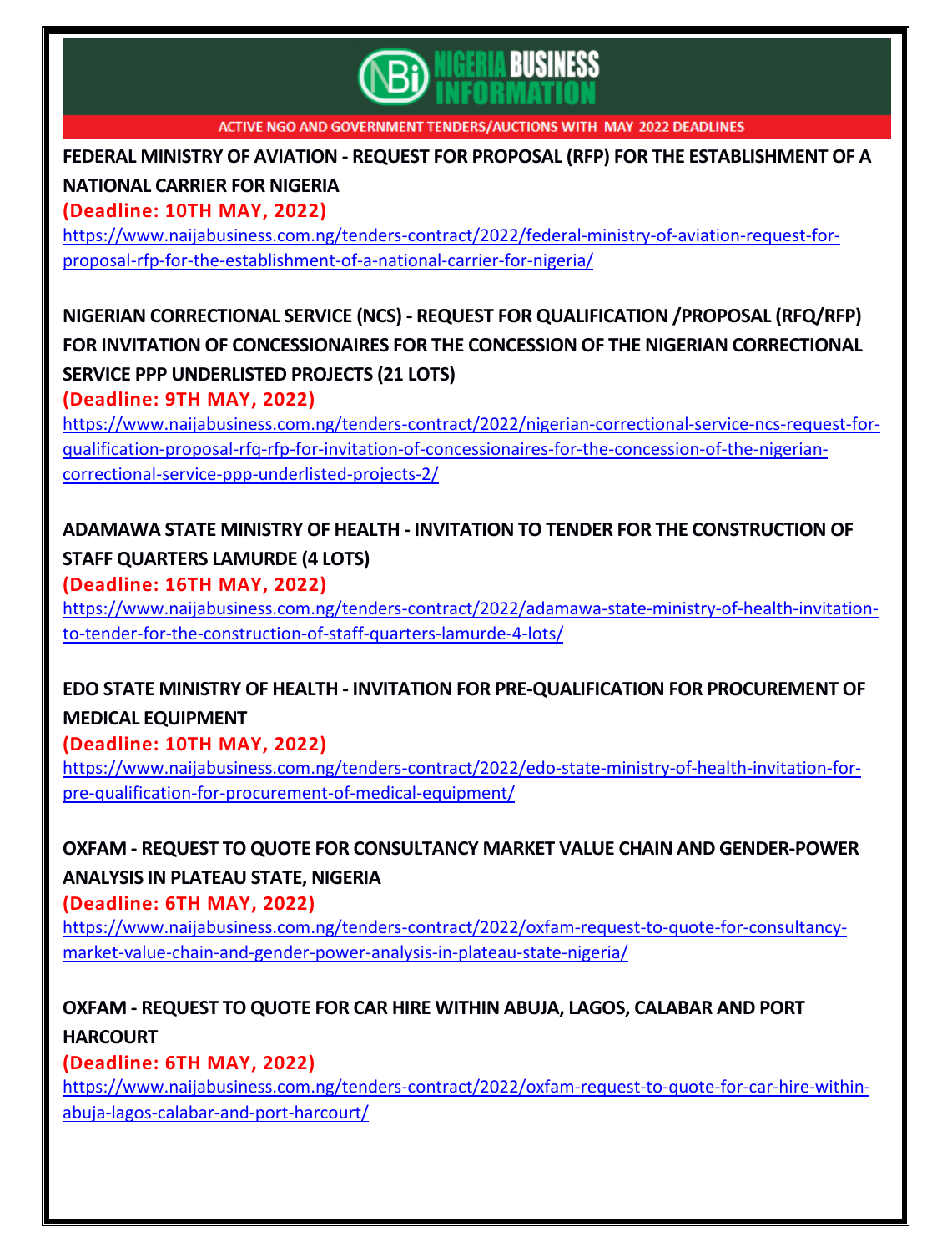

**[INTERNATIONAL](https://www.naijabusiness.com.ng/tenders-contract/2022/international-organization-for-migration-iom-request-for-quotation-for-mhac-supply-delivery-installation-of-x-ray-machine-online-ups-lead-lining-of-x-ray-room-in-abuja-and-lagos-4-lots/) ORGANIZATION FOR MIGRATION (IOM) - REQUEST FOR QUOTATION FOR MHAC (SUPPLY, DELIVERY & [INSTALLATION](https://www.naijabusiness.com.ng/tenders-contract/2022/international-organization-for-migration-iom-request-for-quotation-for-mhac-supply-delivery-installation-of-x-ray-machine-online-ups-lead-lining-of-x-ray-room-in-abuja-and-lagos-4-lots/) OF X-RAY MACHINE, ONLINE UPS & LEAD LINING OF X-RAY [ROOM\)](https://www.naijabusiness.com.ng/tenders-contract/2022/international-organization-for-migration-iom-request-for-quotation-for-mhac-supply-delivery-installation-of-x-ray-machine-online-ups-lead-lining-of-x-ray-room-in-abuja-and-lagos-4-lots/) IN ABUJA AND LAGOS (4 LOTS)**

**(Deadline: 12TH MAY, 2022)**

[https://www.naijabusiness.com.ng/tenders-contract/2022/international-organization-for-migration-iom](https://www.naijabusiness.com.ng/tenders-contract/2022/international-organization-for-migration-iom-request-for-quotation-for-mhac-supply-delivery-installation-of-x-ray-machine-online-ups-lead-lining-of-x-ray-room-in-abuja-and-lagos-4-lots/)[request-for-quotation-for-mhac-supply-delivery-installation-of-x-ray-machine-online-ups-lead-lining-of-x](https://www.naijabusiness.com.ng/tenders-contract/2022/international-organization-for-migration-iom-request-for-quotation-for-mhac-supply-delivery-installation-of-x-ray-machine-online-ups-lead-lining-of-x-ray-room-in-abuja-and-lagos-4-lots/)[ray-room-in-abuja-and-lagos-4-lots/](https://www.naijabusiness.com.ng/tenders-contract/2022/international-organization-for-migration-iom-request-for-quotation-for-mhac-supply-delivery-installation-of-x-ray-machine-online-ups-lead-lining-of-x-ray-room-in-abuja-and-lagos-4-lots/)

## **[PALLADIUM](https://www.naijabusiness.com.ng/tenders-contract/2022/palladium-request-for-quote-for-the-provision-of-furniture-and-fittings-for-50-primary-health-care-facilities-in-the-fct-15-lots/) - REQUEST FOR QUOTE FOR THE PROVISION OF FURNITURE AND FITTINGS FOR 50 PRIMARY HEALTH CARE [FACILITIES](https://www.naijabusiness.com.ng/tenders-contract/2022/palladium-request-for-quote-for-the-provision-of-furniture-and-fittings-for-50-primary-health-care-facilities-in-the-fct-15-lots/) IN THE FCT (15 LOTS)**

**(Deadline: 13TH MAY, 2022)**

[https://www.naijabusiness.com.ng/tenders-contract/2022/palladium-request-for-quote-for-the](https://www.naijabusiness.com.ng/tenders-contract/2022/palladium-request-for-quote-for-the-provision-of-furniture-and-fittings-for-50-primary-health-care-facilities-in-the-fct-15-lots/)[provision-of-furniture-and-fittings-for-50-primary-health-care-facilities-in-the-fct-15-lots/](https://www.naijabusiness.com.ng/tenders-contract/2022/palladium-request-for-quote-for-the-provision-of-furniture-and-fittings-for-50-primary-health-care-facilities-in-the-fct-15-lots/)

## **FAMILY HEALTH [INTERNATIONAL](https://www.naijabusiness.com.ng/tenders-contract/2022/family-health-international-fhi360-request-for-proposal-for-the-provision-of-office-lease/) (FHI360) - REQUEST FOR PROPOSAL FOR THE PROVISION OF [OFFICE](https://www.naijabusiness.com.ng/tenders-contract/2022/family-health-international-fhi360-request-for-proposal-for-the-provision-of-office-lease/) LEASE**

**(Deadline: 13TH MAY, 2022)**

[https://www.naijabusiness.com.ng/tenders-contract/2022/family-health-international-fhi360-request](https://www.naijabusiness.com.ng/tenders-contract/2022/family-health-international-fhi360-request-for-proposal-for-the-provision-of-office-lease/)[for-proposal-for-the-provision-of-office-lease/](https://www.naijabusiness.com.ng/tenders-contract/2022/family-health-international-fhi360-request-for-proposal-for-the-provision-of-office-lease/)

# **FEDERAL MEDICAL CENTRE, DELTA STATE- INVITATION TO TENDER FOR [CONSTRUCTION](https://www.naijabusiness.com.ng/tenders-contract/2022/federal-medical-centre-delta-state-invitation-to-tender-for-construction-works-supply-of-medical-equipment-and-expression-of-interest-eoi-for-medical-outreach-training-and-capacity-building-7-lot/) [WORKS/SUPPLY](https://www.naijabusiness.com.ng/tenders-contract/2022/federal-medical-centre-delta-state-invitation-to-tender-for-construction-works-supply-of-medical-equipment-and-expression-of-interest-eoi-for-medical-outreach-training-and-capacity-building-7-lot/) OF MEDICAL EQUIPMENT AND EXPRESSION OF INTEREST (EOI) FOR MEDICAL [OUTREACH/TRAINING](https://www.naijabusiness.com.ng/tenders-contract/2022/federal-medical-centre-delta-state-invitation-to-tender-for-construction-works-supply-of-medical-equipment-and-expression-of-interest-eoi-for-medical-outreach-training-and-capacity-building-7-lot/) AND CAPACITY BUILDING (7 LOTS)**

**(Deadline: 17TH MAY, 2022)**

[https://www.naijabusiness.com.ng/tenders-contract/2022/federal-medical-centre-delta-state-invitation](https://www.naijabusiness.com.ng/tenders-contract/2022/federal-medical-centre-delta-state-invitation-to-tender-for-construction-works-supply-of-medical-equipment-and-expression-of-interest-eoi-for-medical-outreach-training-and-capacity-building-7-lot/)[to-tender-for-construction-works-supply-of-medical-equipment-and-expression-of-interest-eoi-for](https://www.naijabusiness.com.ng/tenders-contract/2022/federal-medical-centre-delta-state-invitation-to-tender-for-construction-works-supply-of-medical-equipment-and-expression-of-interest-eoi-for-medical-outreach-training-and-capacity-building-7-lot/)[medical-outreach-training-and-capacity-building-7-lot/](https://www.naijabusiness.com.ng/tenders-contract/2022/federal-medical-centre-delta-state-invitation-to-tender-for-construction-works-supply-of-medical-equipment-and-expression-of-interest-eoi-for-medical-outreach-training-and-capacity-building-7-lot/)

#### **NIGERIAN ELECTRICITY REGULATORY [COMMISSION](https://www.naijabusiness.com.ng/tenders-contract/2022/nigerian-electricity-regulatory-commission-nerc-request-for-expression-of-interest-for-the-provision-of-cleaning-services/) (NERC)- REQUEST FOR EXPRESSION OF INTEREST FOR THE [PROVISION](https://www.naijabusiness.com.ng/tenders-contract/2022/nigerian-electricity-regulatory-commission-nerc-request-for-expression-of-interest-for-the-provision-of-cleaning-services/) OF CLEANING SERVICES (Deadline: 16TH MAY, 2022)**

[https://www.naijabusiness.com.ng/tenders-contract/2022/nigerian-electricity-regulatory-commission](https://www.naijabusiness.com.ng/tenders-contract/2022/nigerian-electricity-regulatory-commission-nerc-request-for-expression-of-interest-for-the-provision-of-cleaning-services/)[nerc-request-for-expression-of-interest-for-the-provision-of-cleaning-services/](https://www.naijabusiness.com.ng/tenders-contract/2022/nigerian-electricity-regulatory-commission-nerc-request-for-expression-of-interest-for-the-provision-of-cleaning-services/)

## **UNITED STATES EMBASSY, ABUJA - REQUEST FOR [QUOTATION](https://www.naijabusiness.com.ng/tenders-contract/2022/united-states-embassy-abuja-request-for-quotation-for-vehicle-mobile-radio-installation/) FOR VEHICLE MOBILE RADIO [INSTALLATION](https://www.naijabusiness.com.ng/tenders-contract/2022/united-states-embassy-abuja-request-for-quotation-for-vehicle-mobile-radio-installation/)**

**(Deadline: 15TH MAY, 2022)**

[https://www.naijabusiness.com.ng/tenders-contract/2022/united-states-embassy-abuja-request-for](https://www.naijabusiness.com.ng/tenders-contract/2022/united-states-embassy-abuja-request-for-quotation-for-vehicle-mobile-radio-installation/)[quotation-for-vehicle-mobile-radio-installation/](https://www.naijabusiness.com.ng/tenders-contract/2022/united-states-embassy-abuja-request-for-quotation-for-vehicle-mobile-radio-installation/)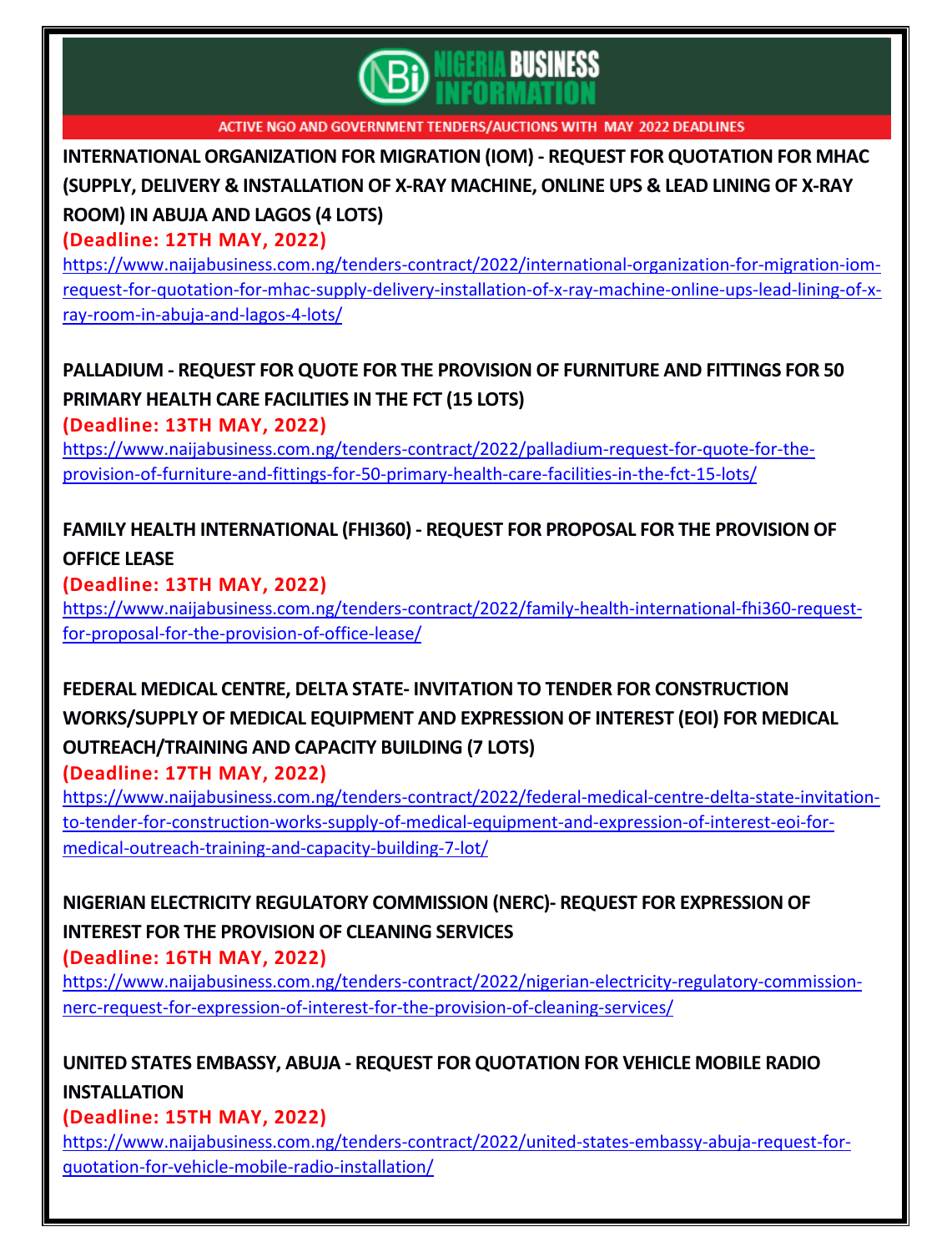

**BORNO STATE GOVERNMENT - INVITATION TO TENDER FOR [PROCUREMENT](https://www.naijabusiness.com.ng/tenders-contract/2022/borno-state-government-invitation-to-tender-for-procurement-services-5-lots/) SERVICES (5 LOTS) (Deadline: 19TH MAY, 2022)**

[https://www.naijabusiness.com.ng/tenders-contract/2022/borno-state-government-invitation-to-tender](https://www.naijabusiness.com.ng/tenders-contract/2022/borno-state-government-invitation-to-tender-for-procurement-services-5-lots/)[for-procurement-services-5-lots/](https://www.naijabusiness.com.ng/tenders-contract/2022/borno-state-government-invitation-to-tender-for-procurement-services-5-lots/)

**[DEVELOPMENT](https://www.naijabusiness.com.ng/tenders-contract/2022/development-bank-of-nigeria-dbn-request-for-expressions-of-interest-from-consulting-firms-for-environmental-social-es-risk-management-capacity-building-and-environmental-social-management-sy/) BANK OF NIGERIA (DBN) - REQUEST FOR EXPRESSIONS OF INTEREST FROM CONSULTING FIRMS FOR [ENVIRONMENTAL](https://www.naijabusiness.com.ng/tenders-contract/2022/development-bank-of-nigeria-dbn-request-for-expressions-of-interest-from-consulting-firms-for-environmental-social-es-risk-management-capacity-building-and-environmental-social-management-sy/) & SOCIAL (E&S) RISK MANAGEMENT CAPACITY BUILDING AND [ENVIRONMENTAL](https://www.naijabusiness.com.ng/tenders-contract/2022/development-bank-of-nigeria-dbn-request-for-expressions-of-interest-from-consulting-firms-for-environmental-social-es-risk-management-capacity-building-and-environmental-social-management-sy/) & SOCIAL MANAGEMENT SYSTEMS (ESMS) AUDIT (Deadline: 23RD MAY, 2022)**

[https://www.naijabusiness.com.ng/tenders-contract/2022/development-bank-of-nigeria-dbn-request](https://www.naijabusiness.com.ng/tenders-contract/2022/development-bank-of-nigeria-dbn-request-for-expressions-of-interest-from-consulting-firms-for-environmental-social-es-risk-management-capacity-building-and-environmental-social-management-sy/)[for-expressions-of-interest-from-consulting-firms-for-environmental-social-es-risk-management-capacity](https://www.naijabusiness.com.ng/tenders-contract/2022/development-bank-of-nigeria-dbn-request-for-expressions-of-interest-from-consulting-firms-for-environmental-social-es-risk-management-capacity-building-and-environmental-social-management-sy/)[building-and-environmental-social-management-sy/](https://www.naijabusiness.com.ng/tenders-contract/2022/development-bank-of-nigeria-dbn-request-for-expressions-of-interest-from-consulting-firms-for-environmental-social-es-risk-management-capacity-building-and-environmental-social-management-sy/)

## **CHEVRON NIGERIA LIMITED (CNL) - INVITATION TO TENDER FOR THE PROVISION OF [AUTOMATION](https://www.naijabusiness.com.ng/tenders-contract/2022/chevron-nigeria-limited-cnl-invitation-to-tender-for-the-provision-of-automation-control-services-tender-to-support-cnls-oil-and-gas-production-activities-at-escravos-egtl-offshore-onsh/) CONTROL SERVICES TENDER TO SUPPORT CNL'S OIL AND GAS [PRODUCTION](https://www.naijabusiness.com.ng/tenders-contract/2022/chevron-nigeria-limited-cnl-invitation-to-tender-for-the-provision-of-automation-control-services-tender-to-support-cnls-oil-and-gas-production-activities-at-escravos-egtl-offshore-onsh/) ACTIVITIES AT ESCRAVOS, EGTL, OFFSHORE, ONSHORE AND SWAMP [LOCATIONS](https://www.naijabusiness.com.ng/tenders-contract/2022/chevron-nigeria-limited-cnl-invitation-to-tender-for-the-provision-of-automation-control-services-tender-to-support-cnls-oil-and-gas-production-activities-at-escravos-egtl-offshore-onsh/) (6 LOTS) (Deadline: 13TH MAY, 2022)**

[https://www.naijabusiness.com.ng/tenders-contract/2022/chevron-nigeria-limited-cnl-invitation-to](https://www.naijabusiness.com.ng/tenders-contract/2022/chevron-nigeria-limited-cnl-invitation-to-tender-for-the-provision-of-automation-control-services-tender-to-support-cnls-oil-and-gas-production-activities-at-escravos-egtl-offshore-onsh/)[tender-for-the-provision-of-automation-control-services-tender-to-support-cnls-oil-and-gas-production](https://www.naijabusiness.com.ng/tenders-contract/2022/chevron-nigeria-limited-cnl-invitation-to-tender-for-the-provision-of-automation-control-services-tender-to-support-cnls-oil-and-gas-production-activities-at-escravos-egtl-offshore-onsh/)[activities-at-escravos-egtl-offshore-onsh/](https://www.naijabusiness.com.ng/tenders-contract/2022/chevron-nigeria-limited-cnl-invitation-to-tender-for-the-provision-of-automation-control-services-tender-to-support-cnls-oil-and-gas-production-activities-at-escravos-egtl-offshore-onsh/)

**NIGERIAN PETROLEUM [DEVELOPMENT](https://www.naijabusiness.com.ng/tenders-contract/2022/nigerian-petroleum-development-company-limited-npdc-invitation-to-tender-for-design-procurement-installation-commissioning-of-fire-hydrant-alarm-water-sprinkler-system-in-port-harcourt-field/) COMPANY LIMITED (NPDC)- INVITATION TO TENDER FOR DESIGN, PROCUREMENT, INSTALLATION & [COMMISSIONING](https://www.naijabusiness.com.ng/tenders-contract/2022/nigerian-petroleum-development-company-limited-npdc-invitation-to-tender-for-design-procurement-installation-commissioning-of-fire-hydrant-alarm-water-sprinkler-system-in-port-harcourt-field/) OF FIRE HYDRANT, ALARM & WATER SPRINKLER SYSTEM IN PORT HARCOURT FIELD OFFICES AND [WAREHOUSES](https://www.naijabusiness.com.ng/tenders-contract/2022/nigerian-petroleum-development-company-limited-npdc-invitation-to-tender-for-design-procurement-installation-commissioning-of-fire-hydrant-alarm-water-sprinkler-system-in-port-harcourt-field/) IN FORMER EPCL YARD (21 [LOTS\)](https://www.naijabusiness.com.ng/tenders-contract/2022/nigerian-petroleum-development-company-limited-npdc-invitation-to-tender-for-design-procurement-installation-commissioning-of-fire-hydrant-alarm-water-sprinkler-system-in-port-harcourt-field/)**

#### **(Deadline: 17TH MAY, 2022)**

[https://www.naijabusiness.com.ng/tenders-contract/2022/nigerian-petroleum-development-company](https://www.naijabusiness.com.ng/tenders-contract/2022/nigerian-petroleum-development-company-limited-npdc-invitation-to-tender-for-design-procurement-installation-commissioning-of-fire-hydrant-alarm-water-sprinkler-system-in-port-harcourt-field/)[limited-npdc-invitation-to-tender-for-design-procurement-installation-commissioning-of-fire-hydrant](https://www.naijabusiness.com.ng/tenders-contract/2022/nigerian-petroleum-development-company-limited-npdc-invitation-to-tender-for-design-procurement-installation-commissioning-of-fire-hydrant-alarm-water-sprinkler-system-in-port-harcourt-field/)[alarm-water-sprinkler-system-in-port-harcourt-field/](https://www.naijabusiness.com.ng/tenders-contract/2022/nigerian-petroleum-development-company-limited-npdc-invitation-to-tender-for-design-procurement-installation-commissioning-of-fire-hydrant-alarm-water-sprinkler-system-in-port-harcourt-field/)

# **PETER NEPLE & CO. - INVITATION TO BID FOR THE SALE OF [PROPERTIES](https://www.naijabusiness.com.ng/opportunities/auction/2022/peter-neple-co-invitation-to-bid-for-the-sale-of-properties-at-gwarinpa-estate-abuja-8-lots/) AT GWARINPA ESTATE, [ABUJA](https://www.naijabusiness.com.ng/opportunities/auction/2022/peter-neple-co-invitation-to-bid-for-the-sale-of-properties-at-gwarinpa-estate-abuja-8-lots/) (8 LOTS)**

#### **(Deadline: 10TH MAY, 2022)**

[https://www.naijabusiness.com.ng/opportunities/auction/2022/peter-neple-co-invitation-to-bid-for-the](https://www.naijabusiness.com.ng/opportunities/auction/2022/peter-neple-co-invitation-to-bid-for-the-sale-of-properties-at-gwarinpa-estate-abuja-8-lots/)[sale-of-properties-at-gwarinpa-estate-abuja-8-lots/](https://www.naijabusiness.com.ng/opportunities/auction/2022/peter-neple-co-invitation-to-bid-for-the-sale-of-properties-at-gwarinpa-estate-abuja-8-lots/)

#### **UNITED STATES EMBASSY, ABUJA - REQUEST FOR [QUOTATION](https://www.naijabusiness.com.ng/tenders-contract/2022/united-states-embassy-abuja-request-for-quotation-for-the-supply-of-hp-toner-cartridges/) FOR THE SUPPLY OF HP TONER**

#### **[CARTRIDGES](https://www.naijabusiness.com.ng/tenders-contract/2022/united-states-embassy-abuja-request-for-quotation-for-the-supply-of-hp-toner-cartridges/) - (Deadline: 14TH MAY, 2022)**

[https://www.naijabusiness.com.ng/tenders-contract/2022/united-states-embassy-abuja-request-for](https://www.naijabusiness.com.ng/tenders-contract/2022/united-states-embassy-abuja-request-for-quotation-for-the-supply-of-hp-toner-cartridges/)[quotation-for-the-supply-of-hp-toner-cartridges/](https://www.naijabusiness.com.ng/tenders-contract/2022/united-states-embassy-abuja-request-for-quotation-for-the-supply-of-hp-toner-cartridges/)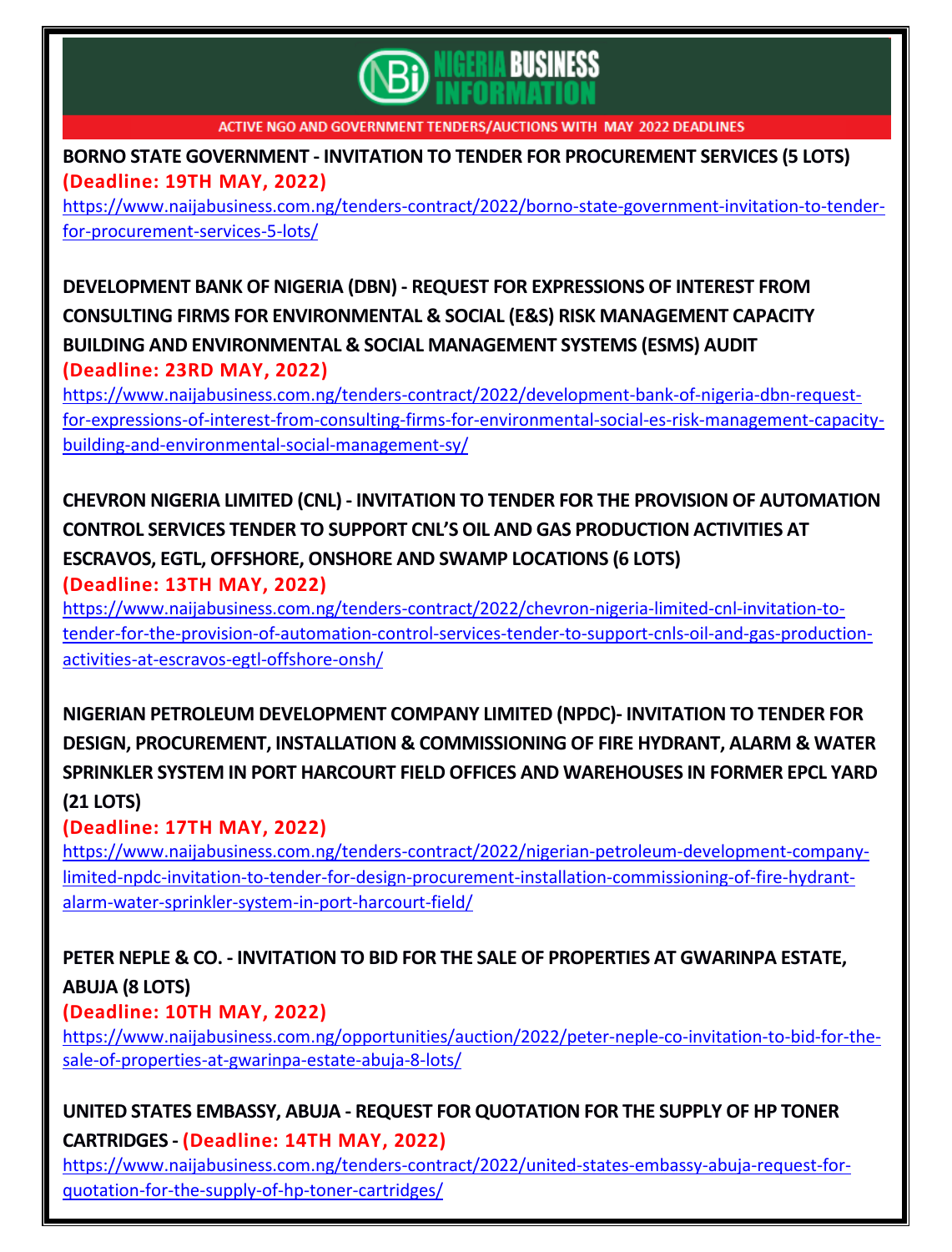

# **CROSS RIVER STATE AGRO PROCESSING, PRODUCTIVITY [ENHANCEMENT](https://www.naijabusiness.com.ng/tenders-contract/2022/cross-river-state-agro-processing-productivity-enhancement-and-livelihood-improvement-support-appeals-project-request-for-bids-for-the-construction-of-aggregation-and-cottage-processing-centers-a/) AND LIVELIHOOD IMPROVEMENT SUPPORT (APPEALS) PROJECT- REQUEST FOR BIDS FOR THE [CONSTRUCTION](https://www.naijabusiness.com.ng/tenders-contract/2022/cross-river-state-agro-processing-productivity-enhancement-and-livelihood-improvement-support-appeals-project-request-for-bids-for-the-construction-of-aggregation-and-cottage-processing-centers-a/) OF [AGGREGATION](https://www.naijabusiness.com.ng/tenders-contract/2022/cross-river-state-agro-processing-productivity-enhancement-and-livelihood-improvement-support-appeals-project-request-for-bids-for-the-construction-of-aggregation-and-cottage-processing-centers-a/) AND COTTAGE PROCESSING CENTERS (ADDENDUM)**

**(Deadline: 11TH MAY, 2022)**

[https://www.naijabusiness.com.ng/tenders-contract/2022/cross-river-state-agro-processing-productivity](https://www.naijabusiness.com.ng/tenders-contract/2022/cross-river-state-agro-processing-productivity-enhancement-and-livelihood-improvement-support-appeals-project-request-for-bids-for-the-construction-of-aggregation-and-cottage-processing-centers-a/)[enhancement-and-livelihood-improvement-support-appeals-project-request-for-bids-for-the](https://www.naijabusiness.com.ng/tenders-contract/2022/cross-river-state-agro-processing-productivity-enhancement-and-livelihood-improvement-support-appeals-project-request-for-bids-for-the-construction-of-aggregation-and-cottage-processing-centers-a/)[construction-of-aggregation-and-cottage-processing-centers-a/](https://www.naijabusiness.com.ng/tenders-contract/2022/cross-river-state-agro-processing-productivity-enhancement-and-livelihood-improvement-support-appeals-project-request-for-bids-for-the-construction-of-aggregation-and-cottage-processing-centers-a/)

## **DONALD [EMPOWERMENT](https://www.naijabusiness.com.ng/tenders-contract/2022/donald-empowerment-foundation-expression-of-interest-for-the-supply-of-1000-unit-of-tractor/) FOUNDATION - EXPRESSION OF INTEREST FOR THE SUPPLY OF 1000 UNIT OF [TRACTOR](https://www.naijabusiness.com.ng/tenders-contract/2022/donald-empowerment-foundation-expression-of-interest-for-the-supply-of-1000-unit-of-tractor/)**

**(Deadline: 16TH MAY, 2022)**

[https://www.naijabusiness.com.ng/tenders-contract/2022/donald-empowerment-foundation](https://www.naijabusiness.com.ng/tenders-contract/2022/donald-empowerment-foundation-expression-of-interest-for-the-supply-of-1000-unit-of-tractor/)[expression-of-interest-for-the-supply-of-1000-unit-of-tractor/](https://www.naijabusiness.com.ng/tenders-contract/2022/donald-empowerment-foundation-expression-of-interest-for-the-supply-of-1000-unit-of-tractor/)

## **IKARA LOCAL [GOVERNMENT](https://www.naijabusiness.com.ng/tenders-contract/2022/ikara-local-government-council-kaduna-state-invitation-to-tender-for-execution-of-projects-9-lots/) COUNCIL, KADUNA STATE - INVITATION TO TENDER FOR EXECUTION OF [PROJECTS](https://www.naijabusiness.com.ng/tenders-contract/2022/ikara-local-government-council-kaduna-state-invitation-to-tender-for-execution-of-projects-9-lots/) (9 LOTS) - (Deadline: 9TH MAY, 2022)**

[https://www.naijabusiness.com.ng/tenders-contract/2022/ikara-local-government-council-kaduna-state](https://www.naijabusiness.com.ng/tenders-contract/2022/ikara-local-government-council-kaduna-state-invitation-to-tender-for-execution-of-projects-9-lots/)[invitation-to-tender-for-execution-of-projects-9-lots/](https://www.naijabusiness.com.ng/tenders-contract/2022/ikara-local-government-council-kaduna-state-invitation-to-tender-for-execution-of-projects-9-lots/)

# **[INTERNATIONAL](https://www.naijabusiness.com.ng/tenders-contract/2022/international-organization-for-migration-iom-request-for-quotation-for-the-supply-of-local-area-network-lan-for-the-reference-center-at-the-nigeria-immigration-service-headquarters-abuja-fct/) ORGANIZATION FOR MIGRATION (IOM) - REQUEST FOR QUOTATION FOR THE SUPPLY OF LOCAL AREA NETWORK (LAN) FOR THE [REFERENCE](https://www.naijabusiness.com.ng/tenders-contract/2022/international-organization-for-migration-iom-request-for-quotation-for-the-supply-of-local-area-network-lan-for-the-reference-center-at-the-nigeria-immigration-service-headquarters-abuja-fct/) CENTER AT THE NIGERIA IMMIGRATION SERVICE [HEADQUARTERS](https://www.naijabusiness.com.ng/tenders-contract/2022/international-organization-for-migration-iom-request-for-quotation-for-the-supply-of-local-area-network-lan-for-the-reference-center-at-the-nigeria-immigration-service-headquarters-abuja-fct/) ABUJA, FCT**

**(Deadline: 5TH MAY, 2022)**

[https://www.naijabusiness.com.ng/tenders-contract/2022/international-organization-for-migration-iom](https://www.naijabusiness.com.ng/tenders-contract/2022/international-organization-for-migration-iom-request-for-quotation-for-the-supply-of-local-area-network-lan-for-the-reference-center-at-the-nigeria-immigration-service-headquarters-abuja-fct/)[request-for-quotation-for-the-supply-of-local-area-network-lan-for-the-reference-center-at-the-nigeria](https://www.naijabusiness.com.ng/tenders-contract/2022/international-organization-for-migration-iom-request-for-quotation-for-the-supply-of-local-area-network-lan-for-the-reference-center-at-the-nigeria-immigration-service-headquarters-abuja-fct/)[immigration-service-headquarters-abuja-fct/](https://www.naijabusiness.com.ng/tenders-contract/2022/international-organization-for-migration-iom-request-for-quotation-for-the-supply-of-local-area-network-lan-for-the-reference-center-at-the-nigeria-immigration-service-headquarters-abuja-fct/)

**CHEVRON NIGERIA LIMITED (CNL) - [INVITATION](https://www.naijabusiness.com.ng/tenders-contract/2022/chevron-nigeria-limited-cnl-invitation-to-tender-for-the-provision-of-s-90-hydraulic-hammer-services-to-support-jv-drilling-and-completion-operations/) TO TENDER FOR THE PROVISION OF S-90 HYDRAULIC HAMMER SERVICES TO SUPPORT JV DRILLING AND [COMPLETION](https://www.naijabusiness.com.ng/tenders-contract/2022/chevron-nigeria-limited-cnl-invitation-to-tender-for-the-provision-of-s-90-hydraulic-hammer-services-to-support-jv-drilling-and-completion-operations/) OPERATIONS (Deadline: 20TH MAY, 2022)**

[https://www.naijabusiness.com.ng/tenders-contract/2022/chevron-nigeria-limited-cnl-invitation-to](https://www.naijabusiness.com.ng/tenders-contract/2022/chevron-nigeria-limited-cnl-invitation-to-tender-for-the-provision-of-s-90-hydraulic-hammer-services-to-support-jv-drilling-and-completion-operations/)[tender-for-the-provision-of-s-90-hydraulic-hammer-services-to-support-jv-drilling-and-completion](https://www.naijabusiness.com.ng/tenders-contract/2022/chevron-nigeria-limited-cnl-invitation-to-tender-for-the-provision-of-s-90-hydraulic-hammer-services-to-support-jv-drilling-and-completion-operations/)[operations/](https://www.naijabusiness.com.ng/tenders-contract/2022/chevron-nigeria-limited-cnl-invitation-to-tender-for-the-provision-of-s-90-hydraulic-hammer-services-to-support-jv-drilling-and-completion-operations/)

**CHEVRON NIGERIA LIMITED (CNL) - INVITATION TO TENDER FOR THE PROVISION OF [PERMANENT](https://www.naijabusiness.com.ng/tenders-contract/2022/chevron-nigeria-limited-cnl-invitation-to-tender-for-the-provision-of-permanent-gauges-services-to-support-jv-drilling-and-completion-operations/) GAUGES SERVICES TO SUPPORT JV DRILLING AND [COMPLETION](https://www.naijabusiness.com.ng/tenders-contract/2022/chevron-nigeria-limited-cnl-invitation-to-tender-for-the-provision-of-permanent-gauges-services-to-support-jv-drilling-and-completion-operations/) OPERATIONS**

**(Deadline: 20TH MAY, 2022)**

[https://www.naijabusiness.com.ng/tenders-contract/2022/chevron-nigeria-limited-cnl-invitation-to](https://www.naijabusiness.com.ng/tenders-contract/2022/chevron-nigeria-limited-cnl-invitation-to-tender-for-the-provision-of-permanent-gauges-services-to-support-jv-drilling-and-completion-operations/)[tender-for-the-provision-of-permanent-gauges-services-to-support-jv-drilling-and-completion-operations/](https://www.naijabusiness.com.ng/tenders-contract/2022/chevron-nigeria-limited-cnl-invitation-to-tender-for-the-provision-of-permanent-gauges-services-to-support-jv-drilling-and-completion-operations/)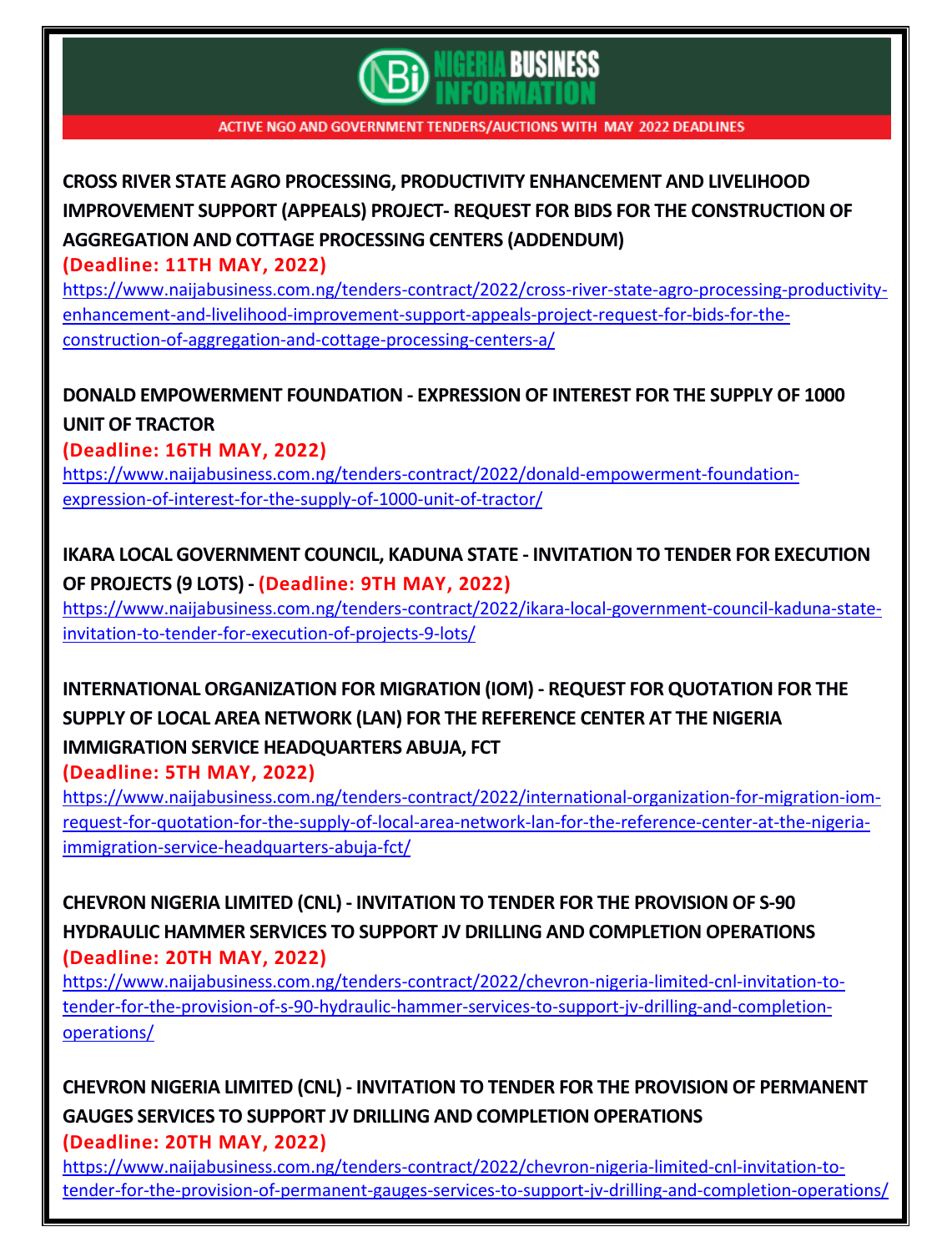

## **HIGH COURT OF JUSTICE, ABUJA - AUCTION SALES OF A [PROPERTY](https://www.naijabusiness.com.ng/opportunities/auction/2022/high-court-of-justice-abuja-auction-sales-of-a-property/)**

**(Deadline: 23RD MAY, 2022)**

[https://www.naijabusiness.com.ng/opportunities/auction/2022/high-court-of-justice-abuja-auction-sales](https://www.naijabusiness.com.ng/opportunities/auction/2022/high-court-of-justice-abuja-auction-sales-of-a-property/)[of-a-property/](https://www.naijabusiness.com.ng/opportunities/auction/2022/high-court-of-justice-abuja-auction-sales-of-a-property/)

**[INTERNATIONAL](https://www.naijabusiness.com.ng/opportunities/auction/2022/international-rescue-committee-irc-nigeria-auction-sale-of-nissan-patrol-jeep/) RESCUE COMMITTEE (IRC) NIGERIA - AUCTION SALE OF NISSAN PATROL JEEP (2 [LOTS\)](https://www.naijabusiness.com.ng/opportunities/auction/2022/international-rescue-committee-irc-nigeria-auction-sale-of-nissan-patrol-jeep/) - (Deadline: 6TH MAY, 2022)**

[https://www.naijabusiness.com.ng/opportunities/auction/2022/international-rescue-committee-irc](https://www.naijabusiness.com.ng/opportunities/auction/2022/international-rescue-committee-irc-nigeria-auction-sale-of-nissan-patrol-jeep/)[nigeria-auction-sale-of-nissan-patrol-jeep/](https://www.naijabusiness.com.ng/opportunities/auction/2022/international-rescue-committee-irc-nigeria-auction-sale-of-nissan-patrol-jeep/)

**DANISH REFUGEE COUNCIL (DRC) - INVITATION TO TENDER FOR THE SUPPLY OF [GENERATORS](https://www.naijabusiness.com.ng/tenders-contract/2022/danish-refugee-council-drc-invitation-to-tender-for-the-supply-of-generators-in-maiduguri/) IN [MAIDUGURI](https://www.naijabusiness.com.ng/tenders-contract/2022/danish-refugee-council-drc-invitation-to-tender-for-the-supply-of-generators-in-maiduguri/) - (Deadline: 10TH MAY, 2022)** [https://www.naijabusiness.com.ng/tenders-contract/2022/danish-refugee-council-drc-invitation-to-](https://www.naijabusiness.com.ng/tenders-contract/2022/danish-refugee-council-drc-invitation-to-tender-for-the-supply-of-generators-in-maiduguri/)

[tender-for-the-supply-of-generators-in-maiduguri/](https://www.naijabusiness.com.ng/tenders-contract/2022/danish-refugee-council-drc-invitation-to-tender-for-the-supply-of-generators-in-maiduguri/)

# **THE SHELL PETROLEUM [DEVELOPMENT](https://www.naijabusiness.com.ng/tenders-contract/2022/the-shell-petroleum-development-company-of-nigeria-limited-spdc-invitation-to-tender-for-the-procurement-installation-and-maintenance-of-motorola-tetra-equipment/) COMPANY OF NIGERIA LIMITED (SPDC) - INVITATION TO TENDER FOR THE [PROCUREMENT,](https://www.naijabusiness.com.ng/tenders-contract/2022/the-shell-petroleum-development-company-of-nigeria-limited-spdc-invitation-to-tender-for-the-procurement-installation-and-maintenance-of-motorola-tetra-equipment/) INSTALLATION AND MAINTENANCE OF MOTOROLA TETRA [EQUIPMENT](https://www.naijabusiness.com.ng/tenders-contract/2022/the-shell-petroleum-development-company-of-nigeria-limited-spdc-invitation-to-tender-for-the-procurement-installation-and-maintenance-of-motorola-tetra-equipment/)**

#### **(Deadline: 20TH MAY, 2022)**

[https://www.naijabusiness.com.ng/tenders-contract/2022/the-shell-petroleum-development-company](https://www.naijabusiness.com.ng/tenders-contract/2022/the-shell-petroleum-development-company-of-nigeria-limited-spdc-invitation-to-tender-for-the-procurement-installation-and-maintenance-of-motorola-tetra-equipment/)[of-nigeria-limited-spdc-invitation-to-tender-for-the-procurement-installation-and-maintenance-of](https://www.naijabusiness.com.ng/tenders-contract/2022/the-shell-petroleum-development-company-of-nigeria-limited-spdc-invitation-to-tender-for-the-procurement-installation-and-maintenance-of-motorola-tetra-equipment/)[motorola-tetra-equipment/](https://www.naijabusiness.com.ng/tenders-contract/2022/the-shell-petroleum-development-company-of-nigeria-limited-spdc-invitation-to-tender-for-the-procurement-installation-and-maintenance-of-motorola-tetra-equipment/)

**AIP CONSULTING LIMITED - REQUEST FOR EXPRESSION OF INTEREST (EOI) FOR THE [CONSTRUCTION](https://www.naijabusiness.com.ng/tenders-contract/2022/aip-consulting-limited-request-for-expression-of-interest-eoi-for-the-construction-and-provision-of-infrastructure-at-burun-b-district-green-city-project-abuja-10-lots/) AND PROVISION OF [INFRASTRUCTURE](https://www.naijabusiness.com.ng/tenders-contract/2022/aip-consulting-limited-request-for-expression-of-interest-eoi-for-the-construction-and-provision-of-infrastructure-at-burun-b-district-green-city-project-abuja-10-lots/) AT BURUN B DISTRICT GREEN CITY PROJECT, ABUJA (10 [LOTS\)](https://www.naijabusiness.com.ng/tenders-contract/2022/aip-consulting-limited-request-for-expression-of-interest-eoi-for-the-construction-and-provision-of-infrastructure-at-burun-b-district-green-city-project-abuja-10-lots/)**

#### **(Deadline: 10TH MAY, 2022)**

[https://www.naijabusiness.com.ng/tenders-contract/2022/aip-consulting-limited-request-for-expression](https://www.naijabusiness.com.ng/tenders-contract/2022/aip-consulting-limited-request-for-expression-of-interest-eoi-for-the-construction-and-provision-of-infrastructure-at-burun-b-district-green-city-project-abuja-10-lots/)[of-interest-eoi-for-the-construction-and-provision-of-infrastructure-at-burun-b-district-green-city-project](https://www.naijabusiness.com.ng/tenders-contract/2022/aip-consulting-limited-request-for-expression-of-interest-eoi-for-the-construction-and-provision-of-infrastructure-at-burun-b-district-green-city-project-abuja-10-lots/)[abuja-10-lots/](https://www.naijabusiness.com.ng/tenders-contract/2022/aip-consulting-limited-request-for-expression-of-interest-eoi-for-the-construction-and-provision-of-infrastructure-at-burun-b-district-green-city-project-abuja-10-lots/)

**AIP [CONSULTING](https://www.naijabusiness.com.ng/tenders-contract/2022/aip-consulting-limited-request-for-expression-of-interest-eoi-for-the-provision-of-consultancy-services-for-construction-supervision-and-project-management-at-burun-b-district-gre/) LIMITED- REQUEST FOR EXPRESSION OF INTEREST (EOI) FOR THE PROVISION OF CONSULTANCY SERVICES FOR [CONSTRUCTION](https://www.naijabusiness.com.ng/tenders-contract/2022/aip-consulting-limited-request-for-expression-of-interest-eoi-for-the-provision-of-consultancy-services-for-construction-supervision-and-project-management-at-burun-b-district-gre/) SUPERVISION AND PROJECT MANAGEMENT AT BURUN "B" [DISTRICT](https://www.naijabusiness.com.ng/tenders-contract/2022/aip-consulting-limited-request-for-expression-of-interest-eoi-for-the-provision-of-consultancy-services-for-construction-supervision-and-project-management-at-burun-b-district-gre/) GREEN CITY PROJECT (9 LOTS)**

**(Deadline: 10TH MAY, 2022)**

[https://www.naijabusiness.com.ng/tenders-contract/2022/aip-consulting-limited-request-for-expression](https://www.naijabusiness.com.ng/tenders-contract/2022/aip-consulting-limited-request-for-expression-of-interest-eoi-for-the-provision-of-consultancy-services-for-construction-supervision-and-project-management-at-burun-b-district-gre/)[of-interest-eoi-for-the-provision-of-consultancy-services-for-construction-supervision-and-project](https://www.naijabusiness.com.ng/tenders-contract/2022/aip-consulting-limited-request-for-expression-of-interest-eoi-for-the-provision-of-consultancy-services-for-construction-supervision-and-project-management-at-burun-b-district-gre/)[management-at-burun-b-district-gre/](https://www.naijabusiness.com.ng/tenders-contract/2022/aip-consulting-limited-request-for-expression-of-interest-eoi-for-the-provision-of-consultancy-services-for-construction-supervision-and-project-management-at-burun-b-district-gre/)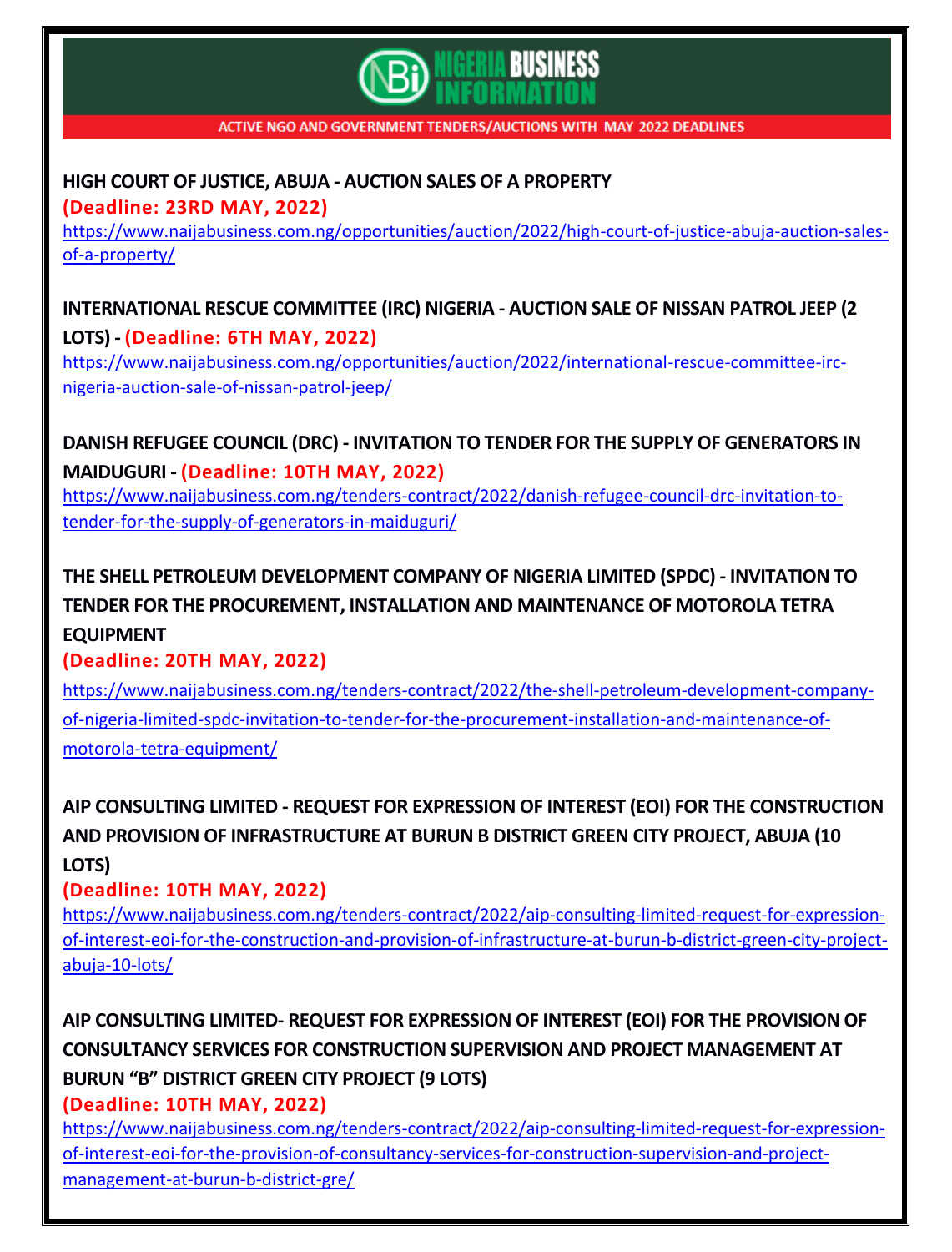# **BUSINESS**

ACTIVE NGO AND GOVERNMENT TENDERS/AUCTIONS WITH MAY 2022 DEADLINES

# **[INTERNATIONAL](https://www.naijabusiness.com.ng/tenders-contract/2022/international-organization-for-migration-iom-request-for-quotation-for-all-inclusive-construction-of-mudbrick-shelters-for-durable-solutions-project-in-gombi-adamawa-state/) ORGANIZATION FOR MIGRATION (IOM) - REQUEST FOR QUOTATION FOR ALL-INCLUSIVE [CONSTRUCTION](https://www.naijabusiness.com.ng/tenders-contract/2022/international-organization-for-migration-iom-request-for-quotation-for-all-inclusive-construction-of-mudbrick-shelters-for-durable-solutions-project-in-gombi-adamawa-state/) OF MUDBRICK SHELTERS FOR DURABLE SOLUTIONS PROJECT IN GOMBI, [ADAMAWA](https://www.naijabusiness.com.ng/tenders-contract/2022/international-organization-for-migration-iom-request-for-quotation-for-all-inclusive-construction-of-mudbrick-shelters-for-durable-solutions-project-in-gombi-adamawa-state/) STATE**

#### **(Deadline: 8TH MAY, 2022)**

[https://www.naijabusiness.com.ng/tenders-contract/2022/international-organization-for-migration-iom](https://www.naijabusiness.com.ng/tenders-contract/2022/international-organization-for-migration-iom-request-for-quotation-for-all-inclusive-construction-of-mudbrick-shelters-for-durable-solutions-project-in-gombi-adamawa-state/)[request-for-quotation-for-all-inclusive-construction-of-mudbrick-shelters-for-durable-solutions-project-in](https://www.naijabusiness.com.ng/tenders-contract/2022/international-organization-for-migration-iom-request-for-quotation-for-all-inclusive-construction-of-mudbrick-shelters-for-durable-solutions-project-in-gombi-adamawa-state/)[gombi-adamawa-state/](https://www.naijabusiness.com.ng/tenders-contract/2022/international-organization-for-migration-iom-request-for-quotation-for-all-inclusive-construction-of-mudbrick-shelters-for-durable-solutions-project-in-gombi-adamawa-state/)

**JIGAWA STATE GOVERNMENT - INVITATION FOR [PRE-QUALIFICATION](https://www.naijabusiness.com.ng/tenders-contract/2022/jigawa-state-government-invitation-for-pre-qualification-for-the-construction-of-low-cost-housing-scheme/) FOR THE CONSTRUCTION OF [LOW-COST](https://www.naijabusiness.com.ng/tenders-contract/2022/jigawa-state-government-invitation-for-pre-qualification-for-the-construction-of-low-cost-housing-scheme/) HOUSING SCHEME - (Deadline: 9TH MAY, 2022)**

[https://www.naijabusiness.com.ng/tenders-contract/2022/jigawa-state-government-invitation-for-pre](https://www.naijabusiness.com.ng/tenders-contract/2022/jigawa-state-government-invitation-for-pre-qualification-for-the-construction-of-low-cost-housing-scheme/)[qualification-for-the-construction-of-low-cost-housing-scheme/](https://www.naijabusiness.com.ng/tenders-contract/2022/jigawa-state-government-invitation-for-pre-qualification-for-the-construction-of-low-cost-housing-scheme/)

## **YOBE STATE MINISTRY OF [COMMERCE,](https://www.naijabusiness.com.ng/tenders-contract/2022/yobe-state-ministry-of-commerce-industry-and-tourism-request-for-proposal-for-supply-of-firefighting-vehicles/) INDUSTRY AND TOURISM - REQUEST FOR PROPOSAL FOR SUPPLY OF [FIREFIGHTING](https://www.naijabusiness.com.ng/tenders-contract/2022/yobe-state-ministry-of-commerce-industry-and-tourism-request-for-proposal-for-supply-of-firefighting-vehicles/) VEHICLES - (Deadline: 6TH MAY, 2022)**

[https://www.naijabusiness.com.ng/tenders-contract/2022/yobe-state-ministry-of-commerce-industry](https://www.naijabusiness.com.ng/tenders-contract/2022/yobe-state-ministry-of-commerce-industry-and-tourism-request-for-proposal-for-supply-of-firefighting-vehicles/)[and-tourism-request-for-proposal-for-supply-of-firefighting-vehicles/](https://www.naijabusiness.com.ng/tenders-contract/2022/yobe-state-ministry-of-commerce-industry-and-tourism-request-for-proposal-for-supply-of-firefighting-vehicles/)

#### **LAGOS STATE MINISTRY OF WORKS & [INFRASTRUCTURE](https://www.naijabusiness.com.ng/tenders-contract/2022/lagos-state-ministry-of-works-infrastructure-invitation-for-pre-qualification-request-for-expression-of-interest-for-projects-execution-22-lots/) - INVITATION FOR PRE-**

**[QUALIFICATION/REQUEST](https://www.naijabusiness.com.ng/tenders-contract/2022/lagos-state-ministry-of-works-infrastructure-invitation-for-pre-qualification-request-for-expression-of-interest-for-projects-execution-22-lots/) FOR EXPRESSION OF INTEREST FOR PROJECTS EXECUTION (22 LOTS) (Deadline: 10TH MAY, 2022)**

[https://www.naijabusiness.com.ng/tenders-contract/2022/lagos-state-ministry-of-works-infrastructure](https://www.naijabusiness.com.ng/tenders-contract/2022/lagos-state-ministry-of-works-infrastructure-invitation-for-pre-qualification-request-for-expression-of-interest-for-projects-execution-22-lots/)[invitation-for-pre-qualification-request-for-expression-of-interest-for-projects-execution-22-lots/](https://www.naijabusiness.com.ng/tenders-contract/2022/lagos-state-ministry-of-works-infrastructure-invitation-for-pre-qualification-request-for-expression-of-interest-for-projects-execution-22-lots/)

**PLATEAU STATE RURAL ACCESS AND [AGRICULTURAL](https://www.naijabusiness.com.ng/tenders-contract/2022/plateau-state-rural-access-and-agricultural-marketing-project-raamp-request-for-expressions-of-interest-reoi-for-consultancy-services-for-design-and-supervision-consultancy-services-for-spot-impr/) MARKETING PROJECT (RAAMP)- REQUEST FOR EXPRESSIONS OF INTEREST (REOI) FOR [CONSULTANCY](https://www.naijabusiness.com.ng/tenders-contract/2022/plateau-state-rural-access-and-agricultural-marketing-project-raamp-request-for-expressions-of-interest-reoi-for-consultancy-services-for-design-and-supervision-consultancy-services-for-spot-impr/) SERVICES FOR DESIGN AND SUPERVISION CONSULTANCY SERVICES FOR SPOT IMPROVEMENT AND [CROSS-DRAINAGE](https://www.naijabusiness.com.ng/tenders-contract/2022/plateau-state-rural-access-and-agricultural-marketing-project-raamp-request-for-expressions-of-interest-reoi-for-consultancy-services-for-design-and-supervision-consultancy-services-for-spot-impr/) STRUCTURES [\(BRIDGES/CULVERTS\)](https://www.naijabusiness.com.ng/tenders-contract/2022/plateau-state-rural-access-and-agricultural-marketing-project-raamp-request-for-expressions-of-interest-reoi-for-consultancy-services-for-design-and-supervision-consultancy-services-for-spot-impr/) IN PLATEAU STATE**

**(Deadline: 16TH MAY, 2022)**

[https://www.naijabusiness.com.ng/tenders-contract/2022/plateau-state-rural-access-and-agricultural](https://www.naijabusiness.com.ng/tenders-contract/2022/plateau-state-rural-access-and-agricultural-marketing-project-raamp-request-for-expressions-of-interest-reoi-for-consultancy-services-for-design-and-supervision-consultancy-services-for-spot-impr/)[marketing-project-raamp-request-for-expressions-of-interest-reoi-for-consultancy-services-for-design](https://www.naijabusiness.com.ng/tenders-contract/2022/plateau-state-rural-access-and-agricultural-marketing-project-raamp-request-for-expressions-of-interest-reoi-for-consultancy-services-for-design-and-supervision-consultancy-services-for-spot-impr/)[and-supervision-consultancy-services-for-spot-impr/](https://www.naijabusiness.com.ng/tenders-contract/2022/plateau-state-rural-access-and-agricultural-marketing-project-raamp-request-for-expressions-of-interest-reoi-for-consultancy-services-for-design-and-supervision-consultancy-services-for-spot-impr/)

## **IKOYI CLUB 1938 - INVITATION TO BID FOR THE [RENOVATION](https://www.naijabusiness.com.ng/tenders-contract/2022/ikoyi-club-invitation-to-bid-for-the-renovation-of-badminton-entrance-renovation-of-swimming-upper-cloakrooms-project/) OF BADMINTON ENTRANCE & RENOVATION OF SWIMMING UPPER [CLOAKROOMS](https://www.naijabusiness.com.ng/tenders-contract/2022/ikoyi-club-invitation-to-bid-for-the-renovation-of-badminton-entrance-renovation-of-swimming-upper-cloakrooms-project/) PROJECT**

**(Deadline: 6TH MAY, 2022)**

[https://www.naijabusiness.com.ng/tenders-contract/2022/ikoyi-club-invitation-to-bid-for-the](https://www.naijabusiness.com.ng/tenders-contract/2022/ikoyi-club-invitation-to-bid-for-the-renovation-of-badminton-entrance-renovation-of-swimming-upper-cloakrooms-project/)[renovation-of-badminton-entrance-renovation-of-swimming-upper-cloakrooms-project/](https://www.naijabusiness.com.ng/tenders-contract/2022/ikoyi-club-invitation-to-bid-for-the-renovation-of-badminton-entrance-renovation-of-swimming-upper-cloakrooms-project/)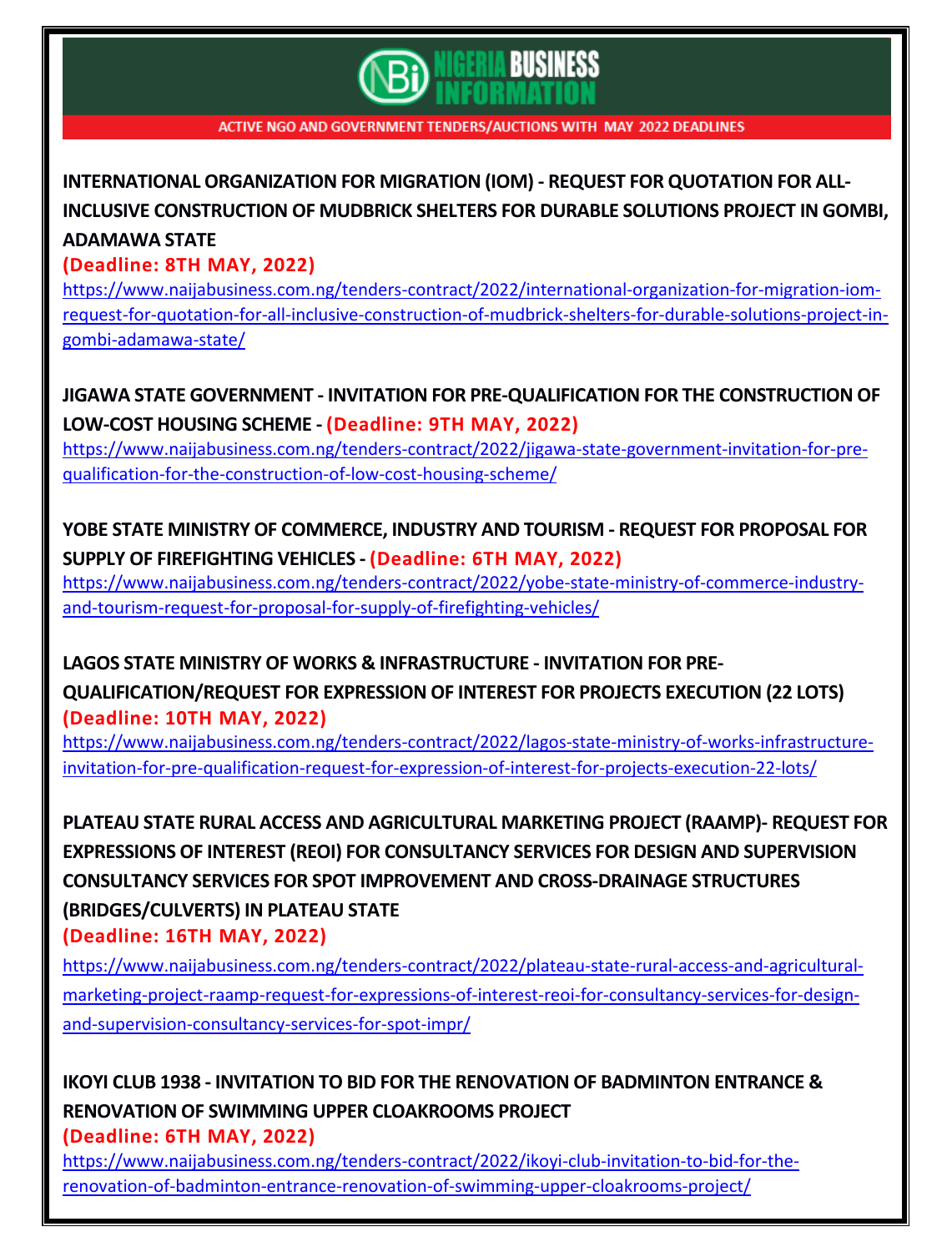

#### **SHELL NIGERIA [EXPLORATION](https://www.naijabusiness.com.ng/tenders-contract/2022/shell-nigeria-exploration-and-production-company-limited-snepco-invitation-to-tender-for-the-provision-of-specialty-medical-services/) AND PRODUCTION COMPANY LIMITED (SNEPCO)- INVITATION TO TENDER FOR THE [PROVISION](https://www.naijabusiness.com.ng/tenders-contract/2022/shell-nigeria-exploration-and-production-company-limited-snepco-invitation-to-tender-for-the-provision-of-specialty-medical-services/) OF SPECIALTY MEDICAL SERVICES (Deadline: 13TH MAY, 2022)**

[https://www.naijabusiness.com.ng/tenders-contract/2022/shell-nigeria-exploration-and-production](https://www.naijabusiness.com.ng/tenders-contract/2022/shell-nigeria-exploration-and-production-company-limited-snepco-invitation-to-tender-for-the-provision-of-specialty-medical-services/)[company-limited-snepco-invitation-to-tender-for-the-provision-of-specialty-medical-services/](https://www.naijabusiness.com.ng/tenders-contract/2022/shell-nigeria-exploration-and-production-company-limited-snepco-invitation-to-tender-for-the-provision-of-specialty-medical-services/)

## **NATIONAL JUDICIAL INSTITUTE (NJI), ABUJA- INVITATION FOR [EXPRESSION](https://www.naijabusiness.com.ng/tenders-contract/2022/national-judicial-institute-nji-abuja-invitation-for-expression-of-interest-for-execution-of-projects-7-lots/) OF INTEREST FOR [EXECUTION](https://www.naijabusiness.com.ng/tenders-contract/2022/national-judicial-institute-nji-abuja-invitation-for-expression-of-interest-for-execution-of-projects-7-lots/) OF PROJECTS (7 LOTS)**

**(Deadline: 9TH MAY, 2022)**

[https://www.naijabusiness.com.ng/tenders-contract/2022/national-judicial-institute-nji-abuja-invitation](https://www.naijabusiness.com.ng/tenders-contract/2022/national-judicial-institute-nji-abuja-invitation-for-expression-of-interest-for-execution-of-projects-7-lots/)[for-expression-of-interest-for-execution-of-projects-7-lots/](https://www.naijabusiness.com.ng/tenders-contract/2022/national-judicial-institute-nji-abuja-invitation-for-expression-of-interest-for-execution-of-projects-7-lots/)

#### **UNITED STATES EMBASSY, ABUJA - REQUEST FOR [QUOTATION](https://www.naijabusiness.com.ng/tenders-contract/2022/united-states-embassy-abuja-request-for-quotation-for-the-supply-of-mobile-telephone-services-voice-data/) FOR THE SUPPLY OF MOBILE [TELEPHONE](https://www.naijabusiness.com.ng/tenders-contract/2022/united-states-embassy-abuja-request-for-quotation-for-the-supply-of-mobile-telephone-services-voice-data/) SERVICES (VOICE & DATA) (Deadline: 21ST MAY, 2022)**

[https://www.naijabusiness.com.ng/tenders-contract/2022/united-states-embassy-abuja-request-for](https://www.naijabusiness.com.ng/tenders-contract/2022/united-states-embassy-abuja-request-for-quotation-for-the-supply-of-mobile-telephone-services-voice-data/)[quotation-for-the-supply-of-mobile-telephone-services-voice-data/](https://www.naijabusiness.com.ng/tenders-contract/2022/united-states-embassy-abuja-request-for-quotation-for-the-supply-of-mobile-telephone-services-voice-data/)

# **FEDERAL MINISTRY OF WORKS & HOUSING - INVITATION FOR [PRE-QUALIFICATION/EXPRESSION](https://www.naijabusiness.com.ng/tenders-contract/2022/federal-ministry-of-works-housing-invitation-for-pre-qualification-expression-of-interest-eoi-for-works-goods-and-services/) OF [INTEREST](https://www.naijabusiness.com.ng/tenders-contract/2022/federal-ministry-of-works-housing-invitation-for-pre-qualification-expression-of-interest-eoi-for-works-goods-and-services/) (EOI) FOR WORKS, GOODS AND SERVICES (68 LOTS)**

**(Deadline: 5TH MAY, 2022)**

[https://www.naijabusiness.com.ng/tenders-contract/2022/federal-ministry-of-works-housing-invitation](https://www.naijabusiness.com.ng/tenders-contract/2022/federal-ministry-of-works-housing-invitation-for-pre-qualification-expression-of-interest-eoi-for-works-goods-and-services/)[for-pre-qualification-expression-of-interest-eoi-for-works-goods-and-services/](https://www.naijabusiness.com.ng/tenders-contract/2022/federal-ministry-of-works-housing-invitation-for-pre-qualification-expression-of-interest-eoi-for-works-goods-and-services/)

**ADEKUNLE AJASIN UNIVERSITY, [AKUNGBA-AKOKO,](https://www.naijabusiness.com.ng/tenders-contract/2022/adekunle-ajasin-university-akungba-akoko-ondo-state-invitation-for-pre-qualification-for-the-implementation-of-adekunle-ajasin-university-akungba-akoko-ondo-state-year-2021-repriortized-fgn-needs-a/) ONDO STATE- INVITATION FOR PRE-QUALIFICATION FOR THE [IMPLEMENTATION](https://www.naijabusiness.com.ng/tenders-contract/2022/adekunle-ajasin-university-akungba-akoko-ondo-state-invitation-for-pre-qualification-for-the-implementation-of-adekunle-ajasin-university-akungba-akoko-ondo-state-year-2021-repriortized-fgn-needs-a/) OF ADEKUNLE AJASIN UNIVERSITY AKUNGBA-AKOKO ONDO STATE YEAR 2021 [REPRIORTIZED](https://www.naijabusiness.com.ng/tenders-contract/2022/adekunle-ajasin-university-akungba-akoko-ondo-state-invitation-for-pre-qualification-for-the-implementation-of-adekunle-ajasin-university-akungba-akoko-ondo-state-year-2021-repriortized-fgn-needs-a/) FGN NEEDS ASSESSMENT PROJECTS (2 LOTS) (Deadline: 10TH MAY, 2022)**

[https://www.naijabusiness.com.ng/tenders-contract/2022/adekunle-ajasin-university-akungba-akoko](https://www.naijabusiness.com.ng/tenders-contract/2022/adekunle-ajasin-university-akungba-akoko-ondo-state-invitation-for-pre-qualification-for-the-implementation-of-adekunle-ajasin-university-akungba-akoko-ondo-state-year-2021-repriortized-fgn-needs-a/)[ondo-state-invitation-for-pre-qualification-for-the-implementation-of-adekunle-ajasin-university](https://www.naijabusiness.com.ng/tenders-contract/2022/adekunle-ajasin-university-akungba-akoko-ondo-state-invitation-for-pre-qualification-for-the-implementation-of-adekunle-ajasin-university-akungba-akoko-ondo-state-year-2021-repriortized-fgn-needs-a/)[akungba-akoko-ondo-state-year-2021-repriortized-fgn-needs-a/](https://www.naijabusiness.com.ng/tenders-contract/2022/adekunle-ajasin-university-akungba-akoko-ondo-state-invitation-for-pre-qualification-for-the-implementation-of-adekunle-ajasin-university-akungba-akoko-ondo-state-year-2021-repriortized-fgn-needs-a/)

**GERMAN [COOPERATION](https://www.naijabusiness.com.ng/tenders-contract/2022/german-cooperation-expression-of-interest-for-laptops-and-mobile-tablets-with-screen-guards-and-pouch/) - EXPRESSION OF INTEREST FOR LAPTOPS AND MOBILE TABLETS WITH SCREEN [GUARDS](https://www.naijabusiness.com.ng/tenders-contract/2022/german-cooperation-expression-of-interest-for-laptops-and-mobile-tablets-with-screen-guards-and-pouch/) AND POUCH**

**(Deadline: 5TH MAY, 2022)**

[https://www.naijabusiness.com.ng/tenders-contract/2022/german-cooperation-expression-of-interest](https://www.naijabusiness.com.ng/tenders-contract/2022/german-cooperation-expression-of-interest-for-laptops-and-mobile-tablets-with-screen-guards-and-pouch/)[for-laptops-and-mobile-tablets-with-screen-guards-and-pouch/](https://www.naijabusiness.com.ng/tenders-contract/2022/german-cooperation-expression-of-interest-for-laptops-and-mobile-tablets-with-screen-guards-and-pouch/)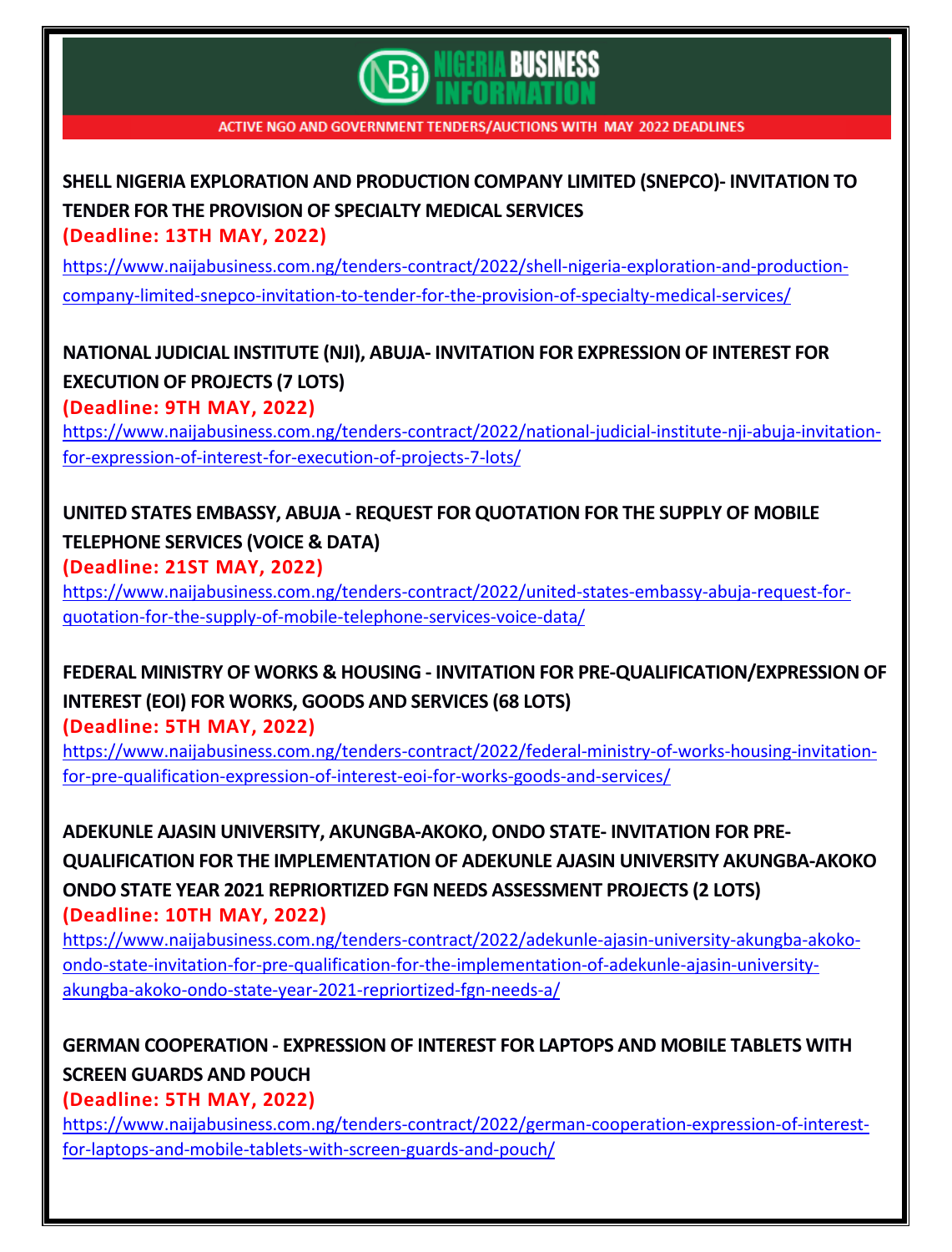

**GERMAN COOPERATION - EXPRESSION OF INTEREST FOR [PROCUREMENT](https://www.naijabusiness.com.ng/tenders-contract/2022/german-cooperation-expression-of-interest-for-procurement-of-phone-repair-start-up-kits-equipment/) OF PHONE REPAIR START UP [KITS/EQUIPMENT](https://www.naijabusiness.com.ng/tenders-contract/2022/german-cooperation-expression-of-interest-for-procurement-of-phone-repair-start-up-kits-equipment/)**

**(Deadline: 5TH MAY, 2022)**

[https://www.naijabusiness.com.ng/tenders-contract/2022/german-cooperation-expression-of-interest](https://www.naijabusiness.com.ng/tenders-contract/2022/german-cooperation-expression-of-interest-for-procurement-of-phone-repair-start-up-kits-equipment/)[for-procurement-of-phone-repair-start-up-kits-equipment/](https://www.naijabusiness.com.ng/tenders-contract/2022/german-cooperation-expression-of-interest-for-procurement-of-phone-repair-start-up-kits-equipment/)

# **MINISTRY OF MINES AND STEEL DEVELOPMENT- INVITATION FOR [PRE-QUALIFICATION](https://www.naijabusiness.com.ng/tenders-contract/2022/ministry-of-mines-and-steel-development-invitation-for-pre-qualification-for-the-engagement-of-a-construction-firm-to-execute-infrastructure-projects-for-an-agro-minerals-processing-plant/) FOR THE ENGAGEMENT OF A CONSTRUCTION FIRM TO EXECUTE [INFRASTRUCTURE](https://www.naijabusiness.com.ng/tenders-contract/2022/ministry-of-mines-and-steel-development-invitation-for-pre-qualification-for-the-engagement-of-a-construction-firm-to-execute-infrastructure-projects-for-an-agro-minerals-processing-plant/) PROJECTS FOR AN AGRO-MINERALS [PROCESSING](https://www.naijabusiness.com.ng/tenders-contract/2022/ministry-of-mines-and-steel-development-invitation-for-pre-qualification-for-the-engagement-of-a-construction-firm-to-execute-infrastructure-projects-for-an-agro-minerals-processing-plant/) PLANT**

**(Deadline: 11TH MAY, 2022)**

[https://www.naijabusiness.com.ng/tenders-contract/2022/ministry-of-mines-and-steel-development](https://www.naijabusiness.com.ng/tenders-contract/2022/ministry-of-mines-and-steel-development-invitation-for-pre-qualification-for-the-engagement-of-a-construction-firm-to-execute-infrastructure-projects-for-an-agro-minerals-processing-plant/)[invitation-for-pre-qualification-for-the-engagement-of-a-construction-firm-to-execute-infrastructure](https://www.naijabusiness.com.ng/tenders-contract/2022/ministry-of-mines-and-steel-development-invitation-for-pre-qualification-for-the-engagement-of-a-construction-firm-to-execute-infrastructure-projects-for-an-agro-minerals-processing-plant/)[projects-for-an-agro-minerals-processing-plant/](https://www.naijabusiness.com.ng/tenders-contract/2022/ministry-of-mines-and-steel-development-invitation-for-pre-qualification-for-the-engagement-of-a-construction-firm-to-execute-infrastructure-projects-for-an-agro-minerals-processing-plant/)

# **MINISTRY OF MINES AND STEEL [DEVELOPMENT-](https://www.naijabusiness.com.ng/tenders-contract/2022/ministry-of-mines-and-steel-development-request-for-expressions-of-interest-for-the-engagement-of-a-consulting-firm-to-provide-construction-supervision-services-for-the-provision-of-water-retaining-i/) REQUEST FOR EXPRESSIONS OF INTEREST FOR THE ENGAGEMENT OF A CONSULTING FIRM TO PROVIDE [CONSTRUCTION](https://www.naijabusiness.com.ng/tenders-contract/2022/ministry-of-mines-and-steel-development-request-for-expressions-of-interest-for-the-engagement-of-a-consulting-firm-to-provide-construction-supervision-services-for-the-provision-of-water-retaining-i/) SUPERVISION SERVICES FOR THE PROVISION OF WATER RETAINING [INFRASTRUCTURE](https://www.naijabusiness.com.ng/tenders-contract/2022/ministry-of-mines-and-steel-development-request-for-expressions-of-interest-for-the-engagement-of-a-consulting-firm-to-provide-construction-supervision-services-for-the-provision-of-water-retaining-i/) IN MINES LAND**

**(Deadline: 11TH MAY, 2022)**

[https://www.naijabusiness.com.ng/tenders-contract/2022/ministry-of-mines-and-steel-development](https://www.naijabusiness.com.ng/tenders-contract/2022/ministry-of-mines-and-steel-development-request-for-expressions-of-interest-for-the-engagement-of-a-consulting-firm-to-provide-construction-supervision-services-for-the-provision-of-water-retaining-i/)[request-for-expressions-of-interest-for-the-engagement-of-a-consulting-firm-to-provide-construction](https://www.naijabusiness.com.ng/tenders-contract/2022/ministry-of-mines-and-steel-development-request-for-expressions-of-interest-for-the-engagement-of-a-consulting-firm-to-provide-construction-supervision-services-for-the-provision-of-water-retaining-i/)[supervision-services-for-the-provision-of-water-retaining-i/](https://www.naijabusiness.com.ng/tenders-contract/2022/ministry-of-mines-and-steel-development-request-for-expressions-of-interest-for-the-engagement-of-a-consulting-firm-to-provide-construction-supervision-services-for-the-provision-of-water-retaining-i/)

## **[INTERNATIONAL](https://www.naijabusiness.com.ng/tenders-contract/2022/international-organization-for-migration-iom-request-to-quote-for-the-all-inclusive-construction-of-160-durable-latrines-and-showers-in-adamawa-state/) ORGANIZATION FOR MIGRATION (IOM) - REQUEST TO QUOTE FOR THE ALL-INCLUSIVE [CONSTRUCTION](https://www.naijabusiness.com.ng/tenders-contract/2022/international-organization-for-migration-iom-request-to-quote-for-the-all-inclusive-construction-of-160-durable-latrines-and-showers-in-adamawa-state/) OF 160 DURABLE LATRINES AND SHOWERS IN ADAMAWA STATE (Deadline: 8TH MAY, 2022)**

[https://www.naijabusiness.com.ng/tenders-contract/2022/international-organization-for-migration-iom](https://www.naijabusiness.com.ng/tenders-contract/2022/international-organization-for-migration-iom-request-to-quote-for-the-all-inclusive-construction-of-160-durable-latrines-and-showers-in-adamawa-state/)[request-to-quote-for-the-all-inclusive-construction-of-160-durable-latrines-and-showers-in-adamawa](https://www.naijabusiness.com.ng/tenders-contract/2022/international-organization-for-migration-iom-request-to-quote-for-the-all-inclusive-construction-of-160-durable-latrines-and-showers-in-adamawa-state/)[state/](https://www.naijabusiness.com.ng/tenders-contract/2022/international-organization-for-migration-iom-request-to-quote-for-the-all-inclusive-construction-of-160-durable-latrines-and-showers-in-adamawa-state/)

## **[INTERNATIONAL](https://www.naijabusiness.com.ng/tenders-contract/2022/international-rescue-committee-irc-nigeria-invitation-to-bid-for-projects-execution/) RESCUE COMMITTEE (IRC) NIGERIA - INVITATION TO BID FOR PROJECTS [EXECUTION](https://www.naijabusiness.com.ng/tenders-contract/2022/international-rescue-committee-irc-nigeria-invitation-to-bid-for-projects-execution/)**

**(Deadline: 5TH MAY, 2022)**

[https://www.naijabusiness.com.ng/tenders-contract/2022/international-rescue-committee-irc-nigeria](https://www.naijabusiness.com.ng/tenders-contract/2022/international-rescue-committee-irc-nigeria-invitation-to-bid-for-projects-execution/)[invitation-to-bid-for-projects-execution/](https://www.naijabusiness.com.ng/tenders-contract/2022/international-rescue-committee-irc-nigeria-invitation-to-bid-for-projects-execution/)

# **FEDERAL COLLEGE OF EDUCATION, [EHA-AMUFU](https://www.naijabusiness.com.ng/tenders-contract/2022/federal-college-of-education-eha-amufu-invitation-to-tender-for-the-execution-of-projects-25-lots/) - INVITATION TO TENDER FOR THE EXECUTION OF [PROJECTS](https://www.naijabusiness.com.ng/tenders-contract/2022/federal-college-of-education-eha-amufu-invitation-to-tender-for-the-execution-of-projects-25-lots/) (25 LOTS)**

**(Deadline: 31ST MAY, 2022)**

[https://www.naijabusiness.com.ng/tenders-contract/2022/federal-college-of-education-eha-amufu](https://www.naijabusiness.com.ng/tenders-contract/2022/federal-college-of-education-eha-amufu-invitation-to-tender-for-the-execution-of-projects-25-lots/)[invitation-to-tender-for-the-execution-of-projects-25-lots/](https://www.naijabusiness.com.ng/tenders-contract/2022/federal-college-of-education-eha-amufu-invitation-to-tender-for-the-execution-of-projects-25-lots/)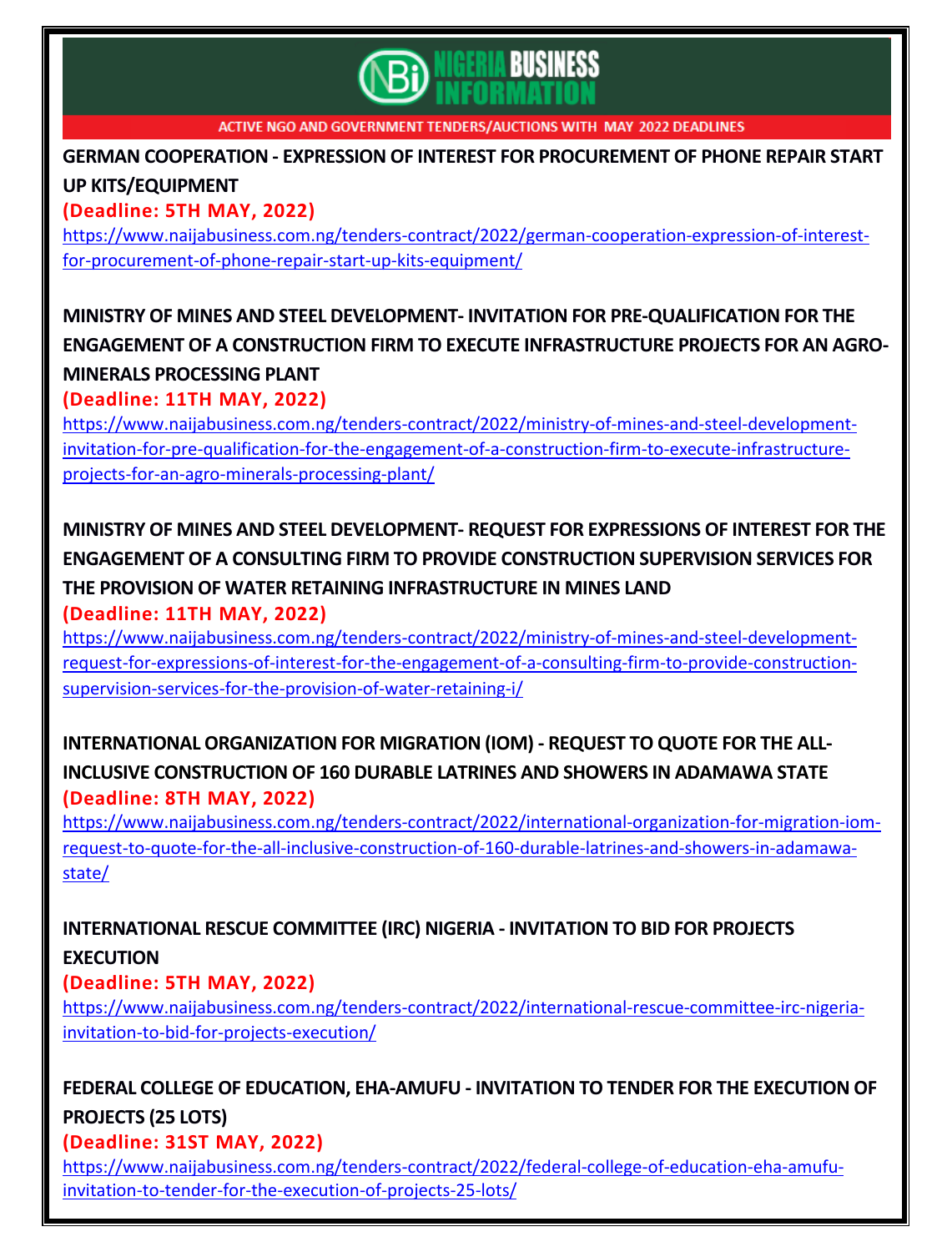

# **NATIONAL INSTITUTE FOR [HOSPITALITY](https://www.naijabusiness.com.ng/tenders-contract/2022/national-institute-for-hospitality-and-tourism-nihotour-invitation-for-tender-expression-of-interest-for-projects-execution-62-lots/) AND TOURISM (NIHOTOUR) - INVITATION FOR [TENDER/EXPRESSION](https://www.naijabusiness.com.ng/tenders-contract/2022/national-institute-for-hospitality-and-tourism-nihotour-invitation-for-tender-expression-of-interest-for-projects-execution-62-lots/) OF INTEREST FOR PROJECTS EXECUTION (62 LOTS)**

**(Deadline: 16TH MAY, 2022)**

[https://www.naijabusiness.com.ng/tenders-contract/2022/national-institute-for-hospitality-and-tourism](https://www.naijabusiness.com.ng/tenders-contract/2022/national-institute-for-hospitality-and-tourism-nihotour-invitation-for-tender-expression-of-interest-for-projects-execution-62-lots/)[nihotour-invitation-for-tender-expression-of-interest-for-projects-execution-62-lots/](https://www.naijabusiness.com.ng/tenders-contract/2022/national-institute-for-hospitality-and-tourism-nihotour-invitation-for-tender-expression-of-interest-for-projects-execution-62-lots/)

## **AHMADU BELLO UNIVERSITY, ZARIA - INVITATION FOR [PRE-QUALIFICATION](https://www.naijabusiness.com.ng/tenders-contract/2022/ahmadu-bello-university-zaria-invitation-for-pre-qualification-for-works-supply-and-expression-of-interest-for-consultancy-services-for-tetfund-projects-5-lots/) FOR WORKS/SUPPLY AND EXPRESSION OF INTEREST FOR [CONSULTANCY](https://www.naijabusiness.com.ng/tenders-contract/2022/ahmadu-bello-university-zaria-invitation-for-pre-qualification-for-works-supply-and-expression-of-interest-for-consultancy-services-for-tetfund-projects-5-lots/) SERVICES FOR TETFUND PROJECTS (5 LOTS) (Deadline: 9TH MAY, 2022)**

[https://www.naijabusiness.com.ng/tenders-contract/2022/ahmadu-bello-university-zaria-invitation-for](https://www.naijabusiness.com.ng/tenders-contract/2022/ahmadu-bello-university-zaria-invitation-for-pre-qualification-for-works-supply-and-expression-of-interest-for-consultancy-services-for-tetfund-projects-5-lots/)[pre-qualification-for-works-supply-and-expression-of-interest-for-consultancy-services-for-tetfund](https://www.naijabusiness.com.ng/tenders-contract/2022/ahmadu-bello-university-zaria-invitation-for-pre-qualification-for-works-supply-and-expression-of-interest-for-consultancy-services-for-tetfund-projects-5-lots/)[projects-5-lots/](https://www.naijabusiness.com.ng/tenders-contract/2022/ahmadu-bello-university-zaria-invitation-for-pre-qualification-for-works-supply-and-expression-of-interest-for-consultancy-services-for-tetfund-projects-5-lots/)

# **DEVELOPMENT ACTIVITIES [INTERNATIONAL](https://www.naijabusiness.com.ng/tenders-contract/2022/development-activities-international-dai-request-for-proposal-rfp-for-defensive-training-for-drivers/) (DAI)- REQUEST FOR PROPOSAL (RFP) FOR DEFENSIVE [TRAINING](https://www.naijabusiness.com.ng/tenders-contract/2022/development-activities-international-dai-request-for-proposal-rfp-for-defensive-training-for-drivers/) FOR DRIVERS**

**(Deadline: 13TH MAY, 2022)**

[https://www.naijabusiness.com.ng/tenders-contract/2022/development-activities-international-dai](https://www.naijabusiness.com.ng/tenders-contract/2022/development-activities-international-dai-request-for-proposal-rfp-for-defensive-training-for-drivers/)[request-for-proposal-rfp-for-defensive-training-for-drivers/](https://www.naijabusiness.com.ng/tenders-contract/2022/development-activities-international-dai-request-for-proposal-rfp-for-defensive-training-for-drivers/)

# **FEDERAL COLLEGE OF EDUCATION [\(TECHNICAL\)](https://www.naijabusiness.com.ng/tenders-contract/2022/federal-college-of-education-technical-omoku-rivers-state-invitation-to-tender-for-expression-of-interest-for-e-learning-application-and-e-learning-support-training/) OMOKU, RIVERS STATE- INVITATION TO TENDER FOR EXPRESSION OF INTEREST FOR E-LEARNING [APPLICATION](https://www.naijabusiness.com.ng/tenders-contract/2022/federal-college-of-education-technical-omoku-rivers-state-invitation-to-tender-for-expression-of-interest-for-e-learning-application-and-e-learning-support-training/) AND E-LEARNING SUPPORT**

#### **[TRAINING](https://www.naijabusiness.com.ng/tenders-contract/2022/federal-college-of-education-technical-omoku-rivers-state-invitation-to-tender-for-expression-of-interest-for-e-learning-application-and-e-learning-support-training/)**

#### **(Deadline: 9TH MAY, 2022)**

[https://www.naijabusiness.com.ng/tenders-contract/2022/federal-college-of-education-technical](https://www.naijabusiness.com.ng/tenders-contract/2022/federal-college-of-education-technical-omoku-rivers-state-invitation-to-tender-for-expression-of-interest-for-e-learning-application-and-e-learning-support-training/)[omoku-rivers-state-invitation-to-tender-for-expression-of-interest-for-e-learning-application-and-e](https://www.naijabusiness.com.ng/tenders-contract/2022/federal-college-of-education-technical-omoku-rivers-state-invitation-to-tender-for-expression-of-interest-for-e-learning-application-and-e-learning-support-training/)[learning-support-training/](https://www.naijabusiness.com.ng/tenders-contract/2022/federal-college-of-education-technical-omoku-rivers-state-invitation-to-tender-for-expression-of-interest-for-e-learning-application-and-e-learning-support-training/)

**RIVERS STATE UNIVERSITY (RSU) - INVITATION FOR [PRE-QUALIFICATION](https://www.naijabusiness.com.ng/tenders-contract/2022/rivers-state-university-rsu-invitation-for-pre-qualification-and-tender-for-the-year-2020-tetfund-annual-intervention-programme-3-lots/) AND TENDER FOR THE YEAR 2020 TETFUND ANNUAL [INTERVENTION](https://www.naijabusiness.com.ng/tenders-contract/2022/rivers-state-university-rsu-invitation-for-pre-qualification-and-tender-for-the-year-2020-tetfund-annual-intervention-programme-3-lots/) PROGRAMME (3 LOTS) (Deadline: 16TH MAY, 2022)**

[https://www.naijabusiness.com.ng/tenders-contract/2022/rivers-state-university-rsu-invitation-for-pre](https://www.naijabusiness.com.ng/tenders-contract/2022/rivers-state-university-rsu-invitation-for-pre-qualification-and-tender-for-the-year-2020-tetfund-annual-intervention-programme-3-lots/)[qualification-and-tender-for-the-year-2020-tetfund-annual-intervention-programme-3-lots/](https://www.naijabusiness.com.ng/tenders-contract/2022/rivers-state-university-rsu-invitation-for-pre-qualification-and-tender-for-the-year-2020-tetfund-annual-intervention-programme-3-lots/)

## **ABSHA DIGITAL ACCESS, JOS - CALL FOR APPLICATION FOR FOUR MONTHS [INFORMATION](https://www.naijabusiness.com.ng/productivity/2022/absha-digital-access-jos-call-for-application-for-four-months-information-and-communication-technology-ict-training/) AND [COMMUNICATION](https://www.naijabusiness.com.ng/productivity/2022/absha-digital-access-jos-call-for-application-for-four-months-information-and-communication-technology-ict-training/) TECHNOLOGY (ICT) TRAINING**

**(Deadline: 6TH MAY, 2022)**

[https://www.naijabusiness.com.ng/productivity/2022/absha-digital-access-jos-call-for-application-for](https://www.naijabusiness.com.ng/productivity/2022/absha-digital-access-jos-call-for-application-for-four-months-information-and-communication-technology-ict-training/)[four-months-information-and-communication-technology-ict-training/](https://www.naijabusiness.com.ng/productivity/2022/absha-digital-access-jos-call-for-application-for-four-months-information-and-communication-technology-ict-training/)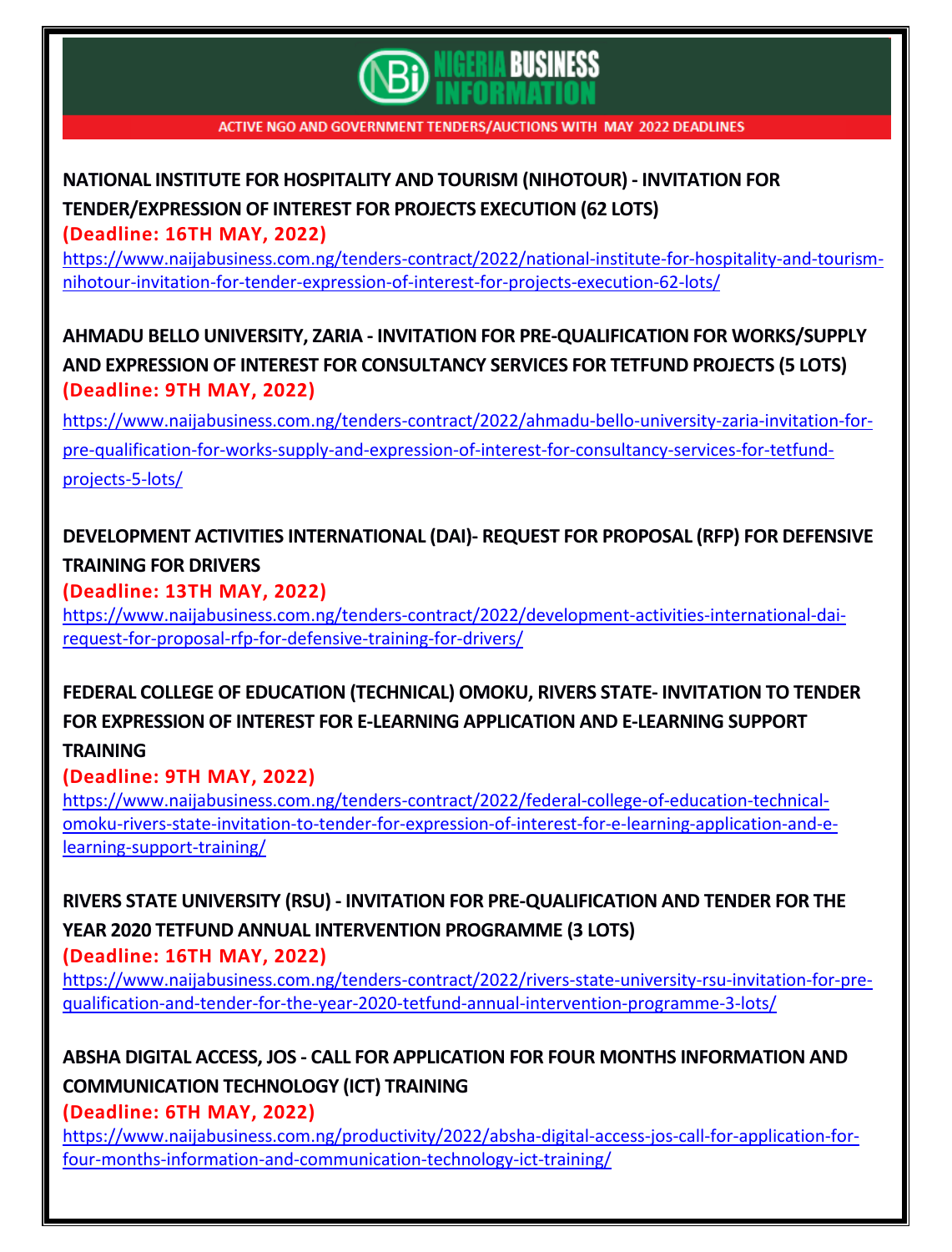

**NIGERIAN BUILDING AND ROAD RESEARCH INSTITUTE (NBRRI) - [INVITATION](https://www.naijabusiness.com.ng/tenders-contract/2022/nigerian-building-and-road-research-institute-nbrri-invitation-for-pre-qualification-tender-expression-of-interest-for-2020-direct-line-capital-zonal-intervention-projects/) FOR PRE-**

**[QUALIFICATION/](https://www.naijabusiness.com.ng/tenders-contract/2022/nigerian-building-and-road-research-institute-nbrri-invitation-for-pre-qualification-tender-expression-of-interest-for-2020-direct-line-capital-zonal-intervention-projects/) TENDER & EXPRESSION OF INTEREST FOR 2020 DIRECT LINE CAPITAL & ZONAL**

## **[INTERVENTION](https://www.naijabusiness.com.ng/tenders-contract/2022/nigerian-building-and-road-research-institute-nbrri-invitation-for-pre-qualification-tender-expression-of-interest-for-2020-direct-line-capital-zonal-intervention-projects/) PROJECTS (360 LOTS)**

**(Deadline: 9TH MAY, 2022)**

[https://www.naijabusiness.com.ng/tenders-contract/2022/nigerian-building-and-road-research-institute](https://www.naijabusiness.com.ng/tenders-contract/2022/nigerian-building-and-road-research-institute-nbrri-invitation-for-pre-qualification-tender-expression-of-interest-for-2020-direct-line-capital-zonal-intervention-projects/)[nbrri-invitation-for-pre-qualification-tender-expression-of-interest-for-2020-direct-line-capital-zonal](https://www.naijabusiness.com.ng/tenders-contract/2022/nigerian-building-and-road-research-institute-nbrri-invitation-for-pre-qualification-tender-expression-of-interest-for-2020-direct-line-capital-zonal-intervention-projects/)[intervention-projects/](https://www.naijabusiness.com.ng/tenders-contract/2022/nigerian-building-and-road-research-institute-nbrri-invitation-for-pre-qualification-tender-expression-of-interest-for-2020-direct-line-capital-zonal-intervention-projects/)

## **ENUGU STATE MINISTRY OF HEALTH - INVITATION TO TENDER FOR [FRAMEWORK](https://www.naijabusiness.com.ng/tenders-contract/2022/enugu-state-ministry-of-health-invitation-to-tender-for-framework-agreement-for-the-supply-of-health-commodities/) AGREEMENT FOR THE SUPPLY OF HEALTH [COMMODITIES](https://www.naijabusiness.com.ng/tenders-contract/2022/enugu-state-ministry-of-health-invitation-to-tender-for-framework-agreement-for-the-supply-of-health-commodities/)**

**(Deadline: 17TH MAY, 2022)**

[https://www.naijabusiness.com.ng/tenders-contract/2022/enugu-state-ministry-of-health-invitation-to](https://www.naijabusiness.com.ng/tenders-contract/2022/enugu-state-ministry-of-health-invitation-to-tender-for-framework-agreement-for-the-supply-of-health-commodities/)[tender-for-framework-agreement-for-the-supply-of-health-commodities/](https://www.naijabusiness.com.ng/tenders-contract/2022/enugu-state-ministry-of-health-invitation-to-tender-for-framework-agreement-for-the-supply-of-health-commodities/)

#### **THE NIGERIAN AIR FORCE (NAF) - AUCTION SALES OF [DECOMMISSIONED](https://www.naijabusiness.com.ng/opportunities/auction/2022/the-nigerian-air-force-naf-auction-sales-of-decommissioned-aircraft-scraps/) AIRCRAFT/SCRAPS (Deadline: 6TH MAY, 2022)**

[https://www.naijabusiness.com.ng/opportunities/auction/2022/the-nigerian-air-force-naf-auction-sales](https://www.naijabusiness.com.ng/opportunities/auction/2022/the-nigerian-air-force-naf-auction-sales-of-decommissioned-aircraft-scraps/)[of-decommissioned-aircraft-scraps/](https://www.naijabusiness.com.ng/opportunities/auction/2022/the-nigerian-air-force-naf-auction-sales-of-decommissioned-aircraft-scraps/)

# **SHEDA SCIENCE AND TECHNOLOGY COMPLEX (SHESTCO) FMSTI - [PRE-QUALIFICATION](https://www.naijabusiness.com.ng/tenders-contract/2022/sheda-science-and-technology-complex-shestco-fmsti-pre-qualification-and-invitation-to-tender-for-projects-execution-21-lots/) AND [INVITATION](https://www.naijabusiness.com.ng/tenders-contract/2022/sheda-science-and-technology-complex-shestco-fmsti-pre-qualification-and-invitation-to-tender-for-projects-execution-21-lots/) TO TENDER FOR PROJECTS EXECUTION (21 LOTS)**

**(Deadline: 10TH MAY, 2022)**

[https://www.naijabusiness.com.ng/tenders-contract/2022/sheda-science-and-technology-complex](https://www.naijabusiness.com.ng/tenders-contract/2022/sheda-science-and-technology-complex-shestco-fmsti-pre-qualification-and-invitation-to-tender-for-projects-execution-21-lots/)[shestco-fmsti-pre-qualification-and-invitation-to-tender-for-projects-execution-21-lots/](https://www.naijabusiness.com.ng/tenders-contract/2022/sheda-science-and-technology-complex-shestco-fmsti-pre-qualification-and-invitation-to-tender-for-projects-execution-21-lots/)

# **UNIVERSAL SERVICE PROVISION FUND (USPF) - [INVITATION](https://www.naijabusiness.com.ng/tenders-contract/2022/universal-service-provision-fund-uspf-invitation-to-tender-for-projects-execution-3-lots/) TO TENDER FOR PROJECTS EXECUTION (3 [LOTS\)](https://www.naijabusiness.com.ng/tenders-contract/2022/universal-service-provision-fund-uspf-invitation-to-tender-for-projects-execution-3-lots/)**

**(Deadline: 23RD MAY, 2022)**

[https://www.naijabusiness.com.ng/tenders-contract/2022/universal-service-provision-fund-uspf](https://www.naijabusiness.com.ng/tenders-contract/2022/universal-service-provision-fund-uspf-invitation-to-tender-for-projects-execution-3-lots/)[invitation-to-tender-for-projects-execution-3-lots/](https://www.naijabusiness.com.ng/tenders-contract/2022/universal-service-provision-fund-uspf-invitation-to-tender-for-projects-execution-3-lots/)

# **UNIVERSAL SERVICE PROVISION FUND (USPF) - INVITATION FOR [PRE-QUALIFICATION](https://www.naijabusiness.com.ng/tenders-contract/2022/universal-service-provision-fund-uspf-invitation-for-pre-qualification-expression-of-interest-for-projects-execution-19-lots/) & [EXPRESSION](https://www.naijabusiness.com.ng/tenders-contract/2022/universal-service-provision-fund-uspf-invitation-for-pre-qualification-expression-of-interest-for-projects-execution-19-lots/) OF INTEREST FOR PROJECTS EXECUTION (19 LOTS)**

**(Deadline: 9TH & 16TH MAY, 2022)**

[https://www.naijabusiness.com.ng/tenders-contract/2022/universal-service-provision-fund-uspf](https://www.naijabusiness.com.ng/tenders-contract/2022/universal-service-provision-fund-uspf-invitation-for-pre-qualification-expression-of-interest-for-projects-execution-19-lots/)[invitation-for-pre-qualification-expression-of-interest-for-projects-execution-19-lots/](https://www.naijabusiness.com.ng/tenders-contract/2022/universal-service-provision-fund-uspf-invitation-for-pre-qualification-expression-of-interest-for-projects-execution-19-lots/)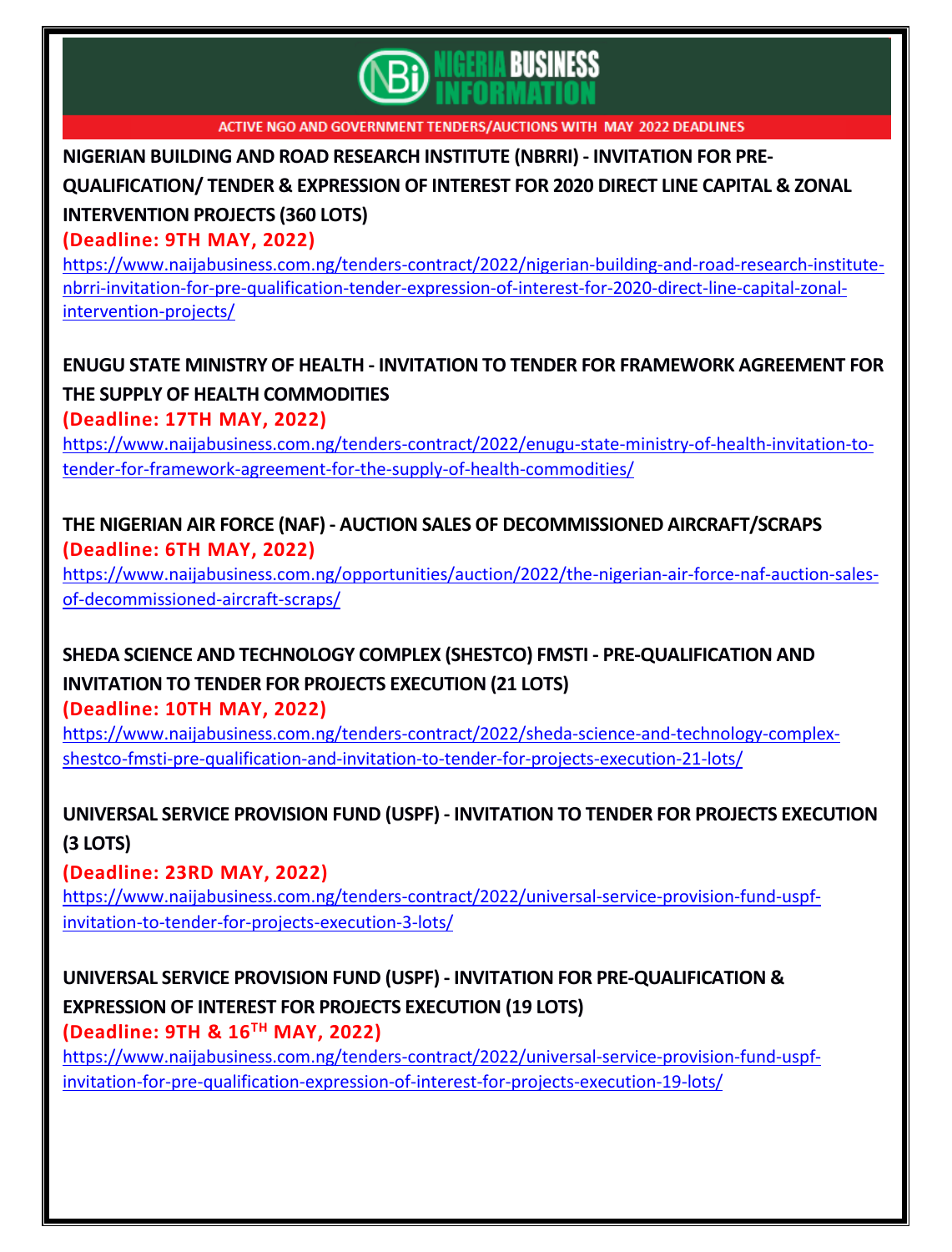# **BUSINESS**

ACTIVE NGO AND GOVERNMENT TENDERS/AUCTIONS WITH MAY 2022 DEADLINES

## **UNITED NATIONS HIGH [COMMISSIONER](https://www.naijabusiness.com.ng/tenders-contract/2022/united-nations-high-commissioner-for-refugees-unhcr-invitation-to-tender-for-the-supply-and-construction-of-durable-shelters-in-labondo-adamawa-state/) FOR REFUGEES (UNHCR) - INVITATION TO TENDER FOR THE SUPPLY AND [CONSTRUCTION](https://www.naijabusiness.com.ng/tenders-contract/2022/united-nations-high-commissioner-for-refugees-unhcr-invitation-to-tender-for-the-supply-and-construction-of-durable-shelters-in-labondo-adamawa-state/) OF DURABLE SHELTERS IN LABONDO ADAMAWA STATE (Deadline: 10TH MAY, 2022)**

[https://www.naijabusiness.com.ng/tenders-contract/2022/united-nations-high-commissioner-for](https://www.naijabusiness.com.ng/tenders-contract/2022/united-nations-high-commissioner-for-refugees-unhcr-invitation-to-tender-for-the-supply-and-construction-of-durable-shelters-in-labondo-adamawa-state/)[refugees-unhcr-invitation-to-tender-for-the-supply-and-construction-of-durable-shelters-in-labondo](https://www.naijabusiness.com.ng/tenders-contract/2022/united-nations-high-commissioner-for-refugees-unhcr-invitation-to-tender-for-the-supply-and-construction-of-durable-shelters-in-labondo-adamawa-state/)[adamawa-state/](https://www.naijabusiness.com.ng/tenders-contract/2022/united-nations-high-commissioner-for-refugees-unhcr-invitation-to-tender-for-the-supply-and-construction-of-durable-shelters-in-labondo-adamawa-state/)

# **NATIONAL COUNCIL ON [PRIVATISATION](https://www.naijabusiness.com.ng/tenders-contract/2022/national-council-on-privatisation-ncp-invitation-for-submission-of-response-to-request-for-qualification-rfq-for-the-concession-of-the-calabar-and-kano-free-trade-zones/) (NCP) - INVITATION FOR SUBMISSION OF RESPONSE TO REQUEST FOR [QUALIFICATION](https://www.naijabusiness.com.ng/tenders-contract/2022/national-council-on-privatisation-ncp-invitation-for-submission-of-response-to-request-for-qualification-rfq-for-the-concession-of-the-calabar-and-kano-free-trade-zones/) (RFQ) FOR THE CONCESSION OF THE CALABAR AND KANO FREE [TRADE](https://www.naijabusiness.com.ng/tenders-contract/2022/national-council-on-privatisation-ncp-invitation-for-submission-of-response-to-request-for-qualification-rfq-for-the-concession-of-the-calabar-and-kano-free-trade-zones/) ZONES**

#### **(Deadline: 25TH MAY, 2022)**

[https://www.naijabusiness.com.ng/tenders-contract/2022/national-council-on-privatisation-ncp](https://www.naijabusiness.com.ng/tenders-contract/2022/national-council-on-privatisation-ncp-invitation-for-submission-of-response-to-request-for-qualification-rfq-for-the-concession-of-the-calabar-and-kano-free-trade-zones/)[invitation-for-submission-of-response-to-request-for-qualification-rfq-for-the-concession-of-the-calabar](https://www.naijabusiness.com.ng/tenders-contract/2022/national-council-on-privatisation-ncp-invitation-for-submission-of-response-to-request-for-qualification-rfq-for-the-concession-of-the-calabar-and-kano-free-trade-zones/)[and-kano-free-trade-zones/](https://www.naijabusiness.com.ng/tenders-contract/2022/national-council-on-privatisation-ncp-invitation-for-submission-of-response-to-request-for-qualification-rfq-for-the-concession-of-the-calabar-and-kano-free-trade-zones/)

# **EKITI STATE UNIVERSITY TEACHING HOSPITAL, ADO-EKITI- [EXPRESSION](https://www.naijabusiness.com.ng/tenders-contract/2022/ekiti-state-university-teaching-hospital-ado-ekiti-expression-of-interest-on-public-private-partnership-ppp-for-projects-execution/) OF INTEREST ON PUBLIC PRIVATE [PARTNERSHIP](https://www.naijabusiness.com.ng/tenders-contract/2022/ekiti-state-university-teaching-hospital-ado-ekiti-expression-of-interest-on-public-private-partnership-ppp-for-projects-execution/) (PPP) FOR PROJECTS EXECUTION**

**(Deadline: 10TH MAY, 2022)**

[https://www.naijabusiness.com.ng/tenders-contract/2022/ekiti-state-university-teaching-hospital-ado](https://www.naijabusiness.com.ng/tenders-contract/2022/ekiti-state-university-teaching-hospital-ado-ekiti-expression-of-interest-on-public-private-partnership-ppp-for-projects-execution/)[ekiti-expression-of-interest-on-public-private-partnership-ppp-for-projects-execution/](https://www.naijabusiness.com.ng/tenders-contract/2022/ekiti-state-university-teaching-hospital-ado-ekiti-expression-of-interest-on-public-private-partnership-ppp-for-projects-execution/)

# **ZARIA [CONSULTANCY](https://www.naijabusiness.com.ng/tenders-contract/2022/zaria-consultancy-limited-request-for-quotation-for-the-supply-of-two-2-vehicles-of-standard-quality/) LIMITED - REQUEST FOR QUOTATION FOR THE SUPPLY OF TWO (2) VEHICLES OF [STANDARD](https://www.naijabusiness.com.ng/tenders-contract/2022/zaria-consultancy-limited-request-for-quotation-for-the-supply-of-two-2-vehicles-of-standard-quality/) QUALITY**

#### **(Deadline: 9TH MAY, 2022)**

[https://www.naijabusiness.com.ng/tenders-contract/2022/zaria-consultancy-limited-request-for](https://www.naijabusiness.com.ng/tenders-contract/2022/zaria-consultancy-limited-request-for-quotation-for-the-supply-of-two-2-vehicles-of-standard-quality/)[quotation-for-the-supply-of-two-2-vehicles-of-standard-quality/](https://www.naijabusiness.com.ng/tenders-contract/2022/zaria-consultancy-limited-request-for-quotation-for-the-supply-of-two-2-vehicles-of-standard-quality/)

# **KWARA STATE MINISTRY OF BUSINESS, INNOVATION AND [TECHNOLOGY-](https://www.naijabusiness.com.ng/tenders-contract/2022/kwara-state-ministry-of-business-innovation-and-technology-invitation-to-tender-for-the-rehabilitation-of-motel/) INVITATION TO TENDER FOR THE [REHABILITATION](https://www.naijabusiness.com.ng/tenders-contract/2022/kwara-state-ministry-of-business-innovation-and-technology-invitation-to-tender-for-the-rehabilitation-of-motel/) OF MOTEL**

#### **(Deadline: 19TH MAY, 2022)**

[https://www.naijabusiness.com.ng/tenders-contract/2022/kwara-state-ministry-of-business-innovation](https://www.naijabusiness.com.ng/tenders-contract/2022/kwara-state-ministry-of-business-innovation-and-technology-invitation-to-tender-for-the-rehabilitation-of-motel/)[and-technology-invitation-to-tender-for-the-rehabilitation-of-motel/](https://www.naijabusiness.com.ng/tenders-contract/2022/kwara-state-ministry-of-business-innovation-and-technology-invitation-to-tender-for-the-rehabilitation-of-motel/)

**JIGAWA STATE GOVERNMENT- INVITATION TO TENDER FOR [PRE-QUALIFICATION/FINANCIAL](https://www.naijabusiness.com.ng/tenders-contract/2022/jigawa-state-government-invitation-to-tender-for-pre-qualification-financial-bids-for-supply-of-2no-hydraulic-amphibious-excavators-to-guri-local-govt-secretariat-in-the-state/) BIDS FOR SUPPLY OF 2NO HYDRAULIC AMPHIBIOUS [EXCAVATORS](https://www.naijabusiness.com.ng/tenders-contract/2022/jigawa-state-government-invitation-to-tender-for-pre-qualification-financial-bids-for-supply-of-2no-hydraulic-amphibious-excavators-to-guri-local-govt-secretariat-in-the-state/) TO GURI LOCAL GOVT, SECRETARIAT IN THE [STATE](https://www.naijabusiness.com.ng/tenders-contract/2022/jigawa-state-government-invitation-to-tender-for-pre-qualification-financial-bids-for-supply-of-2no-hydraulic-amphibious-excavators-to-guri-local-govt-secretariat-in-the-state/) (Deadline: 20TH MAY, 2022)**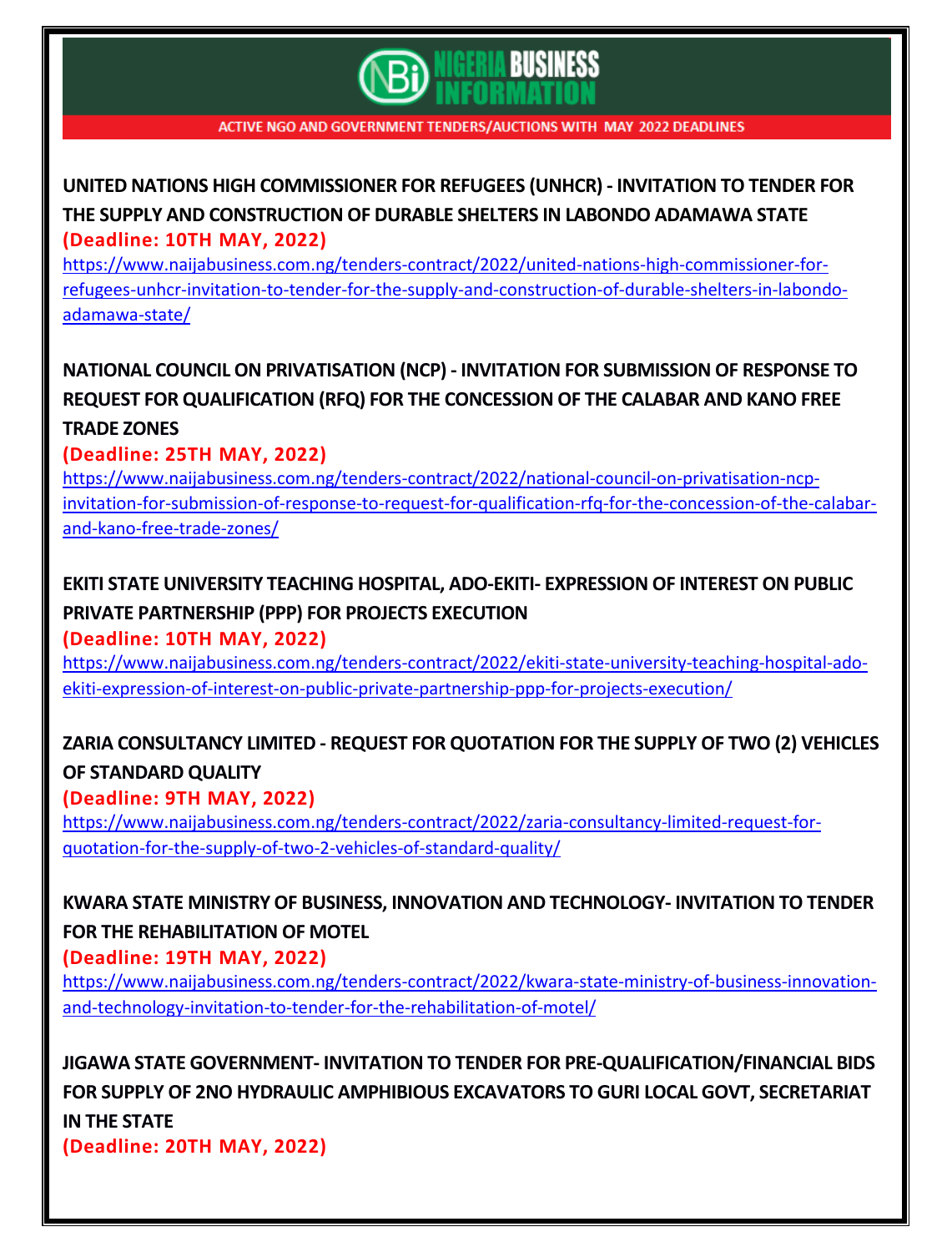

[https://www.naijabusiness.com.ng/tenders-contract/2022/jigawa-state-government-invitation-to-tender](https://www.naijabusiness.com.ng/tenders-contract/2022/jigawa-state-government-invitation-to-tender-for-pre-qualification-financial-bids-for-supply-of-2no-hydraulic-amphibious-excavators-to-guri-local-govt-secretariat-in-the-state/)[for-pre-qualification-financial-bids-for-supply-of-2no-hydraulic-amphibious-excavators-to-guri-local-govt](https://www.naijabusiness.com.ng/tenders-contract/2022/jigawa-state-government-invitation-to-tender-for-pre-qualification-financial-bids-for-supply-of-2no-hydraulic-amphibious-excavators-to-guri-local-govt-secretariat-in-the-state/)[secretariat-in-the-state/](https://www.naijabusiness.com.ng/tenders-contract/2022/jigawa-state-government-invitation-to-tender-for-pre-qualification-financial-bids-for-supply-of-2no-hydraulic-amphibious-excavators-to-guri-local-govt-secretariat-in-the-state/)

**RIVERS STATE MINISTRY OF COMMERCE AND [INDUSTRY-INVITATION](https://www.naijabusiness.com.ng/tenders-contract/2022/rivers-state-ministry-of-commerce-and-industry-invitation-to-tender-for-the-sale-of-rivers-state-government-owned-delta-hotels-situate-at-no-1-3-harley-street-old-g-r-a-port-harcourt-and-its-ca/) TO TENDER FOR THE SALE OF RIVERS STATE [GOVERNMENT-OWNED](https://www.naijabusiness.com.ng/tenders-contract/2022/rivers-state-ministry-of-commerce-and-industry-invitation-to-tender-for-the-sale-of-rivers-state-government-owned-delta-hotels-situate-at-no-1-3-harley-street-old-g-r-a-port-harcourt-and-its-ca/) DELTA HOTELS SITUATE AT NO 1-3 HARLEY STREET, OLD G.R.A PORT HARCOURT AND ITS CATERING REST HOUSES SITUATE IN DIFFERENT [LOCATIONS](https://www.naijabusiness.com.ng/tenders-contract/2022/rivers-state-ministry-of-commerce-and-industry-invitation-to-tender-for-the-sale-of-rivers-state-government-owned-delta-hotels-situate-at-no-1-3-harley-street-old-g-r-a-port-harcourt-and-its-ca/) OF THE [STATE](https://www.naijabusiness.com.ng/tenders-contract/2022/rivers-state-ministry-of-commerce-and-industry-invitation-to-tender-for-the-sale-of-rivers-state-government-owned-delta-hotels-situate-at-no-1-3-harley-street-old-g-r-a-port-harcourt-and-its-ca/)**

**(Deadline: 17TH MAY, 2022)**

[https://www.naijabusiness.com.ng/tenders-contract/2022/rivers-state-ministry-of-commerce-and](https://www.naijabusiness.com.ng/tenders-contract/2022/rivers-state-ministry-of-commerce-and-industry-invitation-to-tender-for-the-sale-of-rivers-state-government-owned-delta-hotels-situate-at-no-1-3-harley-street-old-g-r-a-port-harcourt-and-its-ca/)[industry-invitation-to-tender-for-the-sale-of-rivers-state-government-owned-delta-hotels-situate-at-no-1-](https://www.naijabusiness.com.ng/tenders-contract/2022/rivers-state-ministry-of-commerce-and-industry-invitation-to-tender-for-the-sale-of-rivers-state-government-owned-delta-hotels-situate-at-no-1-3-harley-street-old-g-r-a-port-harcourt-and-its-ca/) [3-harley-street-old-g-r-a-port-harcourt-and-its-ca/](https://www.naijabusiness.com.ng/tenders-contract/2022/rivers-state-ministry-of-commerce-and-industry-invitation-to-tender-for-the-sale-of-rivers-state-government-owned-delta-hotels-situate-at-no-1-3-harley-street-old-g-r-a-port-harcourt-and-its-ca/)

#### **FEDERAL ROADS [MAINTENANCE](https://www.naijabusiness.com.ng/tenders-contract/2022/federal-roads-maintenance-agency-ferma-invitation-for-tender-general-maintenance-repairs-of-some-federal-roads-nationwide-category-a-146-lots/) AGENCY (FERMA) - INVITATION FOR TENDER GENERAL [MAINTENANCE](https://www.naijabusiness.com.ng/tenders-contract/2022/federal-roads-maintenance-agency-ferma-invitation-for-tender-general-maintenance-repairs-of-some-federal-roads-nationwide-category-a-146-lots/) REPAIRS OF SOME FEDERAL ROADS NATIONWIDE- CATEGORY A (146 LOTS) (Deadline: 13TH MAY, 2022)**

[https://www.naijabusiness.com.ng/tenders-contract/2022/federal-roads-maintenance-agency-ferma](https://www.naijabusiness.com.ng/tenders-contract/2022/federal-roads-maintenance-agency-ferma-invitation-for-tender-general-maintenance-repairs-of-some-federal-roads-nationwide-category-a-146-lots/)[invitation-for-tender-general-maintenance-repairs-of-some-federal-roads-nationwide-category-a-146](https://www.naijabusiness.com.ng/tenders-contract/2022/federal-roads-maintenance-agency-ferma-invitation-for-tender-general-maintenance-repairs-of-some-federal-roads-nationwide-category-a-146-lots/) [lots/](https://www.naijabusiness.com.ng/tenders-contract/2022/federal-roads-maintenance-agency-ferma-invitation-for-tender-general-maintenance-repairs-of-some-federal-roads-nationwide-category-a-146-lots/)

#### **FEDERAL ROADS [MAINTENANCE](https://www.naijabusiness.com.ng/tenders-contract/2022/federal-roads-maintenance-agency-ferma-invitation-for-tender-for-the-procurement-of-goods-and-other-works-category-b-24-lots/) AGENCY (FERMA) - INVITATION FOR TENDER FOR THE [PROCUREMENT](https://www.naijabusiness.com.ng/tenders-contract/2022/federal-roads-maintenance-agency-ferma-invitation-for-tender-for-the-procurement-of-goods-and-other-works-category-b-24-lots/) OF GOODS AND OTHER WORKS- CATEGORY B (24 LOTS) (Deadline: 10TH MAY, 2022)**

[https://www.naijabusiness.com.ng/tenders-contract/2022/federal-roads-maintenance-agency-ferma](https://www.naijabusiness.com.ng/tenders-contract/2022/federal-roads-maintenance-agency-ferma-invitation-for-tender-for-the-procurement-of-goods-and-other-works-category-b-24-lots/)[invitation-for-tender-for-the-procurement-of-goods-and-other-works-category-b-24-lots/](https://www.naijabusiness.com.ng/tenders-contract/2022/federal-roads-maintenance-agency-ferma-invitation-for-tender-for-the-procurement-of-goods-and-other-works-category-b-24-lots/)

**MINISTRY OF MINES AND STEEL DEVELOPMENT - REQUEST FOR BIDS THE FOR [PROCUREMENT](https://www.naijabusiness.com.ng/tenders-contract/2022/ministry-of-mines-and-steel-development-request-for-bids-the-for-procurement-of-6nos-of-double-cabin-motor-vehicles-and-1nos-30-seater-minibus/) OF 6NOS OF DOUBLE CABIN MOTOR VEHICLES AND 1NOS [30-SEATER](https://www.naijabusiness.com.ng/tenders-contract/2022/ministry-of-mines-and-steel-development-request-for-bids-the-for-procurement-of-6nos-of-double-cabin-motor-vehicles-and-1nos-30-seater-minibus/) MINIBUS**

**(Deadline: 11TH MAY, 2022)**

[https://www.naijabusiness.com.ng/tenders-contract/2022/ministry-of-mines-and-steel-development](https://www.naijabusiness.com.ng/tenders-contract/2022/ministry-of-mines-and-steel-development-request-for-bids-the-for-procurement-of-6nos-of-double-cabin-motor-vehicles-and-1nos-30-seater-minibus/)[request-for-bids-the-for-procurement-of-6nos-of-double-cabin-motor-vehicles-and-1nos-30-seater](https://www.naijabusiness.com.ng/tenders-contract/2022/ministry-of-mines-and-steel-development-request-for-bids-the-for-procurement-of-6nos-of-double-cabin-motor-vehicles-and-1nos-30-seater-minibus/)[minibus/](https://www.naijabusiness.com.ng/tenders-contract/2022/ministry-of-mines-and-steel-development-request-for-bids-the-for-procurement-of-6nos-of-double-cabin-motor-vehicles-and-1nos-30-seater-minibus/)

## **TAI SOLARIN COLLEGE OF [EDUCATION,](https://www.naijabusiness.com.ng/tenders-contract/2022/tai-solarin-college-of-education-ogun-state-auction-sales-of-used-vehicles-12-lots/) OGUN STATE - AUCTION SALES OF USED VEHICLES (12 LOTS) (Deadline: 16TH MAY, 2022)**

[https://www.naijabusiness.com.ng/tenders-contract/2022/tai-solarin-college-of-education-ogun-state](https://www.naijabusiness.com.ng/tenders-contract/2022/tai-solarin-college-of-education-ogun-state-auction-sales-of-used-vehicles-12-lots/)[auction-sales-of-used-vehicles-12-lots/](https://www.naijabusiness.com.ng/tenders-contract/2022/tai-solarin-college-of-education-ogun-state-auction-sales-of-used-vehicles-12-lots/)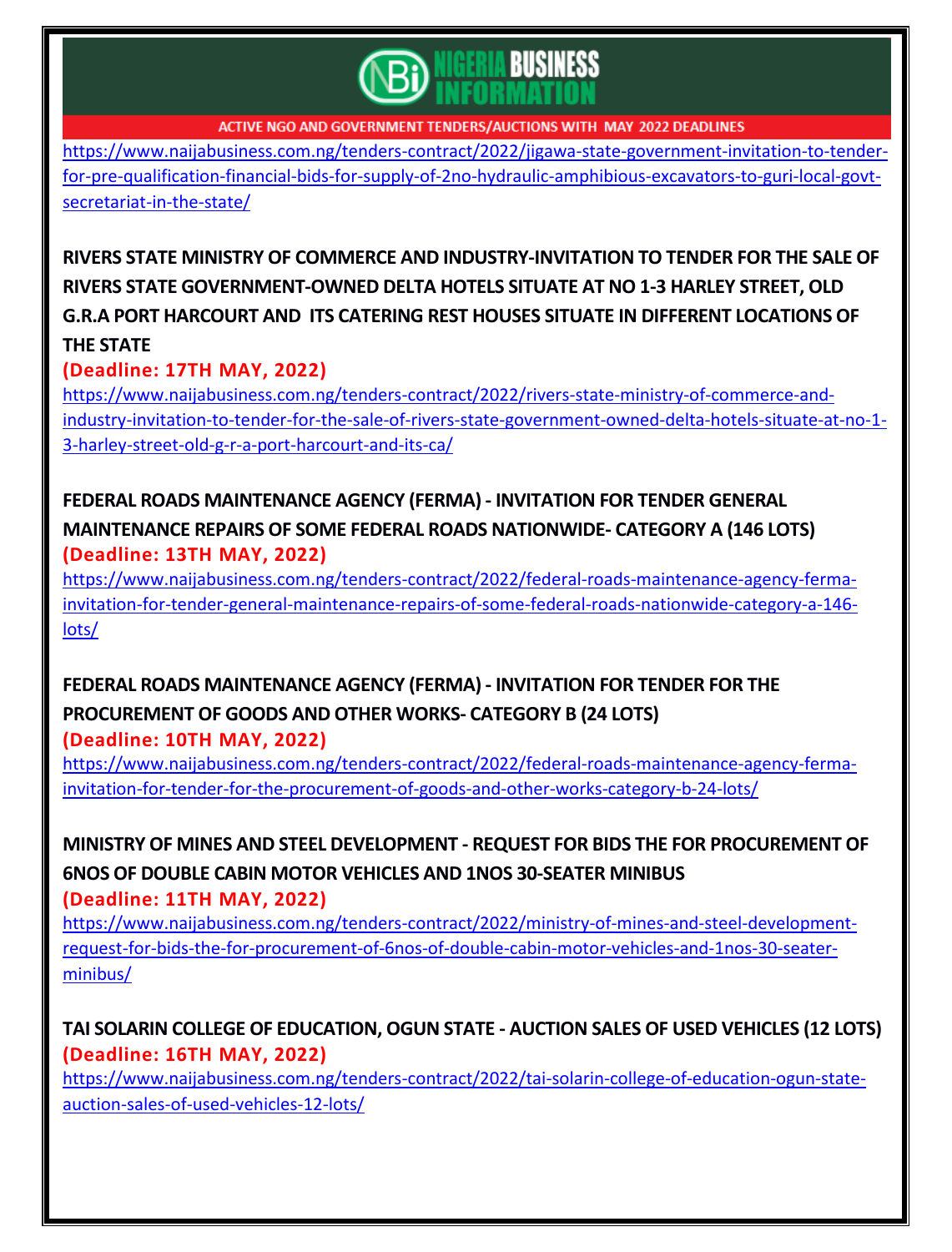

**JIGAWA STATE UNIVERSAL EDUCATION BOARD- INVITATION TO TENDER FOR [PRE-QUALIFICATION](https://www.naijabusiness.com.ng/tenders-contract/2022/jigawa-state-universal-education-board-invitation-to-tender-for-pre-qualification-financial-bids-75-lots/) [/FINANCIAL](https://www.naijabusiness.com.ng/tenders-contract/2022/jigawa-state-universal-education-board-invitation-to-tender-for-pre-qualification-financial-bids-75-lots/) BIDS (75 LOTS)**

**(Deadline: 10TH MAY, 2022)**

[https://www.naijabusiness.com.ng/tenders-contract/2022/jigawa-state-universal-education-board](https://www.naijabusiness.com.ng/tenders-contract/2022/jigawa-state-universal-education-board-invitation-to-tender-for-pre-qualification-financial-bids-75-lots/)[invitation-to-tender-for-pre-qualification-financial-bids-75-lots/](https://www.naijabusiness.com.ng/tenders-contract/2022/jigawa-state-universal-education-board-invitation-to-tender-for-pre-qualification-financial-bids-75-lots/)

#### **ENUGU STATE WATER CORPORATION - INVITATION FOR BIDS WITHOUT [PRE-QUALIFICATION](https://www.naijabusiness.com.ng/tenders-contract/2022/enugu-state-water-corporation-invitation-for-bids-without-pre-qualification-for-the-rehabilitation-works-for-oji-water-pumping-systems/) FOR THE [REHABILITATION](https://www.naijabusiness.com.ng/tenders-contract/2022/enugu-state-water-corporation-invitation-for-bids-without-pre-qualification-for-the-rehabilitation-works-for-oji-water-pumping-systems/) WORKS FOR OJI WATER PUMPING SYSTEMS (Deadline: 18TH MAY, 2022)**

[https://www.naijabusiness.com.ng/tenders-contract/2022/enugu-state-water-corporation-invitation-for](https://www.naijabusiness.com.ng/tenders-contract/2022/enugu-state-water-corporation-invitation-for-bids-without-pre-qualification-for-the-rehabilitation-works-for-oji-water-pumping-systems/)[bids-without-pre-qualification-for-the-rehabilitation-works-for-oji-water-pumping-systems/](https://www.naijabusiness.com.ng/tenders-contract/2022/enugu-state-water-corporation-invitation-for-bids-without-pre-qualification-for-the-rehabilitation-works-for-oji-water-pumping-systems/)

#### **NIGERIA [INCENTIVE-BASED](https://www.naijabusiness.com.ng/tenders-contract/2022/nigeria-incentive-based-risk-sharing-system-for-agricultural-lending-nirsal-general-procurement-for-goods-works-and-services/) RISK SHARING SYSTEM FOR AGRICULTURAL LENDING (NIRSAL)- GENERAL [PROCUREMENT](https://www.naijabusiness.com.ng/tenders-contract/2022/nigeria-incentive-based-risk-sharing-system-for-agricultural-lending-nirsal-general-procurement-for-goods-works-and-services/) FOR GOODS, WORKS AND SERVICES (Deadline: 30TH MAY, 2022)**

[https://www.naijabusiness.com.ng/tenders-contract/2022/nigeria-incentive-based-risk-sharing-system](https://www.naijabusiness.com.ng/tenders-contract/2022/nigeria-incentive-based-risk-sharing-system-for-agricultural-lending-nirsal-general-procurement-for-goods-works-and-services/)[for-agricultural-lending-nirsal-general-procurement-for-goods-works-and-services/](https://www.naijabusiness.com.ng/tenders-contract/2022/nigeria-incentive-based-risk-sharing-system-for-agricultural-lending-nirsal-general-procurement-for-goods-works-and-services/)

## **EDO STATE [POLYTECHNIC,](https://www.naijabusiness.com.ng/tenders-contract/2022/edo-state-polytechnic-usen-invitation-to-tender-for-year-2021-tetfund-zonal-intervention-project/) USEN - INVITATION TO TENDER FOR YEAR 2021 TETFUND ZONAL [INTERVENTION](https://www.naijabusiness.com.ng/tenders-contract/2022/edo-state-polytechnic-usen-invitation-to-tender-for-year-2021-tetfund-zonal-intervention-project/) PROJECT**

**(Deadline: 11TH MAY, 2022)**

[https://www.naijabusiness.com.ng/tenders-contract/2022/edo-state-polytechnic-usen-invitation-to](https://www.naijabusiness.com.ng/tenders-contract/2022/edo-state-polytechnic-usen-invitation-to-tender-for-year-2021-tetfund-zonal-intervention-project/)[tender-for-year-2021-tetfund-zonal-intervention-project/](https://www.naijabusiness.com.ng/tenders-contract/2022/edo-state-polytechnic-usen-invitation-to-tender-for-year-2021-tetfund-zonal-intervention-project/)

Visit<https://www.naijabusiness.com.ng/topic/federal-tenders/> to Access Federal tenders and contracts information

**TOOLKIT:** ARE YOU NEW TO TENDER/CONTRACT BIDDING **AND NEED ASSISTANCE? Click Here** 

## **FREE GUIDES ON GETTING STARTED WITH TENDERS BIDDING**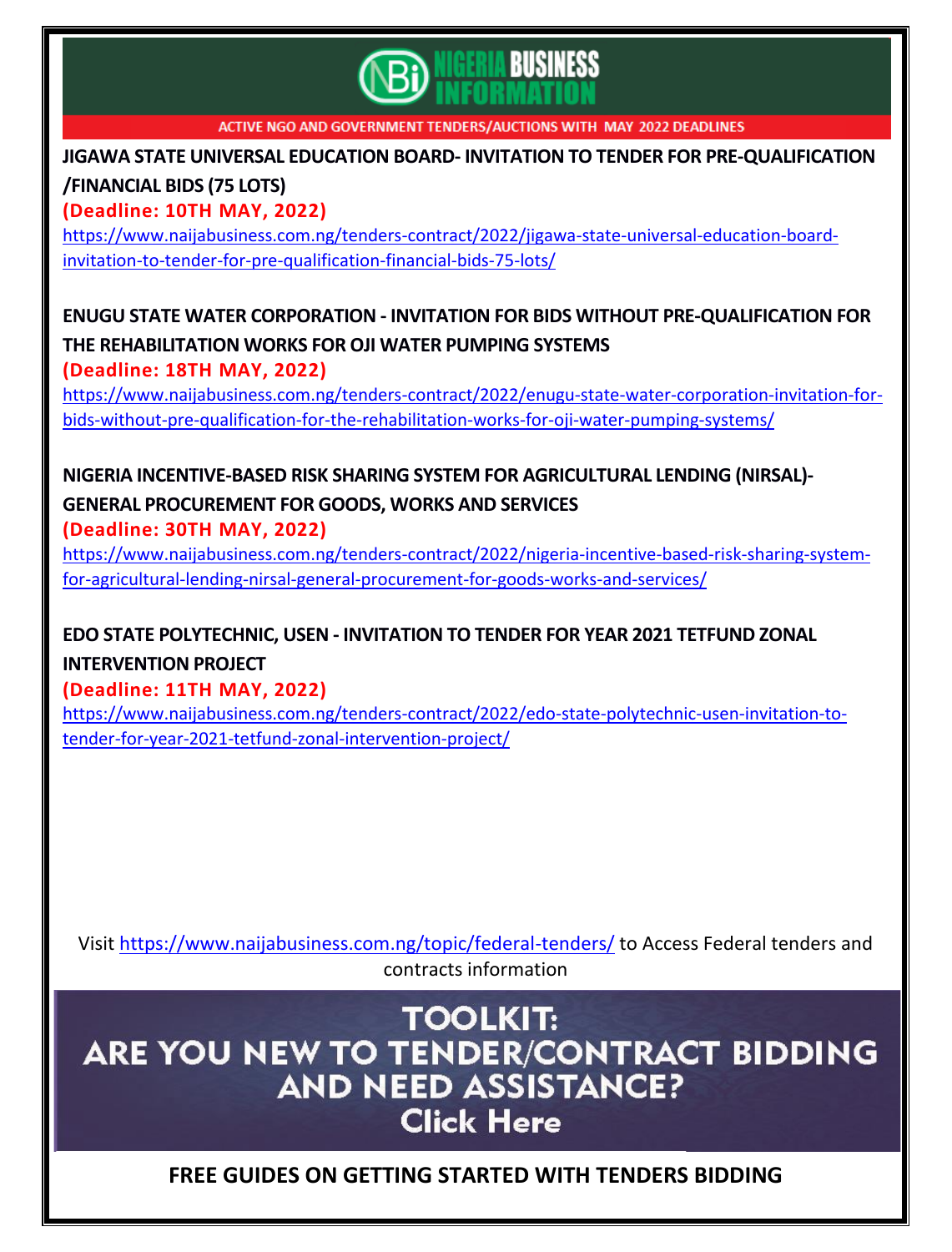# **BUSINESS**

#### ACTIVE NGO AND GOVERNMENT TENDERS/AUCTIONS WITH MAY 2022 DEADLINES

#### **Five (5) Certificate required to bid for Federal Tenders & Contracts in Nigeria and How to obtain them**

[https://www.naijabusiness.com.ng/featured/2020/federal-contractor-five-5-certificate-required](https://www.naijabusiness.com.ng/featured/2020/federal-contractor-five-5-certificate-required-to-bid-for-federal-tenders-contracts-in-nigeria/)[to-bid-for-federal-tenders-contracts-in-nigeria/](https://www.naijabusiness.com.ng/featured/2020/federal-contractor-five-5-certificate-required-to-bid-for-federal-tenders-contracts-in-nigeria/)

#### **How to Register as Cross River State Government Contractor Online**

[https://www.naijabusiness.com.ng/news/2021/how-to-register-as-cross-river-state-government](https://www.naijabusiness.com.ng/news/2021/how-to-register-as-cross-river-state-government-contractor-online/)[contractor-online/](https://www.naijabusiness.com.ng/news/2021/how-to-register-as-cross-river-state-government-contractor-online/)

**How to Register as Rivers State Government Contractor and Service Providers** [https://www.naijabusiness.com.ng/featured/2020/how-to-register-as-rivers-state-government](https://www.naijabusiness.com.ng/featured/2020/how-to-register-as-rivers-state-government-contractor-and-service-providers/)[contractor-and-service-providers/](https://www.naijabusiness.com.ng/featured/2020/how-to-register-as-rivers-state-government-contractor-and-service-providers/)

**Full Guide to Registration as Oyo State Government Contractor, Supplier or Consultant** [https://www.naijabusiness.com.ng/featured/2020/register-lagos-state-government-contractor](https://www.naijabusiness.com.ng/featured/2020/register-lagos-state-government-contractor-bid-contracts/)[bid-contracts/](https://www.naijabusiness.com.ng/featured/2020/register-lagos-state-government-contractor-bid-contracts/)

**Detailed Guide on How to Register as Lagos State Government Contractor, Supplier, or Consultant**

[https://www.naijabusiness.com.ng/featured/2020/register-lagos-state-government-contractor](https://www.naijabusiness.com.ng/featured/2020/register-lagos-state-government-contractor-bid-contracts/)[bid-contracts/](https://www.naijabusiness.com.ng/featured/2020/register-lagos-state-government-contractor-bid-contracts/)

#### **How to access NGO Tenders, Embassies and Intl. Bodies Contracts in Nigeria**

[https://www.naijabusiness.com.ng/news/2021/how-to-access-ngo-tenders-embassies-and-intl](https://www.naijabusiness.com.ng/news/2021/how-to-access-ngo-tenders-embassies-and-intl-bodies-contracts-in-nigeria/)[bodies-contracts-in-nigeria/](https://www.naijabusiness.com.ng/news/2021/how-to-access-ngo-tenders-embassies-and-intl-bodies-contracts-in-nigeria/)

#### **How to Register a Bidder/Supplier Account with UNIDO (UN Agency)**

[https://www.naijabusiness.com.ng/featured/2020/how-to-register-a-bidder-supplier-account](https://www.naijabusiness.com.ng/featured/2020/how-to-register-a-bidder-supplier-account-with-unido-un-agency/)[with-unido-un-agency/](https://www.naijabusiness.com.ng/featured/2020/how-to-register-a-bidder-supplier-account-with-unido-un-agency/)

**How to Register as a United Nations (UN) Vendor (Contractor and Supplier)**

[https://www.naijabusiness.com.ng/featured/2019/register-united-nations-un-vendor](https://www.naijabusiness.com.ng/featured/2019/register-united-nations-un-vendor-contractor-supplier/)[contractor-supplier/](https://www.naijabusiness.com.ng/featured/2019/register-united-nations-un-vendor-contractor-supplier/)

#### **How To Invest in Nigeria Treasury Bills, Even with Low Capital**

[https://www.naijabusiness.com.ng/featured/2020/how-to-invest-in-nigeria-treasury-bills-even](https://www.naijabusiness.com.ng/featured/2020/how-to-invest-in-nigeria-treasury-bills-even-with-low-capital/)[with-low-capital/](https://www.naijabusiness.com.ng/featured/2020/how-to-invest-in-nigeria-treasury-bills-even-with-low-capital/)

## **Step by Step Guide on Registration with BPP as a Federal Government Contractor**

[https://www.naijabusiness.com.ng/featured/2019/step-by-step-guide-on-registration-with-bpp](https://www.naijabusiness.com.ng/featured/2019/step-by-step-guide-on-registration-with-bpp-as-a-federal-government-contractor/)[as-a-federal-government-contractor/](https://www.naijabusiness.com.ng/featured/2019/step-by-step-guide-on-registration-with-bpp-as-a-federal-government-contractor/)